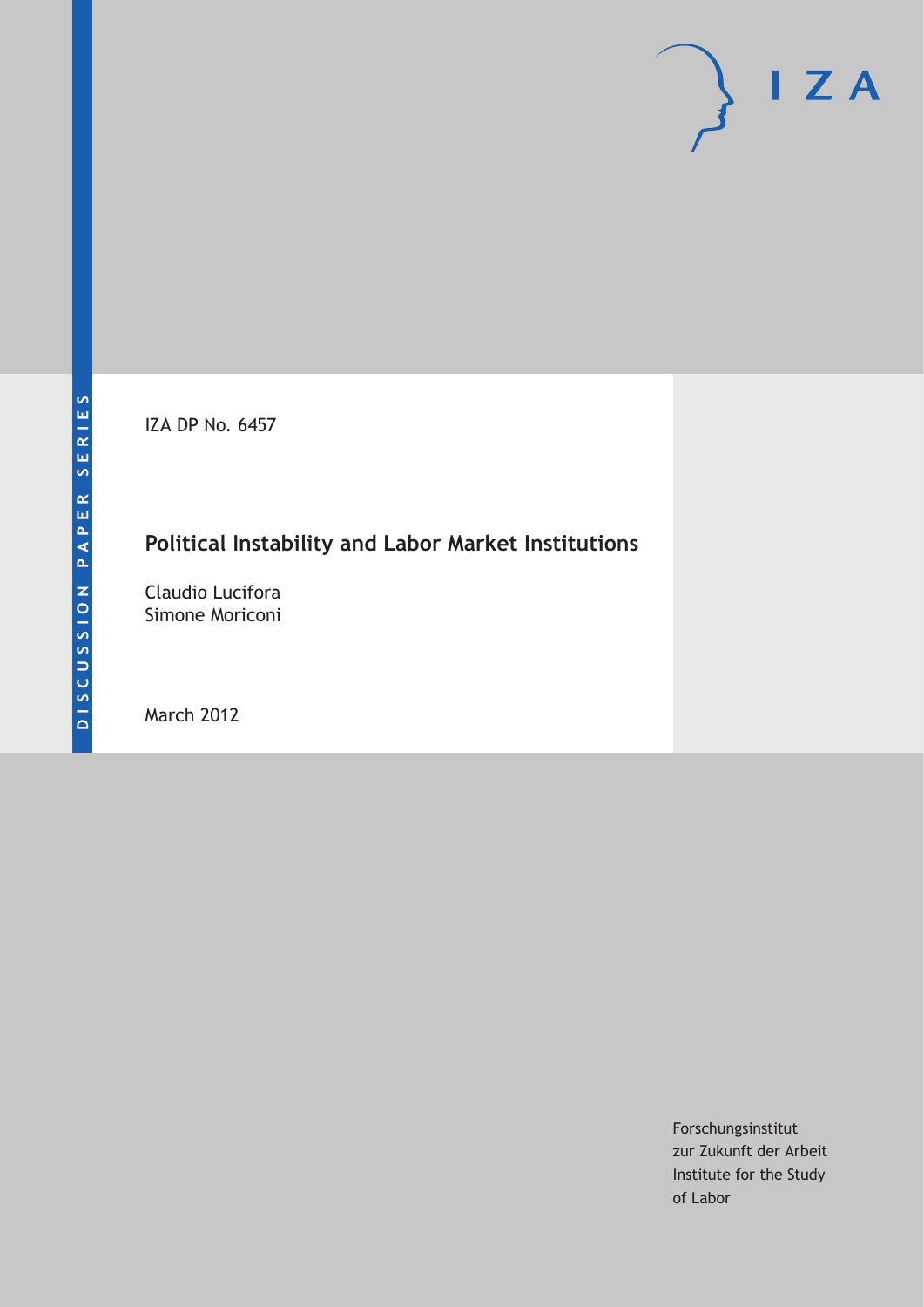# **Political Instability and Labor Market Institutions**

## **Claudio Lucifora**

*Università Cattolica and IZA* 

## **Simone Moriconi**

*ITEMQ, Università Cattolica di Milano and CREA, University of Luxembourg* 

Discussion Paper No. 6457 March 2012

IZA

P.O. Box 7240 53072 Bonn Germany

Phone: +49-228-3894-0 Fax: +49-228-3894-180 E-mail: [iza@iza.org](mailto:iza@iza.org)

Any opinions expressed here are those of the author(s) and not those of IZA. Research published in this series may include views on policy, but the institute itself takes no institutional policy positions.

The Institute for the Study of Labor (IZA) in Bonn is a local and virtual international research center and a place of communication between science, politics and business. IZA is an independent nonprofit organization supported by Deutsche Post Foundation. The center is associated with the University of Bonn and offers a stimulating research environment through its international network, workshops and conferences, data service, project support, research visits and doctoral program. IZA engages in (i) original and internationally competitive research in all fields of labor economics, (ii) development of policy concepts, and (iii) dissemination of research results and concepts to the interested public.

IZA Discussion Papers often represent preliminary work and are circulated to encourage discussion. Citation of such a paper should account for its provisional character. A revised version may be available directly from the author.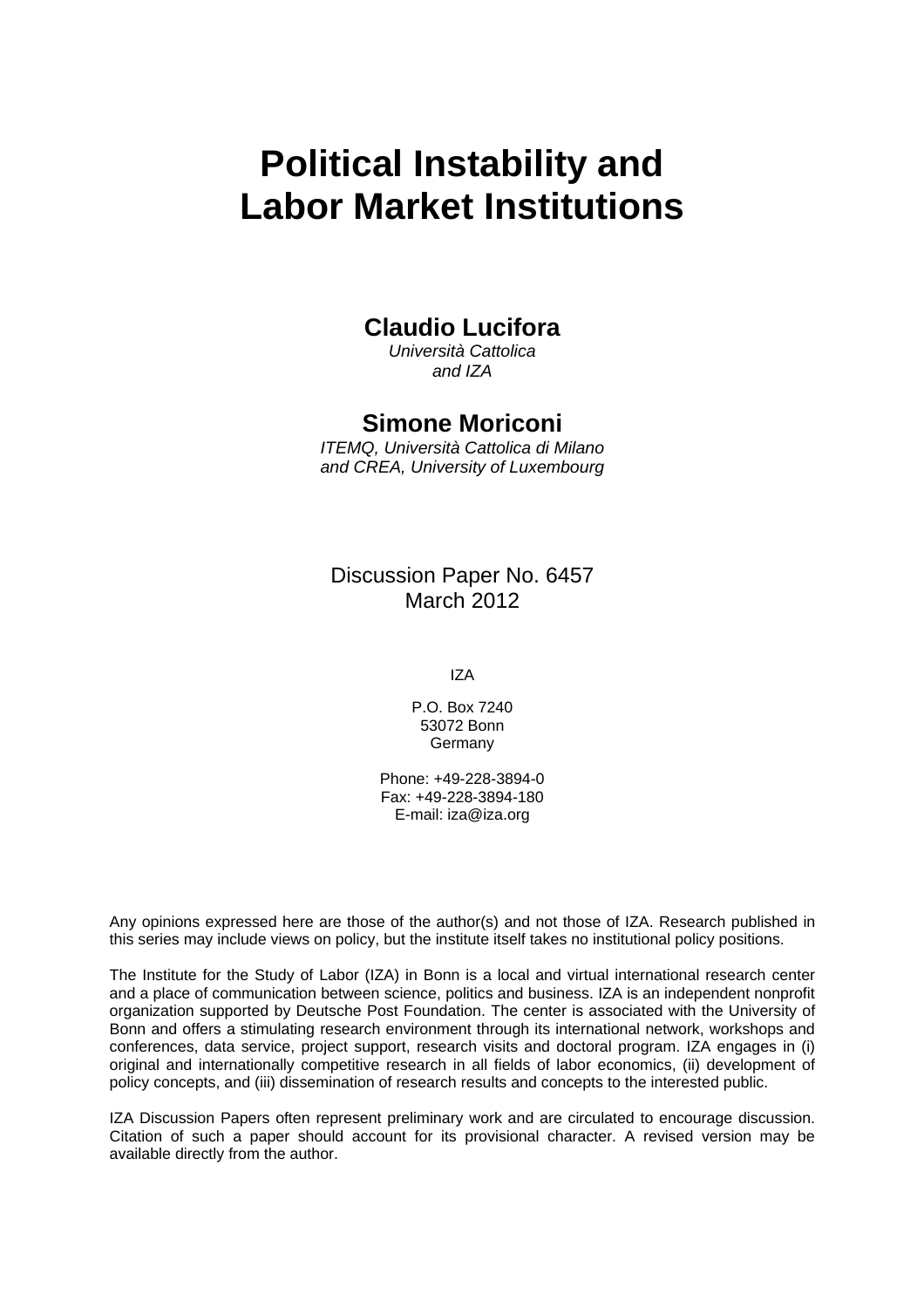IZA Discussion Paper No. 6457 March 2012

## **ABSTRACT**

## **Political Instability and Labor Market Institution[s\\*](#page-2-0)**

This paper investigates the relationship between political instability and labor market institutions. We develop a theoretical model in which some features of the political process, by reducing the future yields of policy interventions, induce an incumbent government to choose labor market institutions that create wage rents and divert resources from public good provision and social insurance. We test these predictions empirically using panel data for 21 OECD countries for the period 1985-2006. We find strong evidence that political turnover and political polarization – our measures of political instability – are associated with a more regulated labor market, lower unemployment benefit replacement rates, and a smaller tax wedge on labor. We show also that there are strong complementarities between different dimensions of political instability, and evaluate their impact on labour market institutions across countries.

JEL Classification: J64, J88, H11

Keywords: political instability, labor market institutions, unemployment

Corresponding author:

Claudio Lucifora Department of Economics Università Cattolica 1, L.go Gemelli 20123 Milano Italy E-mail: [claudio.lucifora@unicatt.it](mailto:claudio.lucifora@unicatt.it)

<span id="page-2-0"></span> $\overline{a}$ \* We received useful comments and suggestions from Andrea Bassanini, Kristian Behrens, Michel Beine, Georges Bressons, Eve Caroli, Quentin David, Domenico Delli Gatti, Damien Gaumont, Etienne Lehmann, Michele Longo, Marco Lossani, Maurizio Motolese, Yasusada Murata, Yasuhiro Sato, Bruno van der Linden, David Wildasin and Skerdilajda Zanaj. Previous versions of this paper were presented at various International Conferences: 'Economic Integration, Trade, and Spatial Structure' (Nagoya University, Japan), 8<sup>th</sup> Journées Louis-André Gérard-Varet (Marseille, France), 2009 Annual Conference of the European Association of Labour Economist (Tallin, Estonia) and in seminars at Kyoto University, Università Cattolica, Université de Paris 2, Université du Luxembourg and Université de Paris X. We are grateful to Andrea Bassanini and Romain Duval for providing the 'OECD Labour Market Institutions Data'. Access to World Bank political indicators data is also gratefully acknowledged. Part of this paper was completed when Claudio Lucifora was visiting the School of Economics at UNSW.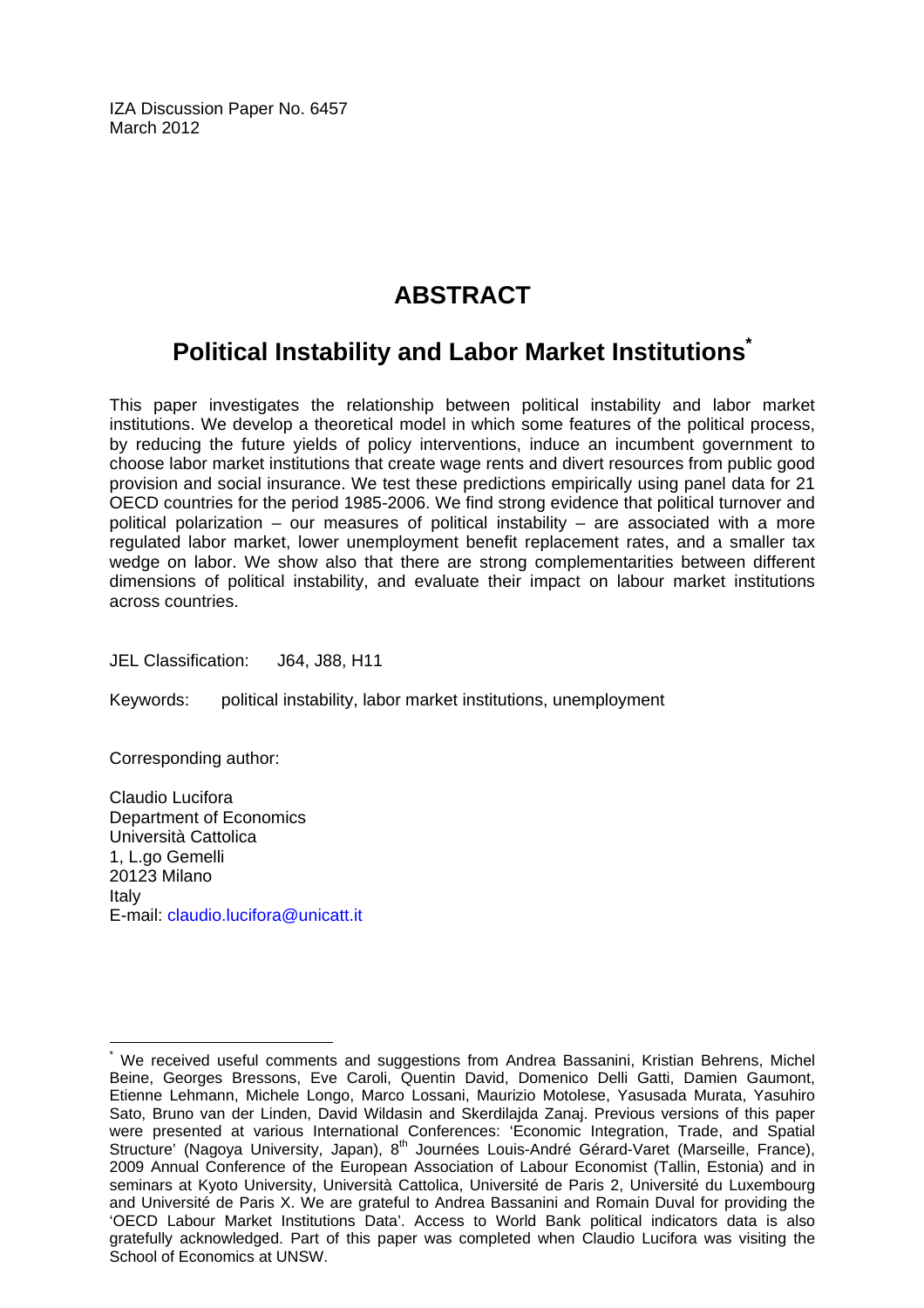## 1 Introduction

The recent financial crisis has brought unemployment back to the top of the policy agendas of most industrialized countries. While the effects of the crisis in terms of both GDP slowdown and unemployment rates were very different across countries, the existence of extensive regulation of product and labor markets has been considered to be one of the main drivers of poor economic performance and sluggish recovery. Barriers to competition and labour market institutions, by distorting economic agents' decision making, are often associated with lower income, slower growth and higher equilibrium unemployment (Blanchard and Wolfers [17], Griffith et al. [34], Botero et al. [18], Aghion et al. [3], Barro [13], Alesina et al. [6]). Institutions and regulations are the result of complex interactions among society's preferences, the vested interests of selected groups, and the political process used by policy makers to set the regulatory framework within which markets operate. In this context, a large literature shows that instability of the political process and friction in policy-making can yield a number of inefficient economic outcomes, such as public overspending, higher taxes, lower levels of private investment, and lower growth (Alesina and Perotti [8], Persson and Svensson [40], Svensson [45], Azzimonti [12], Cukierman et al. [25], Devereux and Wen  $[27]$ ).<sup>1</sup>

In this paper, we investigate - theoretically and empirically - the relationship between some features of the political process and the design and implementation of labor market regulations. In the first part of the paper, we propose a theoretical model in which some structural features of the political system can affect the duration in office of an incumbent government, reducing the future yields of policy interventions (Svensson [45], Cukierman et al. [25], Devereux and Wen [27]). The main idea is that less stable political settings may result in an optimal choice to misallocate resources by introducing regulations that create wage rents but reduce public good provision and unemployment insurance. We assume that there are two parties (or political coalitions), which differ with respect to their preferences ('political polarization') over the composition - not level - of government spending, and when in power, decide on labor regulation, unemployment benefits, and fiscal policy. Labor regulation, however, takes time to be implemented since it influences the determination of rents

<sup>&</sup>lt;sup>1</sup>Recognition of the role of the political process in determining market regulations and institutions lies behind many attempts by international organizations – such as the OECD Job Strategy, the EU Lisbon agenda, the World Bank's report on 'Understanding Regulation' and the more recent  $EU2020$  Strategy – urging governments to reform labor markets.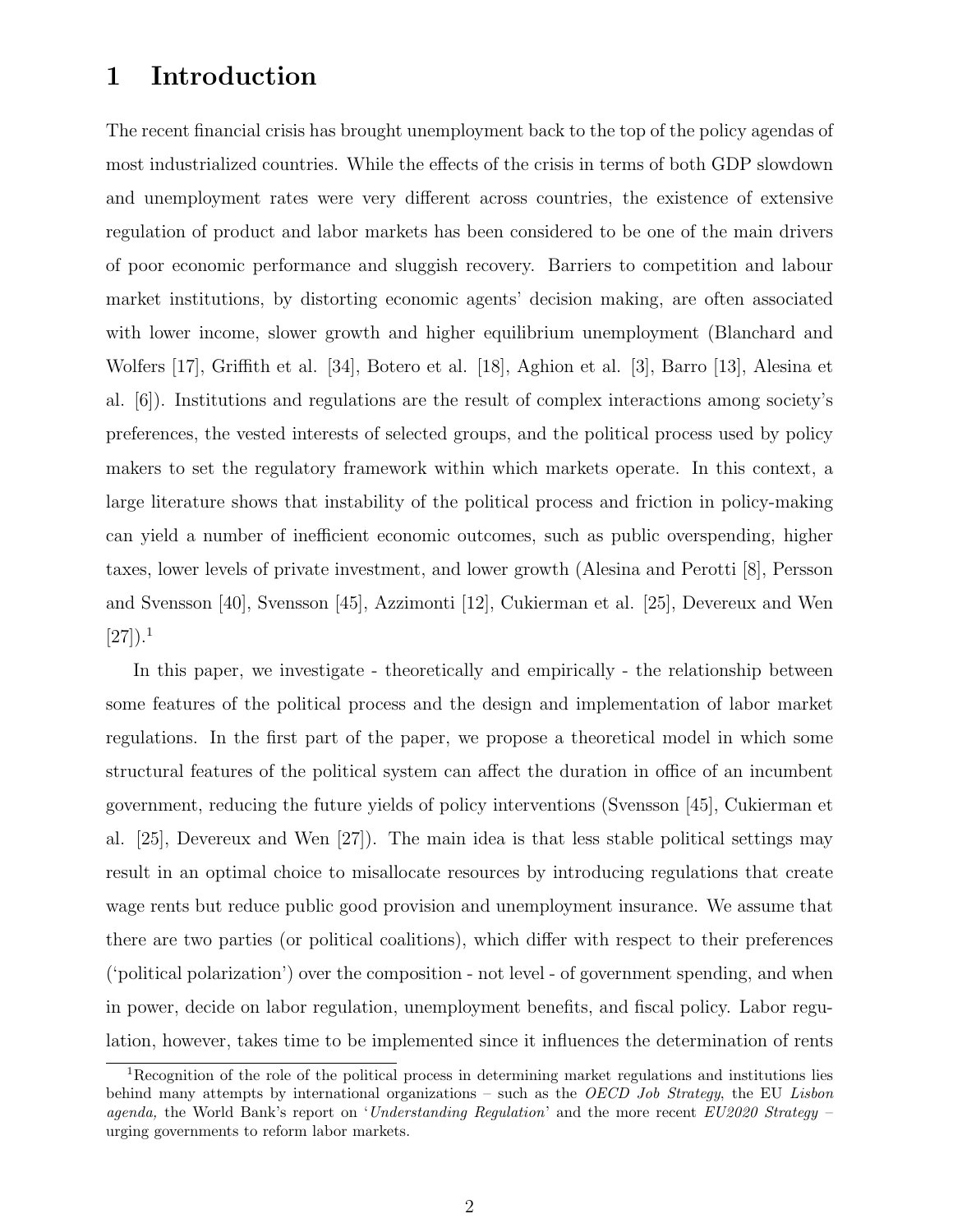and often faces strong opposition from social groups with vested interests. Therefore, it is designed in the first period but is implemented only in the second period, alongside fiscal policy. In this framework, the likelihood that a political shock occurring between the two periods may replace the incumbent government with a competitor ('political turnover'), has the effect of reducing the 'enforceability' of the chosen policy and inducing the incumbent government to divert resources from public good provision and social insurance.<sup>2</sup> In other words, we argue that unstable and polarized political systems are more likely to be characterized by a negative externality, which, through higher labor market regulation, favors inefficient outcomes such as: wage rents, higher equilibrium unemployment, lower public good provision, and unemployment insurance.

In the second part of the paper, we test these predictions empirically using panel data for 21 OECD countries over the period 1985-2006, that include information on the political setting, labor market regulation, and several indicators of economic performance. We specify and estimate an empirical model to analyze whether the political setting can account for the observed differences in labor market institutions – such as labor regulations, unemployment benefit replacement ratios, and labor taxation - for selected OECD countries. In line with the theoretical model, we specify two complementary dimensions of political instability, political turnover, and polarization of preferences (Grofman and Van Roozendaal [35], Cukierman et al. [25]). These are measured combining the structural features of the political setting (e.g. constitutional procedures, aspects of the legislative organization), and characteristics of the political process in the legislature (e.g. cabinet attributes, and the ideological structure of party competition and cabinet composition). Labor market regulation refers to policies that affect workers' bargaining power and their ability to extract rents, which we proxy using a synthetic indicator of regulation in the areas of employment and collective relations law (e.g. union policies, bargaining structure, and employment protection legislation; see Griffith et al. [34]). Consistent with our theoretical model, we keep these regulations distinct from the set of institutions related to public finance and unemployment insurance, such as the tax wedge on labor and unemployment benefits replacement ratios. We find strong evidence that political turnover and polarization, proxied by our political indicators, are associated with

<sup>2</sup>This approach is justified by the existence of exogenous factors, e.g. related to electoral rules, structure of parliamentary representation, etc., which hinder the duration in office of any elected government (e.g. Høj et al. [37]; Fabrizio and Mody [31]). Hence, we depart from an approach that considers instability to be an endogenous outcome stemming from voter discontent, and hinders the probability of re-election of a government. Buti et al. [20] show that reformist governments are not penalized in re-elections if well-functioning financial markets bring forward future yields from structural reform, to the present.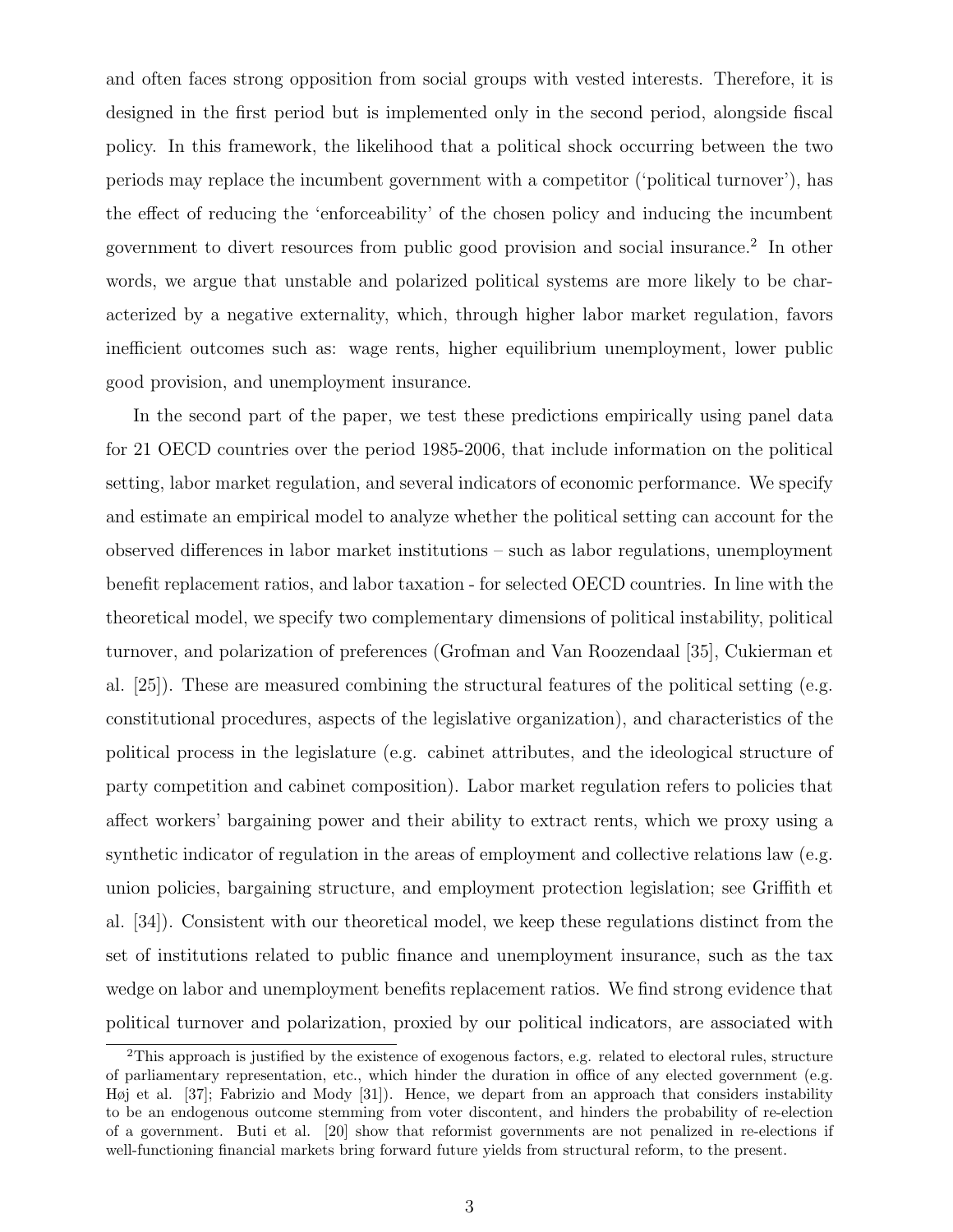more regulated labor markets, lower unemployment benefit replacement rates, and a smaller tax wedge on labor. We show also that there are strong complementarities between the two dimensions of political instability, that is, the impact of political turnover on regulation and other labor market institutions is larger in more polarized political systems (and vice versa). The above results are shown to be robust to a number of extensions, such as the inclusion of alternative political indicators and different legal origin systems (Botero et al. [18]). We replicate the analysis estimating the model using instrumental variables to account for potential endogeneity between political instability and labor market institutions.

Our paper contributes to the literature in several ways. First, it analyzes the relationship between political instability and a number of institutional reforms whose benefits are expected in the future – such as public debt stabilization, privatization of public utilities, and protection of property rights (Svensson [45], Cukierman et al. [25], Devereux and Wen [27] and Alesina and Drazen [7]). In particular, Azzimonti [12], for a cross section of countries, excluding non-democracies, shows that greater polarization results in barriers to investment which are mitigated by the degree of political stability. Here, we focus on labor market institutions and show that political instability can explain why governments often take inefficient decisions with respect to labor regulations, or are reluctant to change them even in a context of high unemployment. This has some costs since it reduces the resources available for public good provision, redistribution, and social insurance. Second, many studies rely on data with high cross-country variability in relation to the enforcement of democratic institutions, to construct measures of political instability based on revolutions, coups, and assassinations, which capture phenomena such as xenophobia, anti-Semitism, social unrest, and ultra-nationalism (e.g. Alesina et al. [4], Svensson [45] and the survey in Carmignani [22]). In contrast, we focus on a panel of 21 OECD countries characterized by a more homogeneous set of institutions. We show that political instability - measured in terms of political turnover and polarization - can have an impact on economic performance even within countries characterized by democratic institutions (Dutt and Mitra  $[28]$ )<sup>3</sup>. In the conclusion to this paper, we assess the implications of political instability, via labor market institutions, on unemployment patterns across countries. In contrast to the literature on labor or product market institutions originating from long term processes and, hence, exogenous to economic outcomes (Bassanini and Duval [14] and Arpaia and Mourre [11], Griffith et al. [34]), we

<sup>3</sup>Similar approaches are adopted in Milesi et al. [38] and Aghion et al. [2]. These studies use samples of established democracies and construct measures of political instability that refer to electoral procedures, and the characteristics of parliamentary coalitions.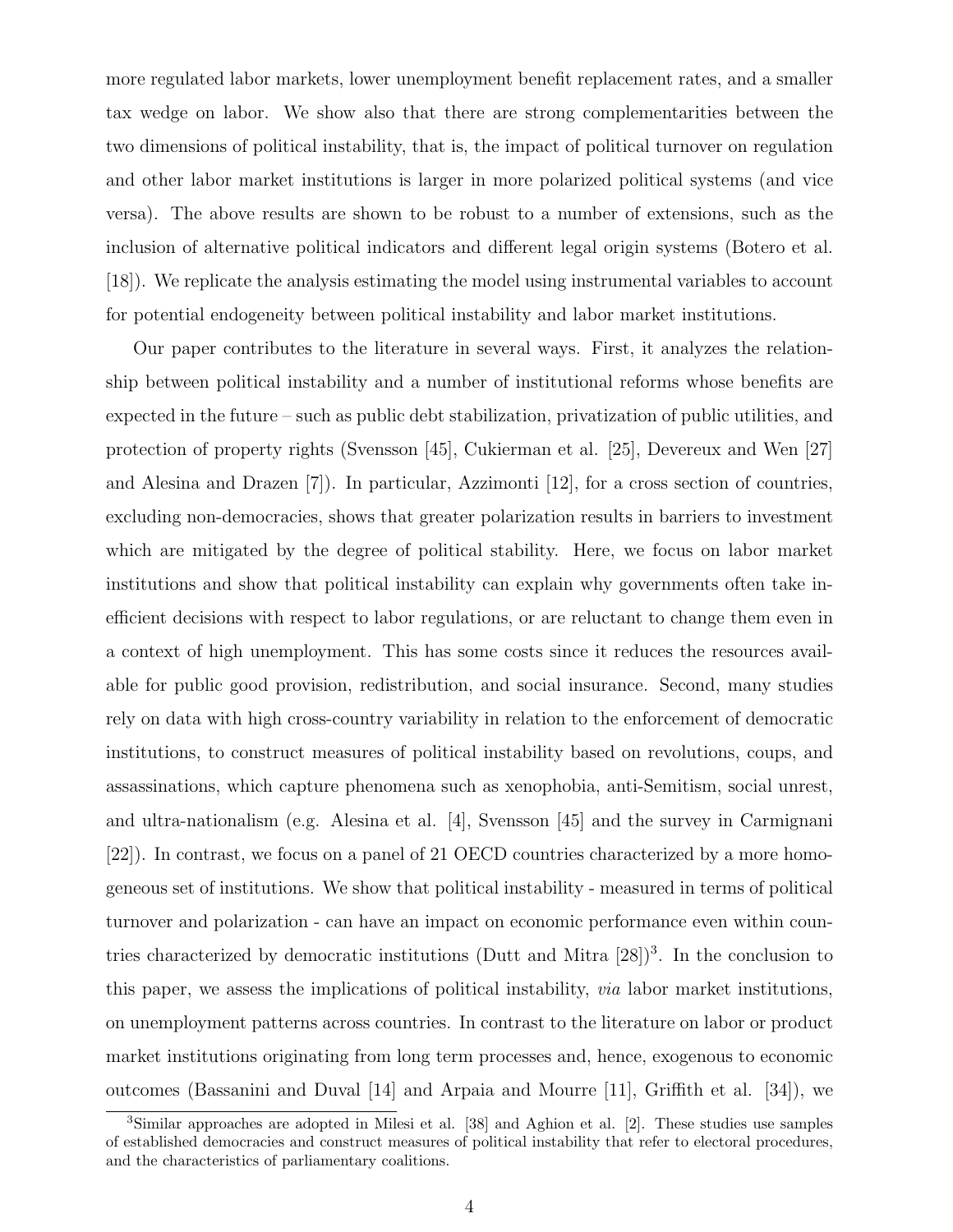show that institutions are the outcome of an endogenous process related to the political system and to frictions in policy-making decisions (Botero et al. [18], Pagano and Volpin [39], Saint Paul [42]). We show also that institutions are complementary, which may explain in part why changing the *status-quo* through reforms is so difficult.<sup>4</sup>

The paper is organized as follows. Section 2 presents the theoretical model. Section 3 describes the data and the empirical strategy. Section 4 presents the main results and discusses some implications for selected countries. We also provide some alternative specifications and a set of tests of the robustness of the empirical findings. Section 5 discusses the implications of political instability for unemployment and provides some concluding remarks.

### 2 The model

We describe a model with homogeneous workers that inelastically supply labor and face an employment probability that is decreasing in the cost of labor. Employed workers are paid a wage that is increasing in the amount of labor market regulation and unemployment benefits, and unemployed workers receive the unemployment benefit. Government's welfare is a Benthamite function of workers' expected income and utility from public good provision. In our baseline model, the government chooses labor regulation – unionization, bargaining structure, and employment protection norms– as well as the amount and composition of the public good financed through labor taxes. Government policy action spans two periods. Since implementation of labor market policy is sluggish relative to fiscal policy, for example, due to stronger opposition, length of social concertation, etc., labor regulation is designed in period 0 and implemented in period 1, while fiscal policy (public good and unemployment benefit) is designed and implemented rapidly in period 1.

There are two parties in the political arena. Each is equally representative of workers' interests but has different preferences for the composition (but not the level) of the public good.<sup>5</sup> One party is elected at the beginning of period 0, to be in office until the end

 $4$ Vindigni [47] and Brügemann [19], argue that institutions can be a source of rents, particularly in the presence of idiosyncratic uncertainty: labor market regulation, by altering the distribution of resources among different groups, creates opportunities to develop institutions explicitly designed to protect the rents of the group with political power.

<sup>&</sup>lt;sup>5</sup>The two parties can be considered to be representative of different parts of society, characterized by different preferences for public good provision but the same identical preferences in relation to labor income. This assumption is reasonable when we consider that, in industrialized economies, the median voter is likely to be an employed worker and represented by any majority coalition, irrespective of ideological preferences. Similarly, trade unions represent a politically relevant socio-economic group, and lobby actively for their members' welfare. Several examples, from different countries, support this hypothesis. In Germany, France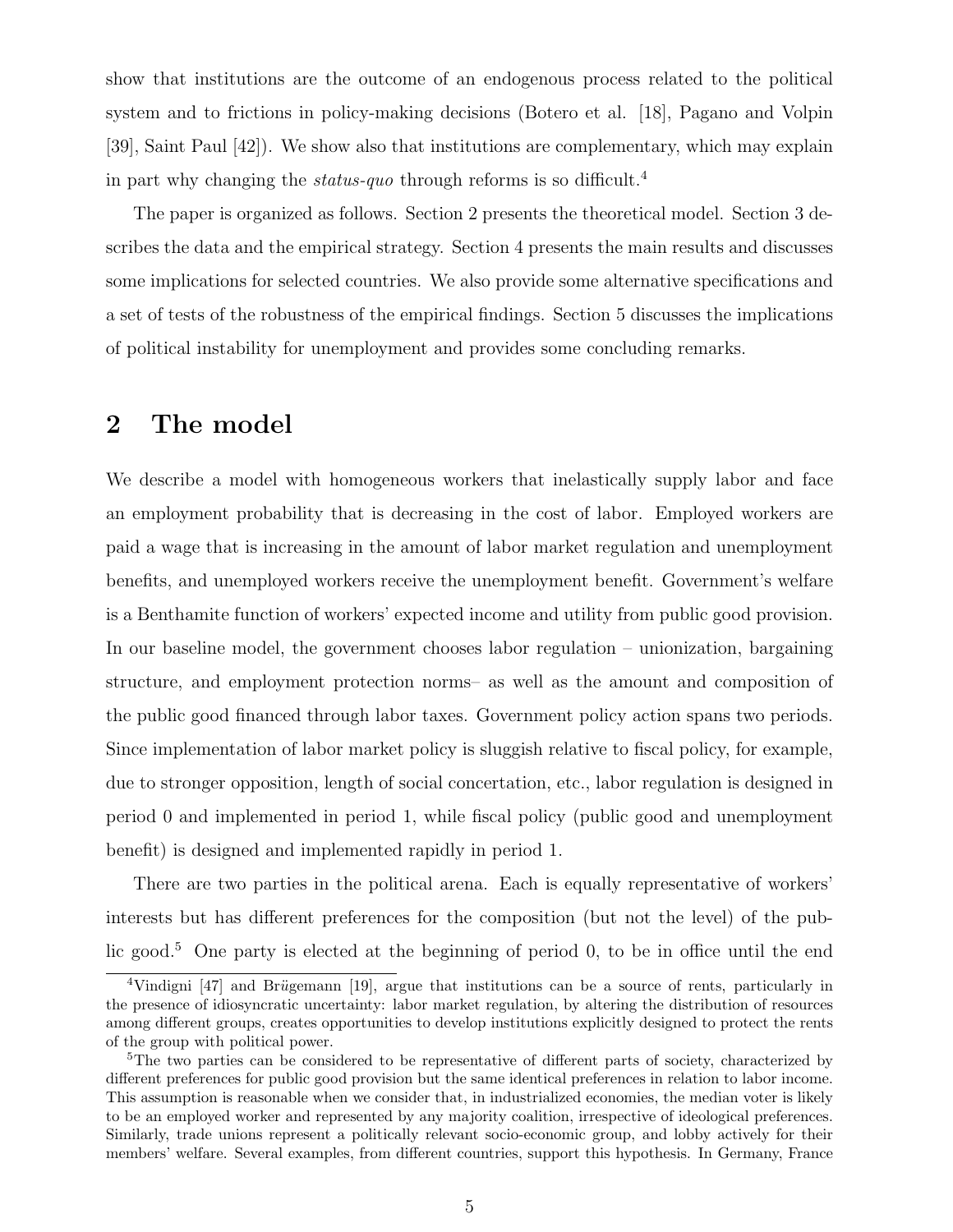of period 1, allowing time to design and implement labor market and fiscal policy. Under perfect political stability, government will set labor taxes at a level that maximizes public good provision and offers workers full unemployment insurance. However, political instability can occur if there is a positive probability that a political shock between period 0 and period 1, will replace the incumbent government by its competitor. This form of political instability reduces the enforceability of the public policy preferred by the incumbent government, henceforth, its expected utility from public consumption. Since expected utility is the opportunity cost of income, political instability induces government to divert resources from public good provision to labor income. When government's main policy is related to labor regulation, workers' bargaining power increases and wage rents are created. A tax moderation effect minimizes the distortionary effect of labor taxation on tax revenues and employment. We extend our baseline model to the case where government policy is related to both labor regulation as well as the unemployment benefits replacement rate. In this case, the level of unemployment insurance is chosen according to the relative importance of employed workers (the 'insiders') in the government's objective function. Overall, political instability leads to an inefficient equilibrium where labor market regulation and unemployment benefits replacement rates are chosen so as to increase the expected income of workers whether employed or unemployed – but at the cost of lower levels of employment and public good provision (Cukierman et al. [25], Svensson [45], Azzimonti [12]).

#### 2.0.1 The private sector

A mass of homogeneous workers inelastically supplies one unit of labor. We assume each worker faces an aggregate employment function:

$$
l(c) \in [0, 1], \t l'_c < 0, \t l''_{cc} < 0. \t (1)
$$

 $l(c)$  can also be interpreted as the probability of the representative worker being employed at labor costs  $c = w + \tau$  where w are workers' product wages and  $\tau$  is the labor tax levied on each unit of labor employed.<sup>6</sup>Assume that a wage formation function exists which determines

 ${}^{6}$ For expositional simplicity, from hereon we refer only to l. It can be considered the aggregate labor

and Italy the implementation of laws that, at different points in time, have been passed to try to liberalize flexible employment contracts, has been delayed or the laws have been changed. In Europe more generally, most labor market reforms have been implemented in a two-tier system which protects the interests and political influence of incumbents (Saint Paul [42]).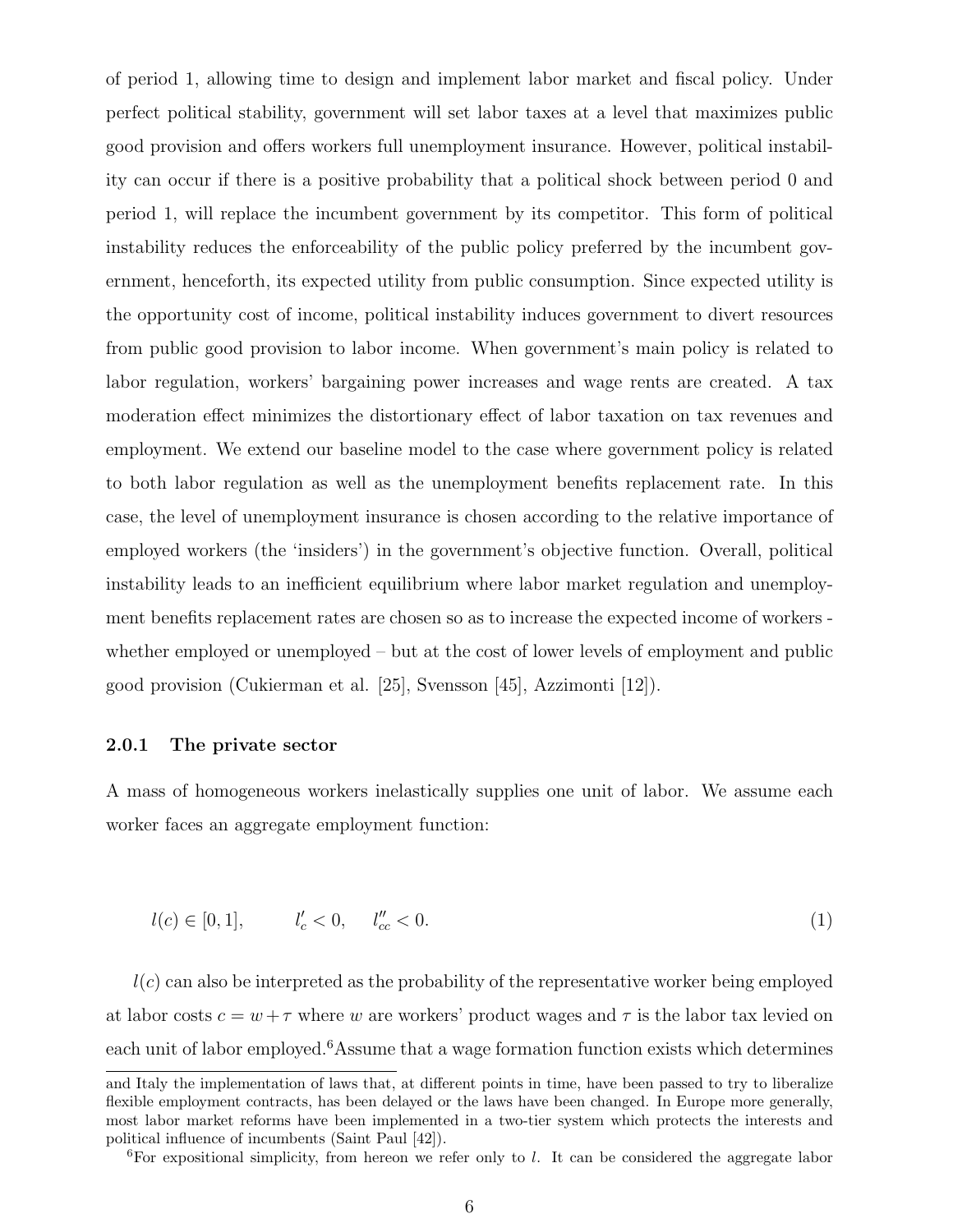how unemployment benefits  $(v)$  and labor market regulation  $(\mu)$  affect wages (Saint-Paul [42]):

$$
w = W(\mu, v) \quad s.t. \qquad v \ge \overline{v}, \qquad W(0, \overline{v}) = \overline{v} \qquad and \quad W'_j > 0, \quad where \quad j = \mu, v. \tag{2}
$$

The first condition in (2), guarantees that unemployment benefits never fall below the workers' reservation wage  $\overline{v}$ , thus workers do not have any incentive to exit the labor market. The second condition guarantees that in a perfectly competitive labor market (i.e. one characterized by  $\mu = 0$  and  $v = \overline{v}$ ) all workers earn the reservation wage, regardless of employment status. The final condition implies that unemployment benefits and labor market regulation increase wages (by raising workers' outside options and rents). We can define workers' expected income in the case of employment and unemployment:

$$
E[I] = wl + v(1 - l) \equiv v + (w - v)l. \tag{3}
$$

Equation (3) describes three effects of  $\mu$ , v and  $\tau$  on workers' expected income. Any policy that increases the unemployment benefits increases the outside option.<sup>7</sup> Both labor market regulation and unemployment benefits increase wage rents  $via$  (2). Finally, any policy that increases labor costs has a negative impact on workers' expected income because it also increases workers' probability of being unemployed via (1).

#### 2.0.2 Government

The welfare of the two political parties is defined over two time periods. In period 0 welfare is exogenous and determined by past policy decisions. In period 1, the expected welfare is additively separable into workers' expected income and the utility from public good provision. These are determined by the policies implemented by the incumbent government, and dis-

demand in the economy which is derived from profit maximization by perfectly competitive firms. The assumption of concavity  $l''_{cc} < 0$  ensures that the elasticity of labor demand is increasing with labor costs i.e.  $\epsilon'_{c} > 0$  which is a sufficient condition for the concavity of government's welfare function. This assumption is used frequently in oligopoly models and in the tax incidence literature (e.g. Stern [44]). It encompasses the idea that policies that increase the cost of labor have complementary effects on unemployment (Coe and Snower [24]) e.g. via adjustments at the intensive (i.e. via firms' optimal hiring policies) and the extensive (i.e. via the number of firms operating in the market) margins.

<sup>7</sup>Later, we discuss government's choice of level of unemployment insurance and specify the level of unemployment benefits as a function of government's choice of the replacement rate  $\rho$ .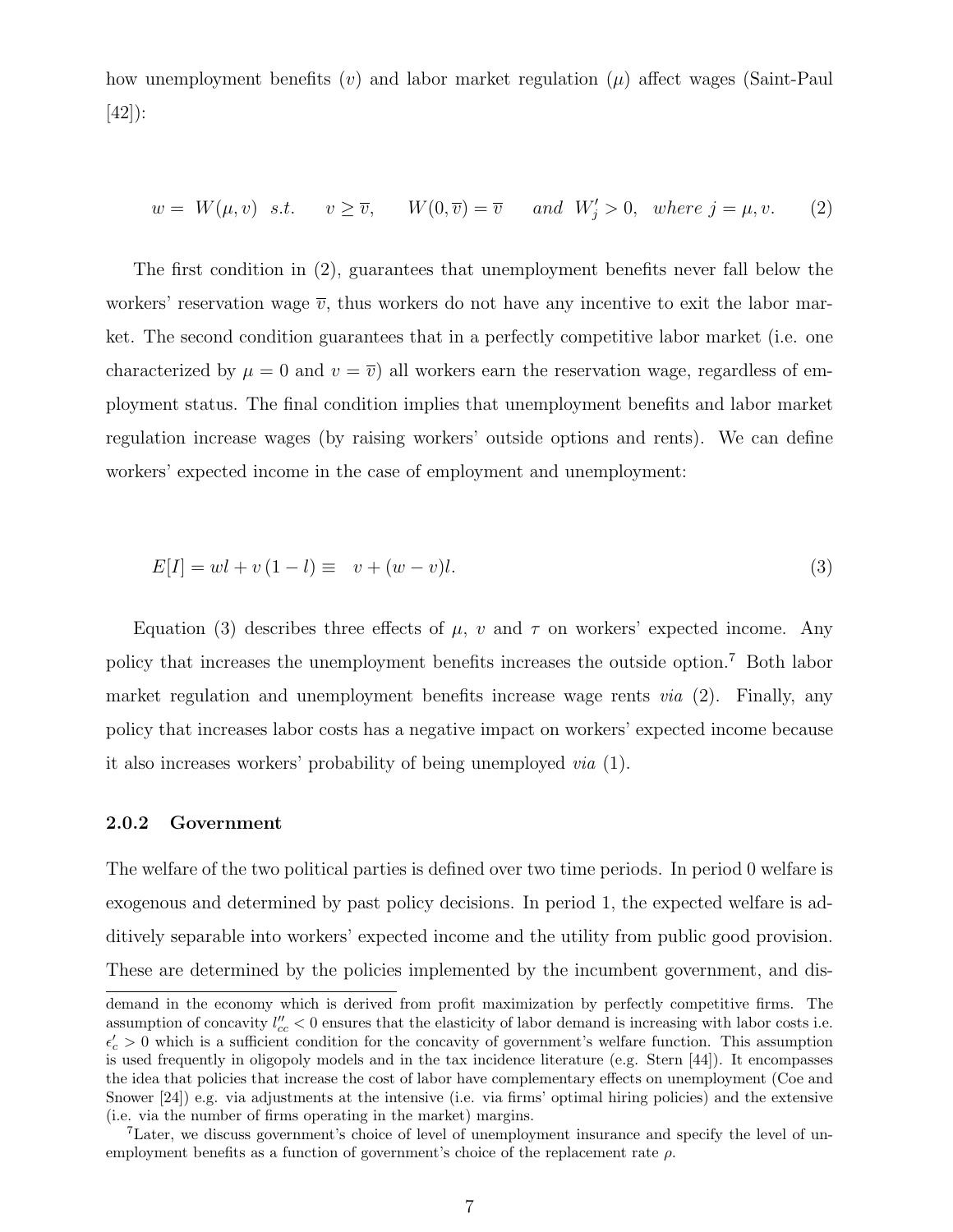counted at a rate  $\eta$ . The parties present the same marginal utility from public consumption, which is higher than the marginal utility of income  $(\delta > 1)$ :

$$
E[Vi] = \overline{V}_0 + \eta E[V_1i] \quad where \quad E[V_1i] = E[I] + \delta E[Gi] \quad and \quad i = a, b. \tag{4}
$$

Parties a and b have different preferences regarding the composition of public good provision and exogenous probabilities p and  $1-p$  of being replaced in period 1 by their competitor in government. The expected utility from public consumption for party  $i = a, b$  is given by:

$$
E[G^i] = (1 - p)G^i_a + pG^i_b. \t i = a, b; \t (5)
$$

where  $G_a^i$  and  $G_b^i$  respectively are the utility levels accruing to party  $i = a, b$  when party a and party b implement their preferred public policy, weighted respectively by the probabilities  $(1 - p)$  and p of being in office in period 1. The public policy of party  $i = a, b$ is the desired composition of public expenditure, between the two available public goods  $g_1$ and  $g_2$ . Party a's preferences are defined as follows (Cukierman et al. [25], Svensson [45]):

$$
G_i^a = \left(\frac{1}{\gamma(1-\gamma)}\right) \min[\gamma g_1, (1-\gamma)g_2]. \quad i = a, b \tag{6}
$$

Preferences  $G_i^a$  determine the utility accruing to party a from public good provision when party  $i = a, b$  implements its preferred policy platform.  $G_i^b$  is obtained symmetrically by replacing  $1 - \gamma$  to  $\gamma$  in (6). The parameter  $\gamma \in (1/2, 1)$  denotes the polarization of party preferences: the closer  $\gamma$  is to 1/2, the more party a values balanced consumption of  $g_1$  and  $g_2$ ; values of  $\gamma$  close to 1, indicate that party a values  $g_2$  relatively more than  $g_1$ ; the reverse applies to party b. In other words, the closer  $\gamma$  is to 1, the more distant (polarized) are the parties' preferences.

Finally, total government expenditure on public good provision  $(z = g_1 + g_2)$  and unemployment benefits is financed from labor taxes. Government's budget constraint is:

$$
z + v(1 - l) = \tau l. \tag{7}
$$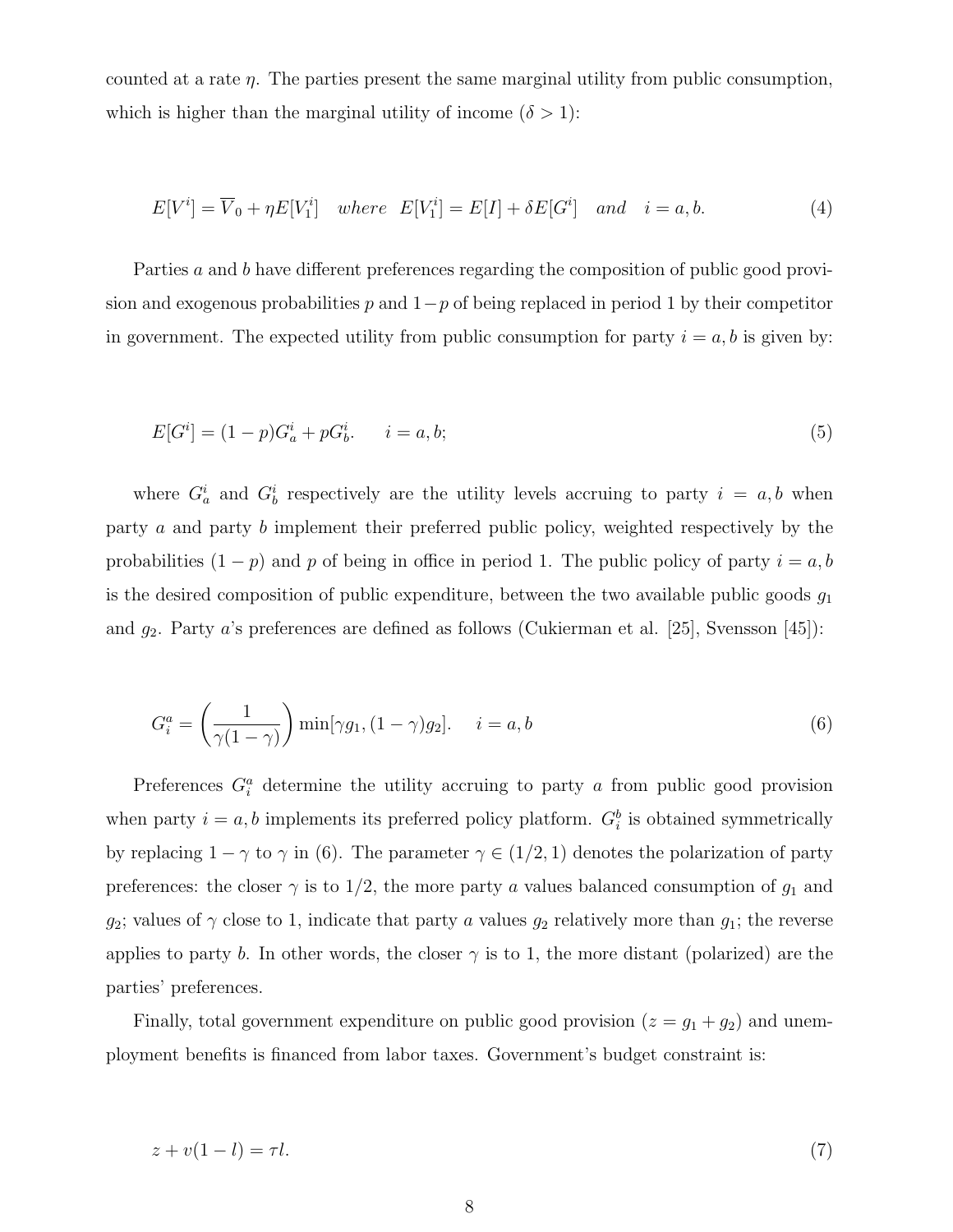Notice that this framework departs from the traditional ideological distinction of a rightwing party in favor of public good provision and a left-wing party in favor of redistribution of labor income. Workers' expected income (3) is the same in the welfare functions of both parties; the only difference between parties is over the composition (not the level) of the public good.

We assume the following timing: in period 0 government designs its labor market policy. Since its implementation is slow relative to the implementation of fiscal policy, we assume it is implemented in period 1 while fiscal policy is implemented in the same period that it is designed in. We start by analyzing fiscal policy in period 1 and then proceed by backward induction to labor market policy in period 0.

#### 2.1 Fiscal policy

In period 1, labor market policy is given and the incumbent government chooses the fiscal policy that will maximize its welfare (4) subject to the budget constraint (7). Assume without loss of generality that party  $a$  is in office; given the structure of preferences  $(6)$ , then the first order conditions of the maximization problem in period 1 are ( and see Appendix A for details):

$$
g_{1a} = (1 - \gamma)z; \qquad g_{2a} = \gamma z. \tag{8}
$$

$$
\delta l = -[w - v + \delta(\tau + v)] l_c'.
$$
\n(9)

Equation (8) describes the optimal public policy for a type  $\alpha$  government, that is, its preferred composition  $(g_{1a}, g_{2a})$ . The optimal tax rule (9) sets the labor tax at the level that equates to its marginal benefit in terms of higher public consumption (left side of equation (9)) to its marginal cost in terms of foregone employment (thus a lower tax base and higher expenditure for unemployment benefits; on the right side of (9)).

Equation (9) defines the first period equilibrium labor tax as an implicit function of the labor market policy, that is,  $T(\mu, v)$ . It holds that (proof in Appendix A):

**Lemma**: An equilibrium level of the labor tax exists  $\tau^* = T(\mu, v)$  such that:

(i)  $T(0, \overline{v}) = \tau^{max};$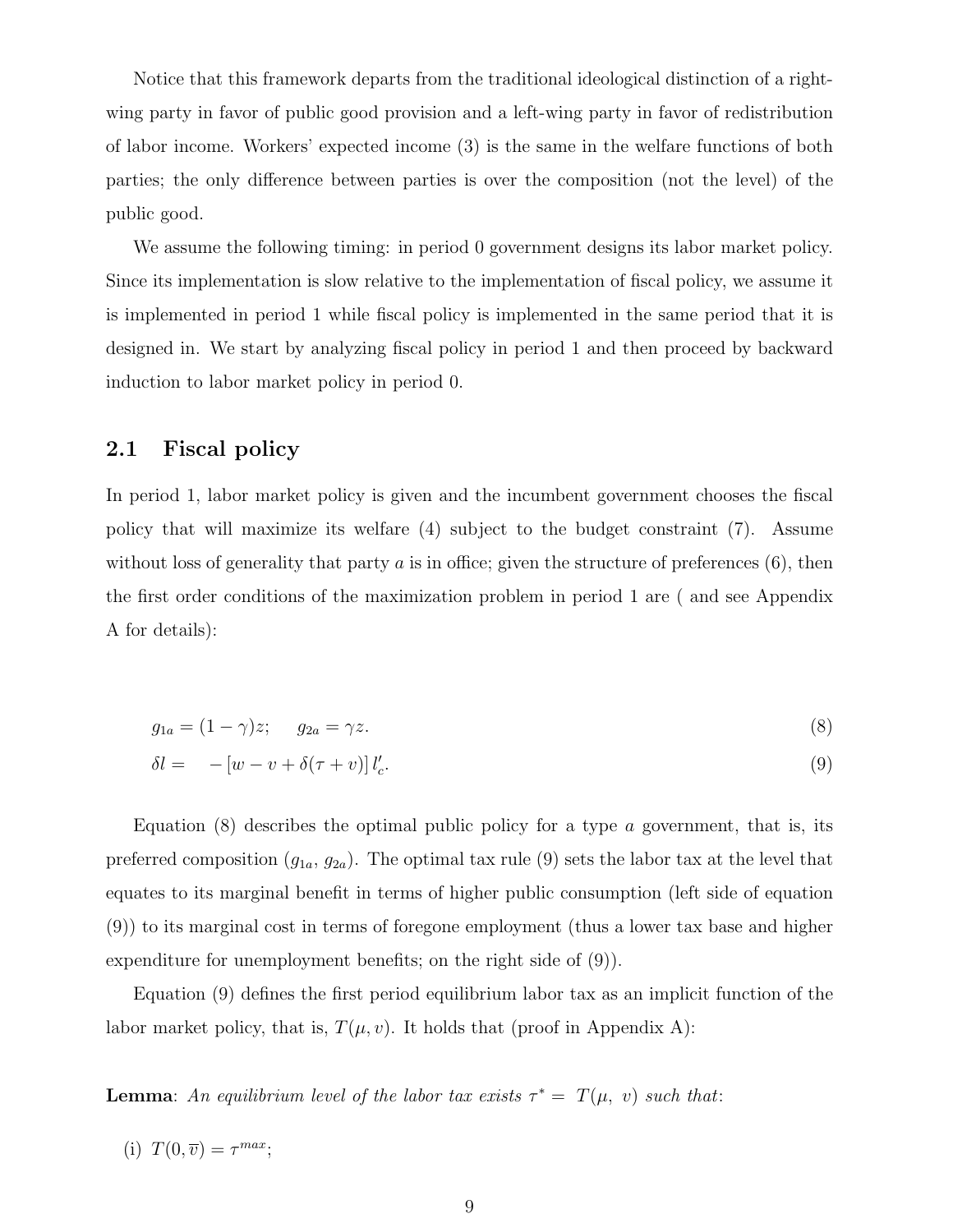- (ii) there exist a pair  $\widetilde{\mu} > 0$  and  $\widetilde{v} > \overline{v}$  s.t.  $T(\mu, v) < \tau^{max}$ , for any  $\mu > \widetilde{\mu}$  and  $v > \widetilde{v}$ ;
- (iii) if  $T(\mu, v) < \tau^{max}$ , then  $T'_j < 0$  with  $j = \mu, v$ .

The optimal tax rule (9) implies that when  $\mu = 0$  and  $v = \overline{v}$ , government sets the optimal labor tax  $\tau^{max}$ , as in (i) above. Because the optimal labor tax creates unemployment, part of the tax revenue is used to distribute unemployment benefits.<sup>8</sup> However, any  $\mu > 0$  and  $v > \overline{v}$ , increase the employment penalty of the labor tax and induce government to pursue a policy of 'tax moderation'. The government then sets  $\tau^* < \tau^{max}$ , as in (ii) above and responds to any labor market policy increase by cutting the labor tax, as in (iii) above.<sup>9</sup> The tax moderation policy alleviates unemployment and increases the share of workers that benefit from wage rents.

#### 2.2 Labor market regulation

We assume, without loss of generality, that party  $a$  is in office in period 0 and designs the labor market policy. Party a knows that with probability  $1 - p$  it will enjoy its preferred public policy but with probability  $p$  it will be replaced in office by party  $b$ , which will implement its own preferred public policy. We obtain the expected welfare of party a in period 0 by plugging the corresponding utilities from public consumption into equation (5) (see Appendix A for the analytical details):

$$
E[V^{a}] = \overline{V}_{0} + \eta \left[ v + (w - v)l + \omega(\delta, p, \gamma)z \right] \quad where \quad \omega(\delta, p, \gamma) = \delta\phi(p, \gamma). \tag{10}
$$

 $\omega(\delta, p, \gamma)$  denotes the expected marginal utility from public consumption of party a. This depends on the marginal utility  $\delta$  from (the level of) public good provision and on the degree of enforceability of party a's public policy  $\phi(p, \gamma)$ .<sup>10</sup> The following holds:

<sup>&</sup>lt;sup>8</sup>The generality of our approach does not exclude a priori the possibility that government's optimal choice is to impose a labor subsidy i.e. a negative labor tax. However, it can be argued that government optimally chooses a positive labor tax when  $\delta$  is high enough.

<sup>&</sup>lt;sup>9</sup>In fact, under the assumption  $l''_{cc} < 0$ , a labor market policy  $j = \mu, v$  increases the elasticity of the demand for labor with respect to labor costs, and thus the size of the employment penalty of the labor tax.

<sup>&</sup>lt;sup>10</sup>The degree of enforceability can be interpreted as the probability that party  $a$  will see its public policy implemented. Persson and Svensson [40] interpret  $\phi(p, \gamma)$  as a measure of the time inconsistency of public policy, meaning that the incumbent government in period 0 (i.e. party a) cannot commit to its announced policy due to an exogenous probability of being replaced by a government that will implement a different policy.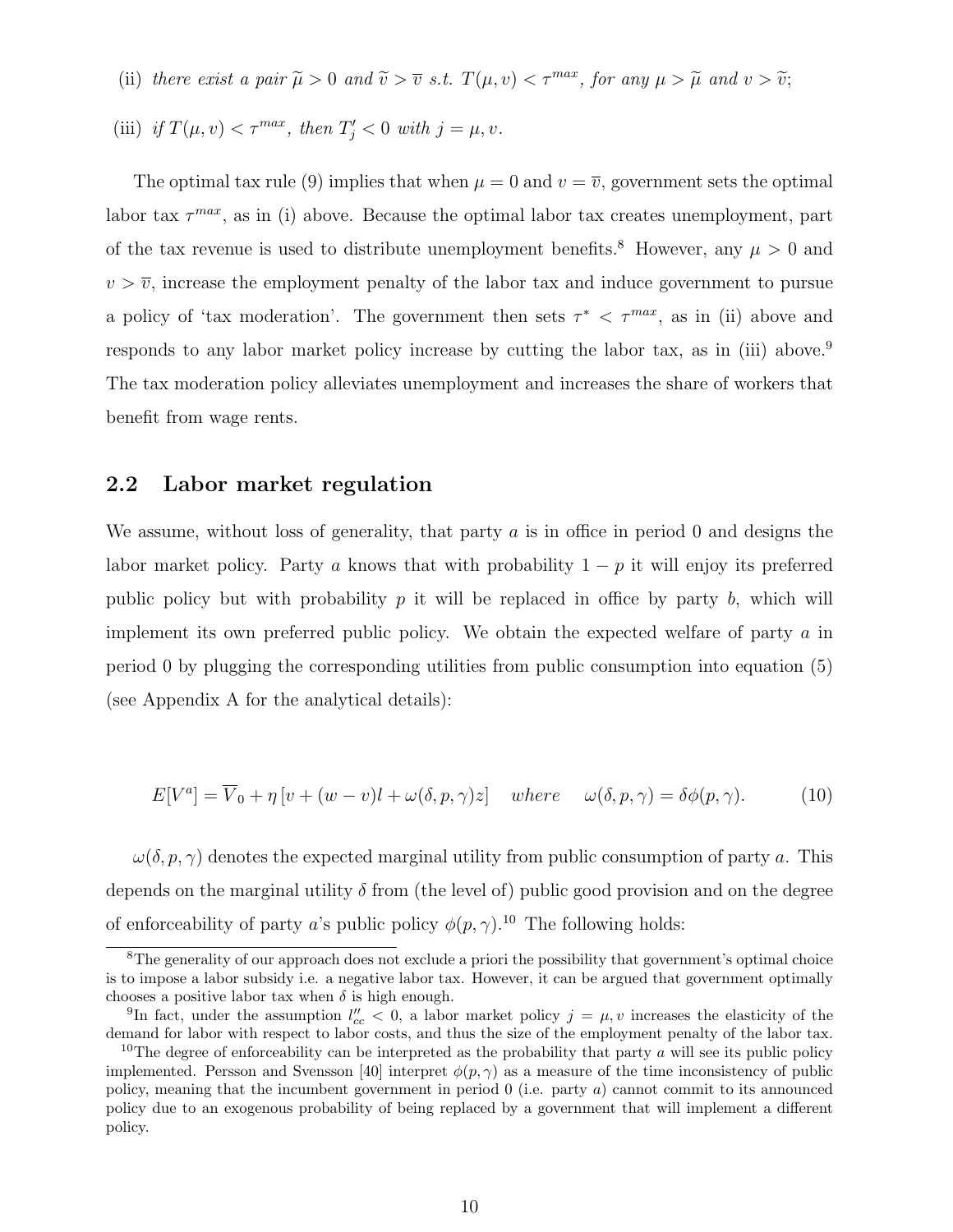$$
(i) \lim_{p \to 0} \omega(\delta, p, \gamma) = \lim_{\gamma \to \frac{1}{2}} \omega(\delta, p, \gamma) = \delta;
$$
  
\n
$$
(ii) \omega_p' < 0; \quad \omega_\gamma' < 0;
$$
  
\n
$$
(iii) \lim_{\substack{\gamma \to 1 \\ p \to 1}} \omega(\delta, p, \gamma) = 0.
$$
\n
$$
(11)
$$

When party a is certain to be in office in the next period (no matter the degree of preference polarization) or when its preferences are fully consistent with those of party b (independent of the probability of political turnover), as in  $(i)$  above, its public policy will be fully enforceable (as  $\phi(0, \gamma) = \phi(p, 1/2) = 1$ ). This allows a to expect the highest possible utility from public consumption (i.e.  $\omega(\delta, 0, \gamma) = \omega(\delta, p, 1/2) = \delta$ ). However, political instability, that is, the probability that government  $\alpha$  will be replaced in period 1 by government  $b$  which will implement a different public policy, hinders the enforceability of its public policy, as in  $(ii)$  above. This, in turn, reduces its expected utility from public consumption. In the limit, as in *(iii)* above, when it is certain to be replaced in period 1 by party b which is characterized by opposite preferences, party  $a$  has no chance to see its public policy enforced (i.e.  $\phi(1,1) = 0$ ) and does not expect any utility gain from public good provision (as  $\omega(\delta, 1, 1) = 0$ ).

We now turn to the optimal labor market policy. We assume that  $v = \overline{v}$  so  $\mu$  is the only instrument available for labor market policy (we relax this assumption in the next section).<sup>11</sup> Party a then chooses  $\mu$  to maximize (10) subject to the incentive compatibility constraint  $T(\mu, v)$ . The first order condition is (see Appendix B for details):

$$
V'_{\mu} = \underbrace{\frac{(w - \overline{v})(\delta - 1)l'_{c}}{\delta}}_{\text{unembyment } (<0)} + \underbrace{[1 - \phi(p, \gamma)] \frac{(w - \overline{v})}{w'_{\mu}} T'_{\mu} l'_{c}}_{\text{tax modernation } (>0 \text{ if } \phi < 1)} + \underbrace{[\omega(\phi, p, \gamma) - 1](\tau^{*} + \overline{v})l'_{c}}_{\text{social expenditure } (>0 \text{ if } \omega < 1)}
$$
(12)

Equation (12) describes the incentives that guide the optimal design of labor market policy. Labor market regulation produces three effects on social welfare. The first is a direct

 $11$ This would be the case if the government in period 0 were myopic about the impact of political instability on unemployment and wages in period 1. A short-sighted government will simply set unemployment benefits equal to wages in period 0, believing that this level will provide workers with full unemployment insurance. From the government's perspective, wages in period 0 will be exogenous since they are a legacy of past policies.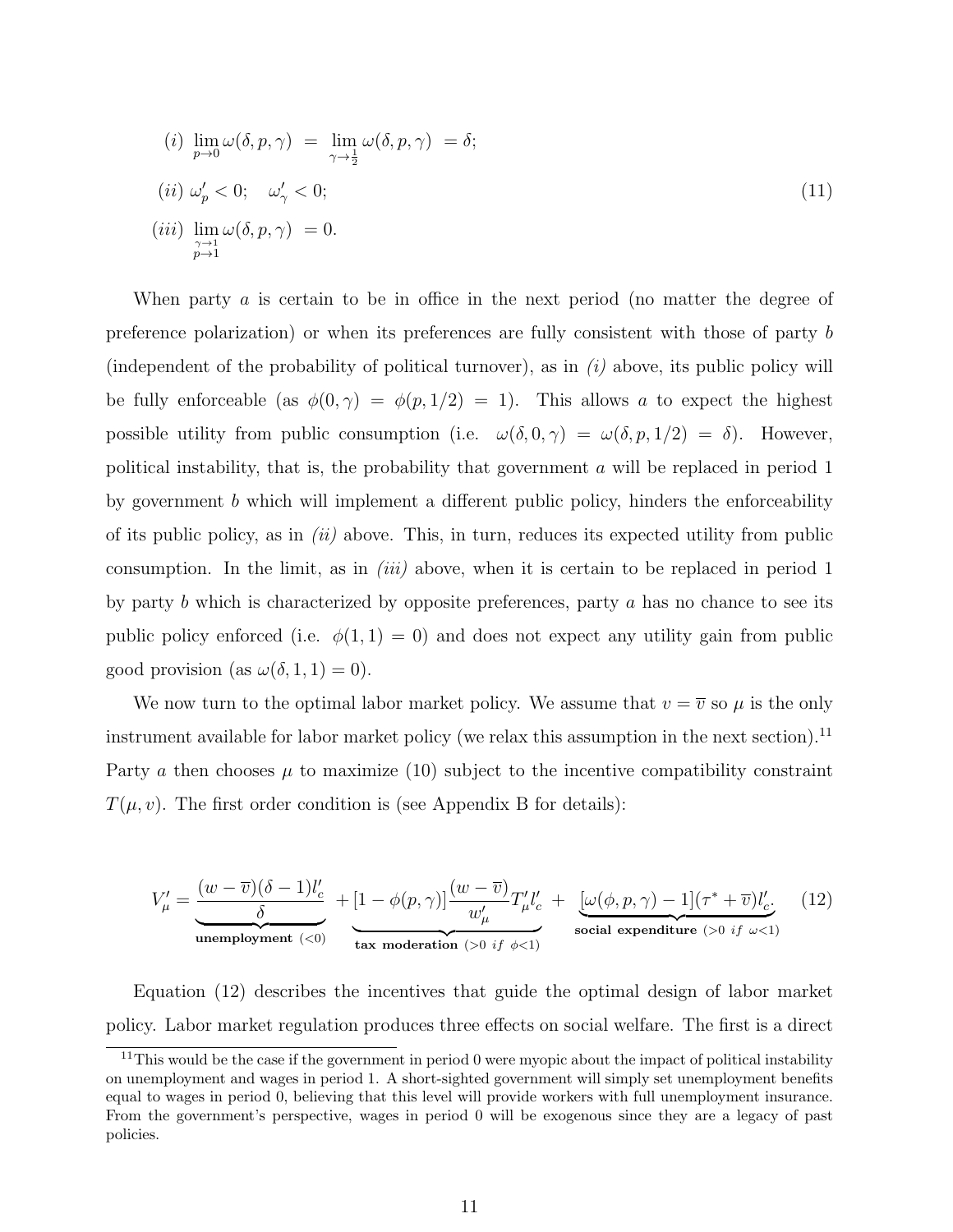impact of unemployment on welfare via lower wage rents. The second is a tax moderation effect because government reacts to any increase in labor costs in period 0 by cutting the labor tax. The third is an indirect impact of unemployment on welfare via the increase in social expenditure on unemployment benefits. The unemployment effect is always negative while the signs of the tax moderation and social expenditure effects are ambiguous a priori. If government's public policy is fully enforceable (i.e.  $\phi = 1$ ), government has no incentive to trade off public good provision against wage rents and the tax moderation effect is equal to zero. Moreover, any diversion of tax revenue away from public good provision will have a negative impact on welfare (as  $\omega = \delta > 1$ ) and the social expenditure effect will be negative. Overall, labor market regulation has a negative impact on welfare and government optimally chooses the corner solution  $\mu^* = 0$ .

However, when political instability hinders the enforceability of government's public policy (i.e.  $\phi < 1$ ), then in period 0 government will trade off its (uncertain) implementation against (certain) wage rents, that is, the tax moderation effect will be positive. When  $\phi$  is low enough (i.e. such that  $\omega < 1$ ), government will divert tax revenues from public good provision to social expenditure, that is, the social expenditure effect will be positive. When the positive tax moderation effect and social expenditure effect balance the negative unemployment effect, the first order condition  $V'_\mu = 0$  allows an interior solution and government chooses an optimal amount of labor market regulation  $\mu^* > 0$ . This can be expressed as an implicit function of political instability, that is,  $\mu^* = M(p, \gamma)$ , which leads to the following (see formal derivation and proof in Appendix A): $^{12}$ 

**Proposition 1**: An equilibrium level of labor market regulation exists  $\mu^* = M(p, \gamma)$  such that:

- (i)  $M(0, \gamma) = M(p, 1/2) = 0;$
- (ii) there exist a pair  $\bar{p} < 1$  and  $\bar{\gamma} < 1$  s.t.  $M(p, \gamma) > 0$  for any  $p > \bar{p}$  and  $\gamma > \bar{\gamma}$ ;
- (iii) if  $M(p, \gamma) > 0$ , then  $M'_k > 0$  with  $k = p, \gamma$ .

With perfect political stability, the corner solution, as in (i) above, corresponds to a first best equilibrium with a perfectly competitive labor market (as  $w = \overline{v}$ ). However, with

 $\frac{12\phi}{12\phi} < 1/\delta$  is then a sufficient condition for (12) to allow an interior solution. We assume also that the second order conditions are satisfied, which requires some assumptions about the third order derivatives of  $l(c)$  as is generally the case in optimal taxation problems.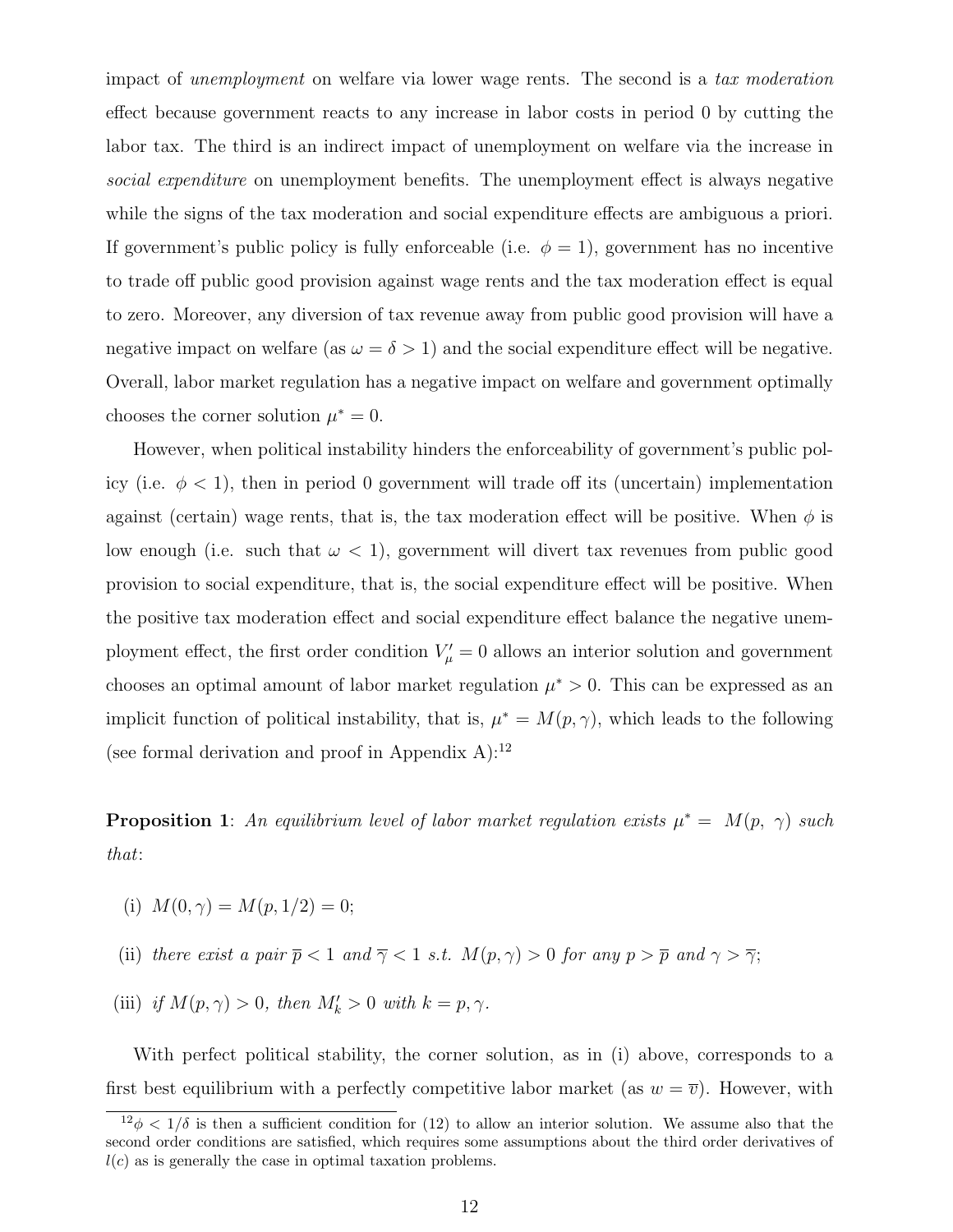a sufficient degree of political instability, the low future yields from public policy induce government to divert resources from public good provision to labor income by setting a positive level of regulation, as in (ii) above. This corresponds to a second best equilibrium with higher unemployment and wage rents (as  $w - \overline{v} > 0$ ). The higher the level of political instability, the higher will be the optimal amount of labor market regulation, as in (iii) above.

From the Lemma and Proposition 1 it follows that there is a relationship between political instability and equilibrium labor taxes. By inducing a higher wage bill, political instability forces government to alleviate the tax burden and thus to reduce the cost of labor and also reduce employment losses. Then we have the following:

**Proposition 2**: Political instability induces an equilibrium with lower labor taxes as  $T'_{k}$  =  $T_{\mu}'M_{k}' < 0$  where  $k = p, \gamma$ .

In this section, the restrictive assumption of exogenous unemployment benefits allowed us to focus on the relationship between political instability and labor market regulation but prevented analysis of another important dimension of government's labor market policy, that is, the choice of level of unemployment insurance. In the next section, we relax this assumption and endogenize the choice of the unemployment benefits replacement rate. This allows some theoretical predictions regarding the relationship between political instability and the degree of unemployment insurance.

#### 2.3 Unemployment insurance

The analysis so far has assumed that unemployment benefits are set exogenously at the workers' reservation wage. However, this ignores another important dimension of labor market policy, that is, the choice of level of workers' insurance against unemployment. Below, we present an extension of the baseline model where government optimally chooses the unemployment benefits replacement rate  $(\rho)$  -that is, unemployment benefits relative to wages. We impose  $v = \rho w$  and can rewrite the wage formation function (2) in relation to  $\mu$ and  $\rho$ :<sup>13</sup>

<sup>&</sup>lt;sup>13</sup>Equation (13) is the exact counterpart of  $w - W(\mu, \rho w) = 0$  which is obtained by plugging  $v = \rho w$  into (2). Note that, since unemployment benefits are now fully indexed to wages, in moving from (2) to (13) we need to account for the indirect impact of  $\rho$  and  $\mu$  on v. We impose  $W'_v < 1/\rho$  since this guarantees  $\Psi'_\mu > 0$ and  $\Psi_{\rho}'>0$ . Note also that, from (13) the replacement rate consistent with  $v=\overline{v}$  is equal to 1 in a perfectly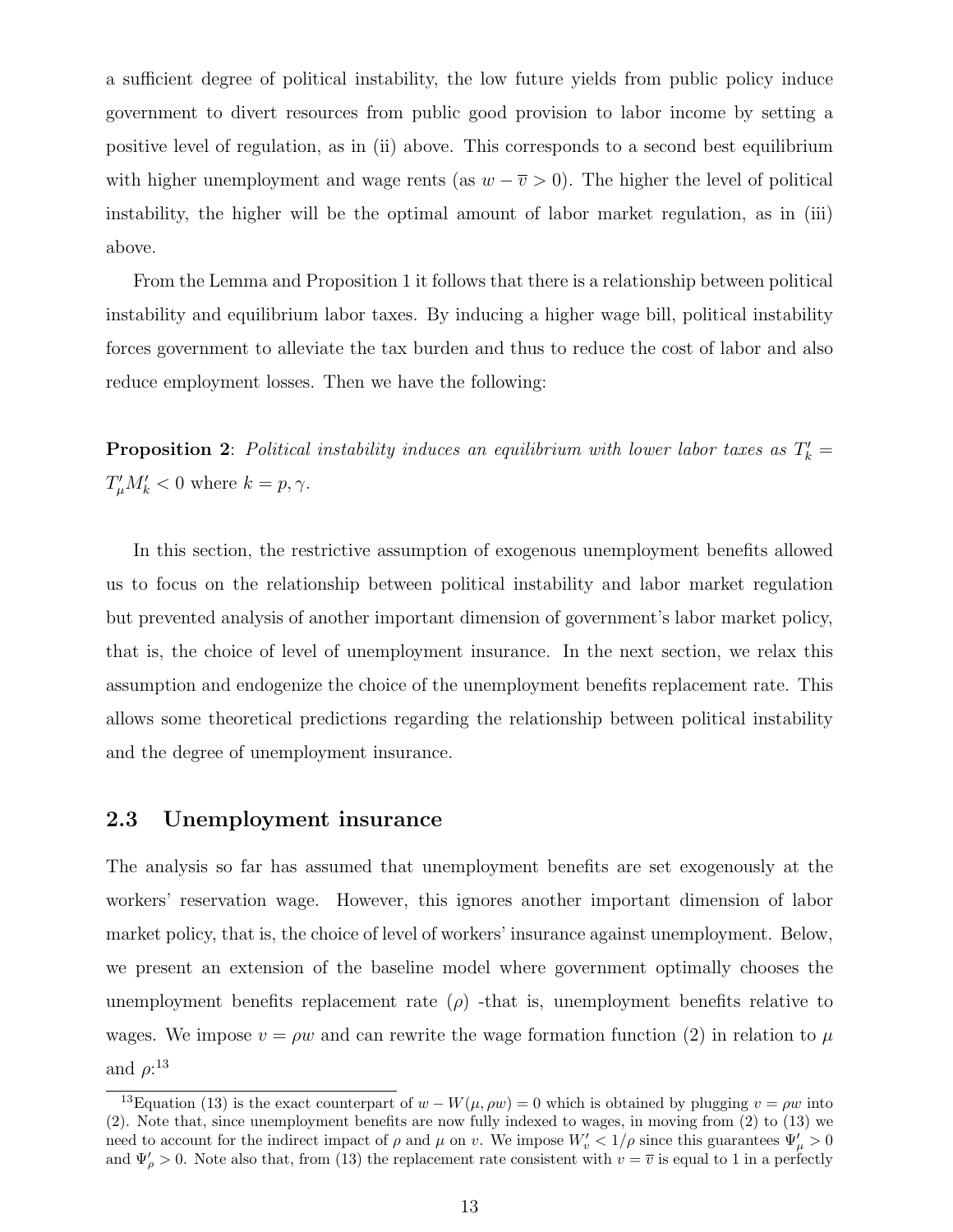$$
w = \Psi(\mu, \rho) \quad s.t. \qquad \rho w \ge \overline{v}, \qquad and \quad \Psi_j' > 0, \quad where \ j = \mu, \rho. \tag{13}
$$

We introduce a trade off in the choice of  $\mu$  and  $\rho$ , in the objective function of government in period  $0<sup>14</sup>$  In particular, we assume that government in period 0 internalizes the employment objective of those already employed at that time, the so-called 'insiders' (Blanchard and Summers [16]):

$$
l_I = \alpha(p, \gamma)l_0 + [1 - \alpha(p, \gamma)]l, \text{ where } 0 < \alpha < 1 \text{ and } \alpha'_k > 0, \quad k = p, \gamma. \tag{14}
$$

 $\alpha$  in (14) is the measure of the self-interest of 'insiders'. We assume the following holds:

$$
(i) \lim_{p \to 0} \alpha(p, \gamma) = \lim_{\gamma \to \frac{1}{2}} \alpha(p, \gamma) = 0;
$$
  
\n
$$
(ii) \alpha'_p > 0; \quad \alpha'_\gamma > 0;
$$
  
\n
$$
(iii) \lim_{\substack{\gamma \to 1 \\ p \to 1}} \alpha(p, \gamma) = 1.
$$
\n
$$
(15)
$$

With perfect political stability, as in  $(i)$  above, government implements a perfectly competitive labor market, thus insiders do not have any interest in maintaining current membership, that is,  $\alpha(0, \gamma) = \alpha(p, 1/2) = 0$  and  $l_I = l$ . However, with political instability government creates wage rents shifting insiders' preferences towards maintaining current membership, as in  $(ii)$  above. At the limit, as in  $(iii)$  above, when government is certain to be replaced in period 1 by its competitor (e.g. characterized by opposite preferences), wage rents are maximized and insiders are concerned only about their employment status, that is,  $\alpha(1, 1) = 1$  and  $l_1 = l_0$ .

Replace l with  $l_I$  and plug  $v = \rho w$  in (10) to obtain the welfare function of government in period 0:

competitive labor market (i.e. when  $w = \overline{v}$ ) and is decreasing in the size of labor market distortions when  $\overline{v}/w < 1.$ 

<sup>&</sup>lt;sup>14</sup>Since the marginal utility of income is always higher than the expected utility from public good provision, in the absence of any trade-off between  $\mu$  and  $\rho$ , government in period 0 sets  $\mu^* > 0$  and  $\rho^* = 1$ , i.e. an equilibrium where workers enjoy full unemployment insurance regardless of the degree of political instability.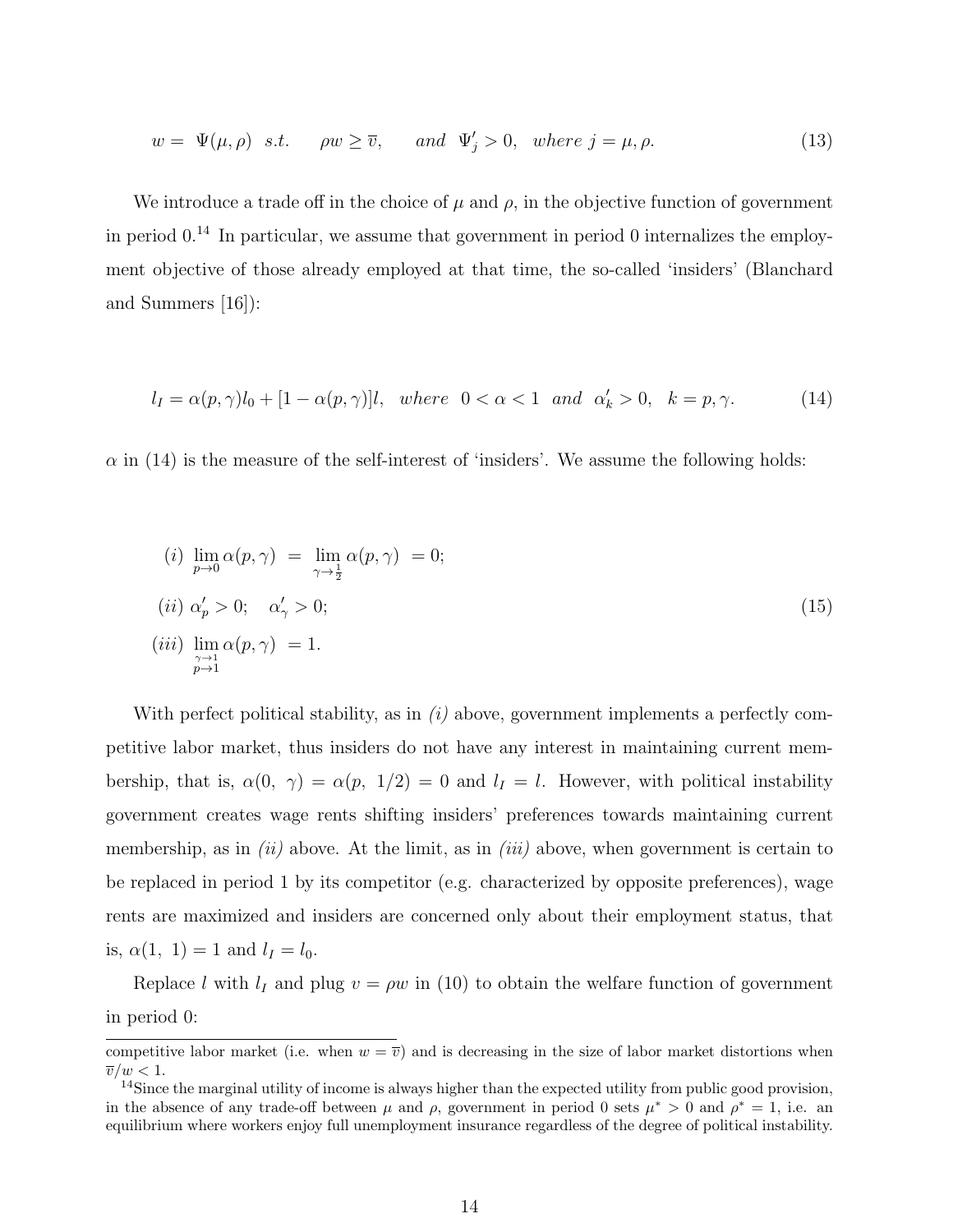$$
E[V_I^a] = \overline{V}_0 + \eta \left[ \rho w + (w - \rho w) l_I + \omega(\delta, p, \gamma) z \right]
$$
\n<sup>(16)</sup>

The equilibrium in period 0 is a combination of  $\mu$  and  $\rho$  which maximizes (16) subject to the incentive compatibility constraint given by the optimal tax rule  $\tau^{*}$ <sup>15</sup>. Note that in the benchmark case of perfect political stability, government at the equilibrium designs a perfectly competitive labor market (with full unemployment insurance), that is,  $\mu^* = 0$ ,  $\rho^* = 1$ , thus  $w^* = v^* = \overline{v}$ . In the presence of political instability, since  $\mu$  influences workers' expected income only via wages, while  $\rho$  affects expected income both via wages and the degree of social insurance, government uses  $\mu$  to target wages and sets  $\rho$  based solely on insurance considerations. At the equilibrium level of labor market regulation  $\mu^*$ , when  $\rho$  is set exclusively to maximize unemployment insurance, its impact on welfare is described by the following (see Appendix A for details):

$$
V'_{\rho}|_{\mu^*} = \underbrace{-\frac{\alpha(l_o - L)}{1 - \rho}}_{\text{insiders' rents } (<0 \text{ if } l_o > L)} + \underbrace{[1 - \phi(p, \gamma) - \alpha(p, \gamma)]\hat{T}'_{\rho}l'_{c}}_{\text{tax modernation } (>0 \text{ if } 1 - \alpha > \phi)} - \underbrace{(\omega(\phi, p, \gamma) - 1)\frac{(1 - L)}{1 - \rho}}_{\text{social expenditure } (>0 \text{ if } \omega < 1)}
$$
\n(17)

Equation (17) shows that  $\rho$  has three effects on aggregate welfare. The first term shows a direct impact of *insiders* on welfare *via* lower wage rents. The second term describes a tax moderation effect because government in period 1 reacts to any increase in social expenditure in period 0, by cutting the labor tax. The third term describes the impact on welfare of increased social expenditure on unemployment benefits. The insiders' rent effect is negative provided that insiders are under-exposed to unemployment, that is,  $l_o > L$ . The tax moderation effect is positive provided that the government's interest in outsiders is stronger than its public policy preferences (i.e.  $1 - \alpha > \phi$ ). Finally, the social expenditure effect is positive when  $\phi$  is such that  $\omega < 1$  since it is optimal for government to divert tax revenues from public good provision to social expenditure. Since the negative effect of unemployment insurance on insiders' rents tends to balance the positive tax moderation and social

<sup>&</sup>lt;sup>15</sup>Since government's objective in period 1 is still given by  $(4)$ , equation  $(16)$  introduces a further asymmetry between labor market and fiscal policy, which can still be justified in relation to the different composition of their cabinets or the amount of social concertation needed over labor market and fiscal policy.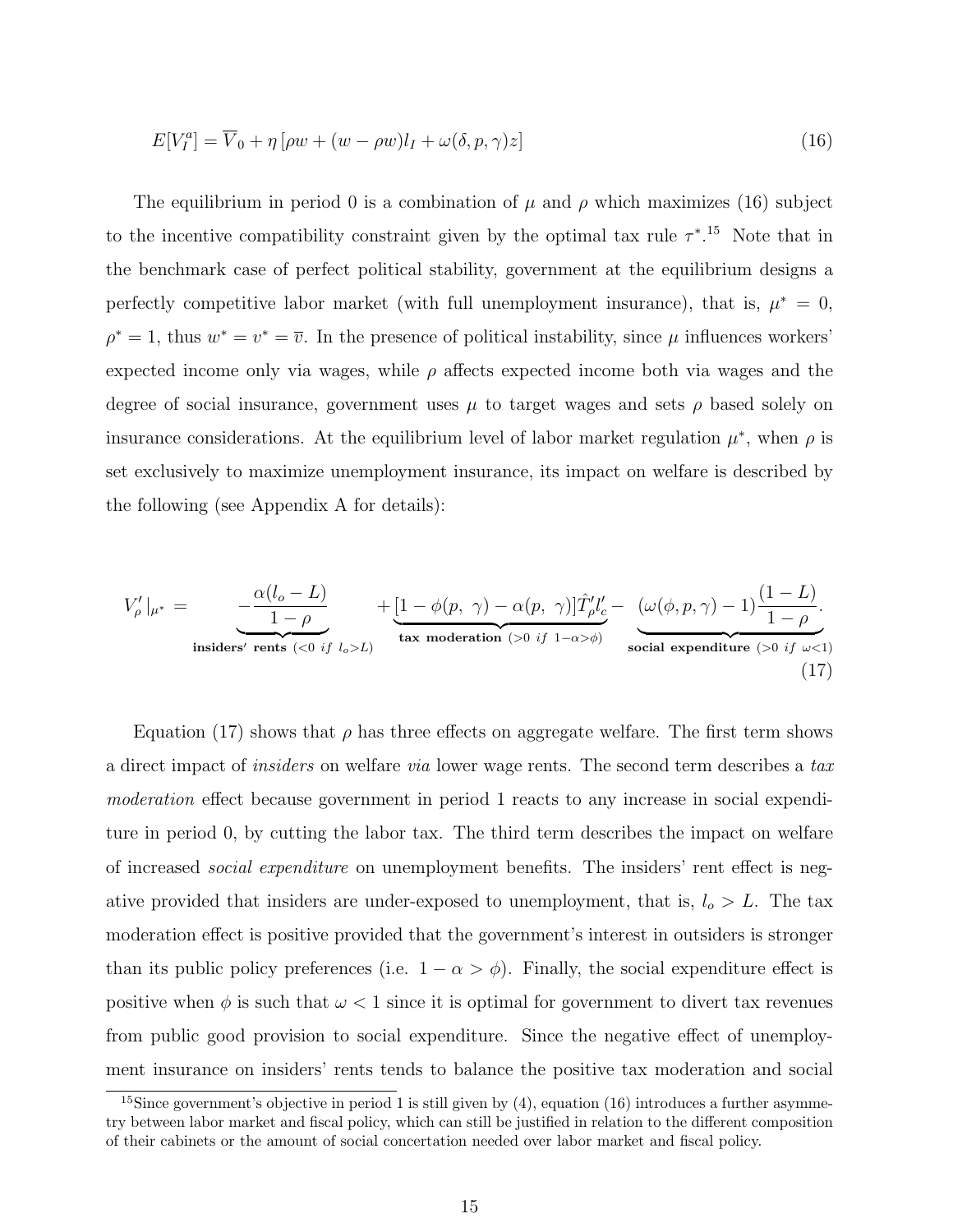expenditure effects, the first order condition  $V'_{\rho}|_{\mu^*} = 0$  admits an interior solution such that government optimally chooses an equilibrium with under-insurance, that is,  $0 < \rho^* < 1$ .<sup>16</sup> We have the following proposition (formal derivation and proof are presented in Appendix A):

Proposition 3: In the presence of political instability, an equilibrium level of the replacement rate exists  $\rho^* = \Upsilon(p, \gamma)$  such that  $\Upsilon'_k \leq 0$ . In particular it holds  $\Upsilon'_k \leq 0$  if  $\frac{\alpha'_k}{\Theta \phi'_k} \geq 1$ with  $\Theta < 0$ .

Proposition 3 states that the impact of political instability on unemployment insurance at the equilibrium depends on a change in government's preferences for insiders (measured by  $\alpha'_k$ ) relative to labor income (measured by  $\Theta \phi'_k$ ). Political instability induces a lower replacement rate in the economy if it shifts government's preferences towards labor market insiders.

Overall, our results provide a clear picture of the impact of political instability on labor market institutions. Political instability shifts government's preferences from public good provision and labor taxation to labor income. In particular, if government's preferences tend to concentrate on labor market insiders, then insiders enjoy higher rents, resulting in lower unemployment benefits replacement rates.

## 3 Data and empirical strategy

The main empirical prediction of the theoretical model is that the instability of the political system  $(\phi(p, \gamma)$ , that is, political turnover and political polarization), *via* the government's labor market and fiscal policy, influences labor regulation, social insurance and redistribution. We test these hypotheses specifying and estimating a three equation system where degree of labor market regulation  $(\mu)$ , labor tax  $(\tau)$  and unemployment benefits replacement ratios  $(\rho)$  depend on a number of political instability indicators:

<sup>&</sup>lt;sup>16</sup>Conditions  $0 < \phi < 1-\alpha$  and  $\delta > 1/\phi$  are sufficient for the first order condition (17) to admit an interior solution. Also in this case we assume that the second order conditions of government's maximization problem are satisfied.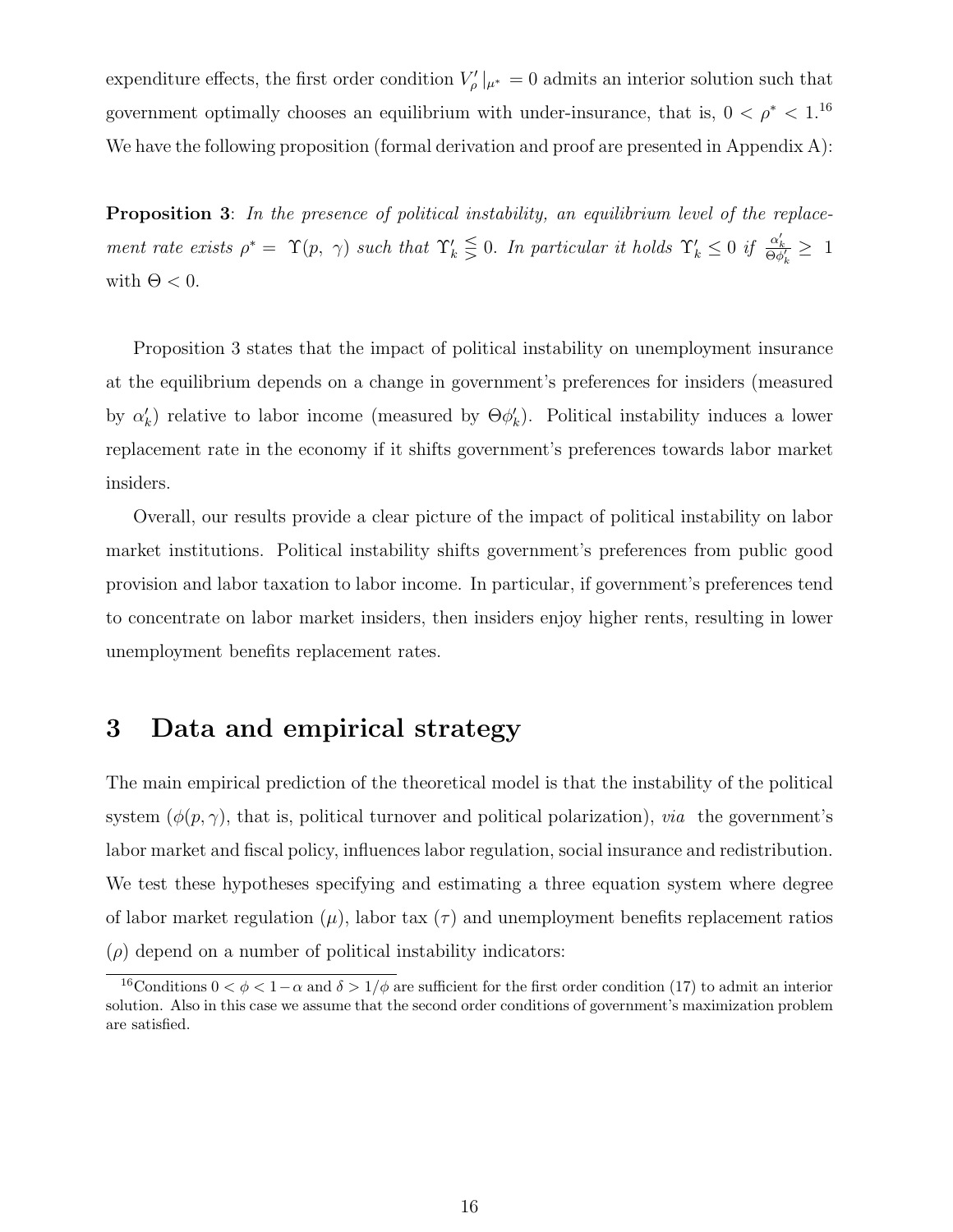$$
\mu_{it} = a'_1 \phi_{it} + \mathbf{X}'_{it} \mathbf{l} + \alpha_i + \lambda_t + \epsilon_{it};
$$
  
\n
$$
\tau_{it} = a'_2 \phi_{it} + \mathbf{X}'_{it} \mathbf{m} + \alpha_i + \lambda_t + \chi_{it};
$$
  
\n
$$
\rho_{it} = a'_3 \phi_{it} + \mathbf{X}'_{it} \mathbf{n} + \alpha_i + \lambda_t + \nu_{it}.
$$
\n(18)

Each equation in model (18) is specified as a function of the political instability in country i at time t. We include a vector  $\mathbf{X}_{it}$  of controls for specific country characteristics or economic shocks in country i at time t, and country and time fixed effects  $(\alpha_i, \lambda_t)$  to control for time invariant country specific features and common time shocks. Positive (negative) coefficients of  $\phi$  indicate that an increase in political instability is associated with a higher (lower) level of  $\mu_{it}$ ,  $\tau_{it}$  and  $\rho_{it}$ . In particular, a mechanism consistent with our theoretical priors could be described by  $a_1 > 0$ ,  $a_2 < 0$  while the impact on the replacement rate is a priori ambiguous, that is,  $a_3 \lessgtr 0$ .

#### 3.1 Variables

We assembled a unique dataset that combines information from various data sources on political systems, labor market institutions, and economic performance for 21 OECD countries<sup>17</sup> for the period 1985-2006. The focus on OECD countries conveys the idea that the implementation of labor market regulations requires a degree of enforcement of labor standards and government competences which occur only in well-established democracies, thus we exclude dictatorships and young democracies, which generally are characterized by weaker adoption of these standards.

We measure political instability as a feature of both the structural characteristics of the political setting and the stability within the legislature, using data from the World Bank Database of Political Institutions (DPI) (Beck et al. [15]). In line with the empirical specification of the institutional equations outlined in model (18), we construct two synthetic indicators, Polturn and Polpolar, to proxy for political turnover and polarization of political preferences. In the first case, we exploit the idea that the adoption of a proportional (or hybrid majoritarian) system, the presence of closed lists, the absence of a 'winner-takes-all'

<sup>&</sup>lt;sup>17</sup>The 21 countries are: Australia, Austria, Belgium, Canada, Denmark, Finland, France, Germany, Greece, Ireland, Italy, Japan, Netherlands, Norway, New Zealand, Portugal, Spain, Sweden, Switzerland, United Kingdom and the United States.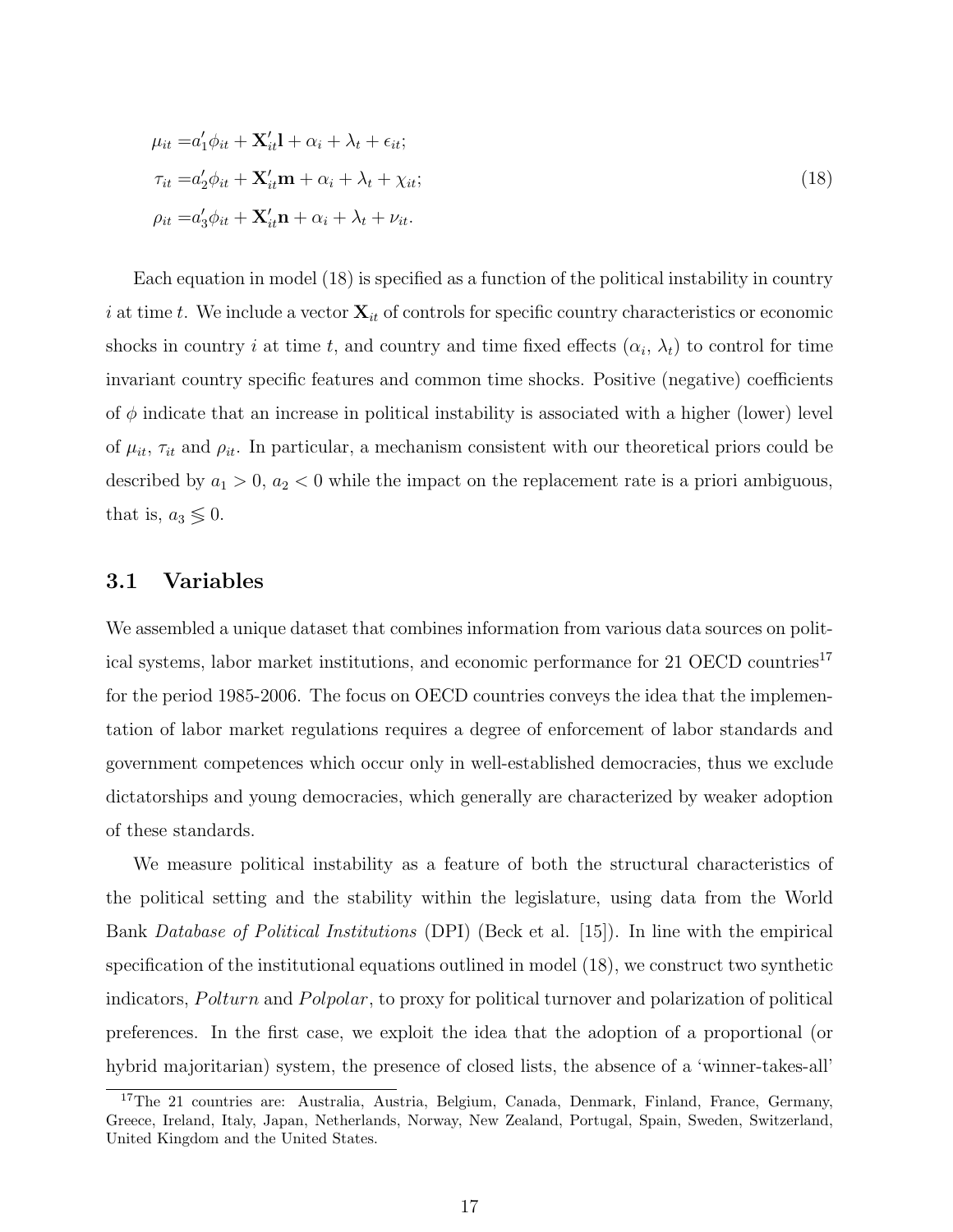voting system, the incumbency of a minimal-winning (or even minority) government, and a number of veto players dropping out of government, signal a high propensity for government to terminate in any period (and before the end of the legislative period). These features determine higher frictions and low enforceability in policy-making decisions (Diermeier and Stevenson [26], Alesina et al. [5]). In the second case, we assume that a high ideological distance, and high fractionalization and dispersion of government and opposition<sup>18</sup> may give a voice to minority ideological and possibly extremist positions, enhance political unrest and polarization in parliament with similarly detrimental effects on the enforceability of government's policy (Anesi and De Donder [9], Tsebelis and Chang [46]).

In practice, we use principal component analysis (PCA) to extract from the multiple dimensions described above, two synthetic indicators capturing the main features of political turnover (*Polturn*) and polarization (*Polpolar*) (details in Appendix B). Both indicators are standardized to have a zero mean and unit standard deviation.<sup>19</sup> This approach has two important advantages. First, the complexity of a political system is captured by the multidimensional indicator which incorporates political attributes that have been shown to affect the stability of the political process. While the chosen variables are necessarily a selected set of the relevant features, the summary indicators do a good job at replicating the main political changes occurring in the sample period. Second, our summary indicators measure political instability on the basis of structural features without the need to rely on actual changes in the executive. This reduces concerns regarding the potential endogeneity of political and economic outcomes (see also Hibbs  $[36]$ ).<sup>20</sup> Throughout the analysis we check the robustness of the summary indicators against alternative specifications based on the degree of enforcement of democratic institutions and the country's legal origin. We also condition on some additional measures that may play a confounding role, such as government's ideological orientation, strength of the political parties, phases of the legislature. For

<sup>&</sup>lt;sup>18</sup>Fractionalization and dispersion are complementary measures of parliamentary fragmentation; the former measures the effective number of the parties in a coalition; the latter measures the level of 'competition' (share of seats) among parties within the same coalition (see Beck et al. [15] for details).

<sup>&</sup>lt;sup>19</sup>Political indicators are standardized as follows:  $X_{i,t}^h = \frac{(X_{i,t}^h - \overline{X}^h)}{\sigma_h}$  $\frac{t^{-A}}{\sigma_h}$  where  $X_{i,t}^h$  is the level of the political indicator h in country i at time t,  $\overline{X}^h$  and  $\sigma_h$ , respectively, are the mean and standard deviation of the political indicator  $h$  in the sample (i.e. in the average OECD country).

<sup>&</sup>lt;sup>20</sup>The construction of an aggregate indicator based on the maximum variance of the individual variables simplifies both the estimation procedures and the interpretation of results. Reliance on single indicators would be unfeasible for the purposes of the present analysis. Note also that our approach differs from approaches in the literature that use a single indicator for the 'propensity' for political change estimated by probit regressions, where actual government changes are regressed against the indicators of socio-political unrest, i.e. events of mass violence, civil war, and political disorders (e.g. Cukierman et al. [25],Svensson [45]). See also Alesina and Perotti [8]for a discussion of these issues.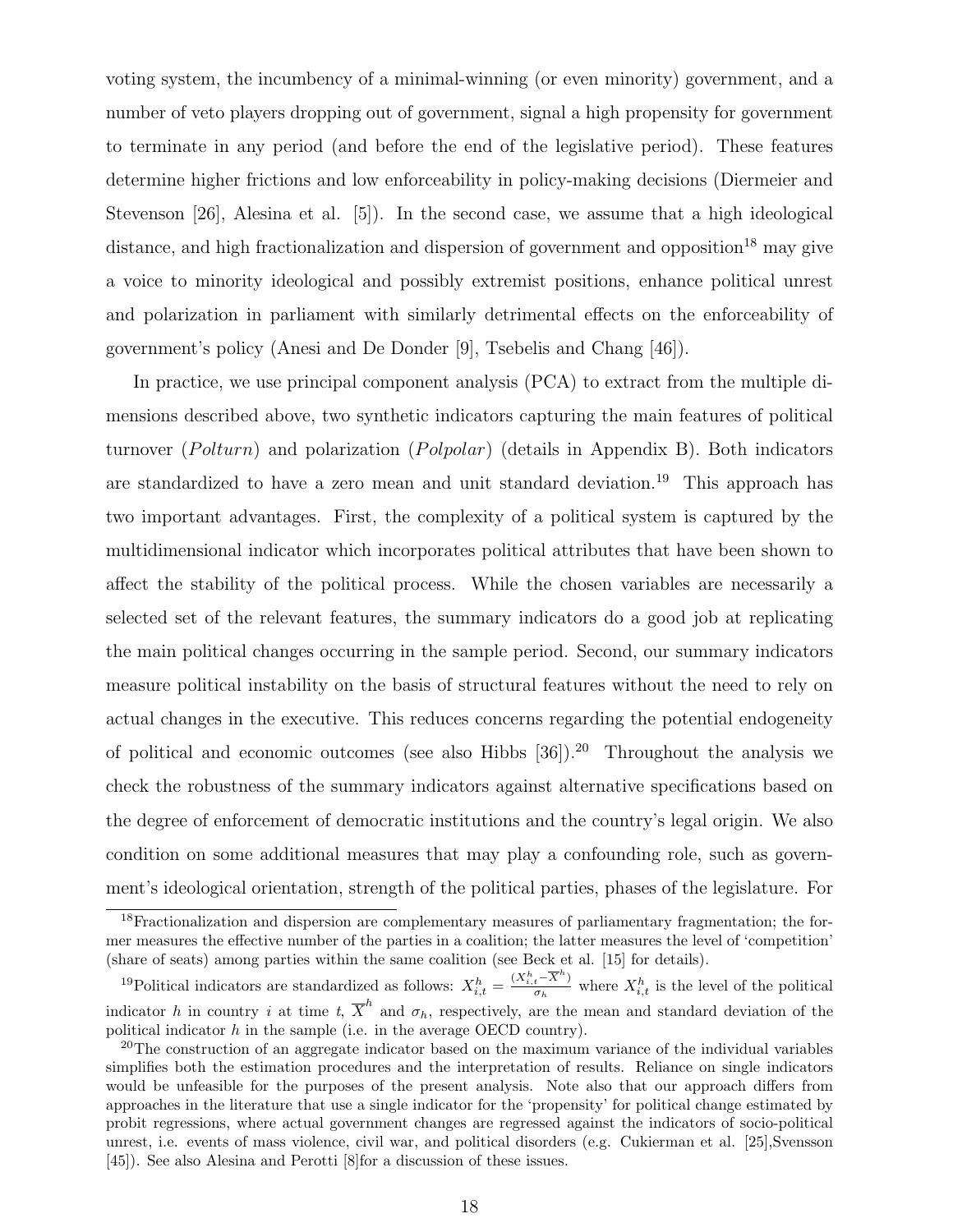expositional convenience, we use also an overall indicator of political instability  $(Polinst)$ obtained by simply summing the two indicators described above.

The second set of variables used in the empirical analysis, which are drawn from multiple OECD sources, describe the different labor market institutions. The labor market regulation indicator  $(Lmr)$  is constructed as the unweighted sum of the selected variables, namely procedures regulating the dismissals of regular workers, (lack of) corporatist policies (e.g. social pacts, income policies, etc.), and trade union powers (OECD Labour Market Institutions Database, see Bassanini and Duval [14], Griffith et al. [34]).<sup>21</sup> The labor tax indicator is measured as the marginal effective tax rate on labor  $(Ltax)$  -that is, labor taxation as a percentage of labor costs (OECD National Accounts and Revenue Statistics, see Carey and Rabesona [21]). The average unemployment benefits replacement ratio measure  $(Arr)$ is computed as the average of gross replacement rates across various earnings levels, family situations, and durations of unemployment (OECD Benefits and Wages Database). Other control variables include two dummies for being a member of the European Union  $(EU)$  and a member of the European Monetary Union (Euro), and an indicator for occurrence of an economic crisis  $(Crisis)$ . See Appendix B for more details on the definition of the variables used in the empirical analysis.

#### 3.2 Descriptive statistics

To get an idea of how well our political indicators describe the patterns of political instability across countries, Figure 1 plots the median values of *Polturn* and *Polpolar* by country. We report the overall sample medians (dashed horizontal and vertical lines) that partition the graph into four quadrants, according to the political turnover and polarization dimensions. Each quadrant corresponds broadly to an alternative political setting. The bottom-left quadrant includes countries with a stable political setting. These are mainly Anglo-Saxon countries characterized by a low probability of government turnover - due to the presence of presidentialist systems, majoritarian electoral rules, and oppositions with little veto power. They present low levels of political polarization in parliament due to bi-partist voting systems which reduce political dispersion and fractionalization, even when the ideological distance

 $21$ The individual measures are standardized to have zero mean and unit standard deviation and then added together (Duval [29]). Our theoretical priors indicate that variables influencing workers' bargaining power should be kept distinct from those related to the set of incentives and social insurance, such as labor taxation and unemployment benefits. An alternative approach is described in Botero et al. [18] who include social security laws in their index of labor market regulation.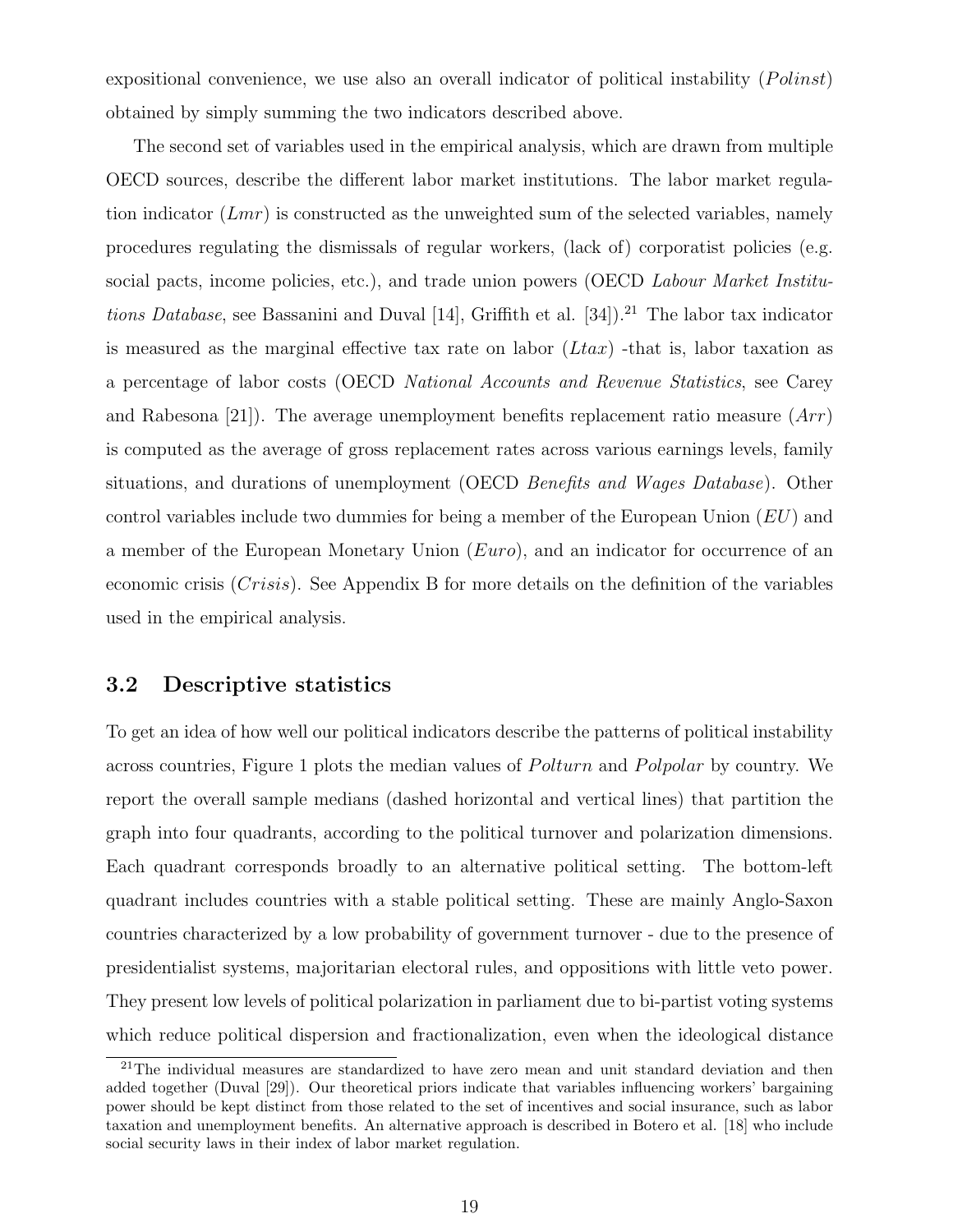between the majority and the opposition is large.

[Figure 1 here]

The upper-right quadrant includes countries with unstable political settings, mostly Nordic and Continental EU countries which have a high probability of political turnover based mainly on their pure proportional representation systems and high incidence of veto players in parliament, and high levels of political polarization due to substantial multipartism which enhances the degree of political polarization even in the presence of a small ideological distance between majority and opposition. Countries are mainly distributed between the bottom-left and upper-right quadrants suggesting that the two measures of political instability are positively correlated.<sup>22</sup>

[Figure 2 here]

Figure 2 plots the synthetic index of political instability *Polinst* against the set of our institutional variables. To account for (time invariant) unobserved factors which may be correlated with both the political and institutional settings, for example, the characteristics of the welfare state and legal origins, we take each variable in first difference between the 2004-2006 and the averages for the 1985-1987 sub period. Consistent with our theoretical priors, changes in political instability are positively correlated with changes in labor market regulation, and negatively correlated with changes in labor taxation over the sample period. Changes in political instability are negatively correlated with changes in the unemployment benefits replacement rates.

Countries that experienced shocks which led to increased political stability in the period 1985-2006 (Italy, Japan, Portugal, France, Switzerland, the US), generally show a reduced labor market regulatory setting, an increase in the tax rate on labor (particularly Italy and Portugal) and a rise in the (average) unemployment benefits replacement rate. The converse is true for countries that experienced increased political instability (e.g. New Zealand, Norway, Belgium and Netherlands) which introduced (sometimes pervasive) labor market regulations, and reduced labor taxes and unemployment benefits replacement rates. To illustrate our arguments we start comparing two countries characterized by similar income levels but with different political systems and labor market settings: New Zealand and Portugal

<sup>&</sup>lt;sup>22</sup>There are some exceptions: e.g. Switzerland has high level of political polarization but relatively low political turnover due to its multi-party parliamentary system and large ideological distance between majority and opposition in a mostly majoritarian voting rule context; Portugal and Ireland have high levels of political turnover but low levels of political polarization due to proportional systems with closed lists which concede some veto power to the opposition in the presence of a substantial bi-partism.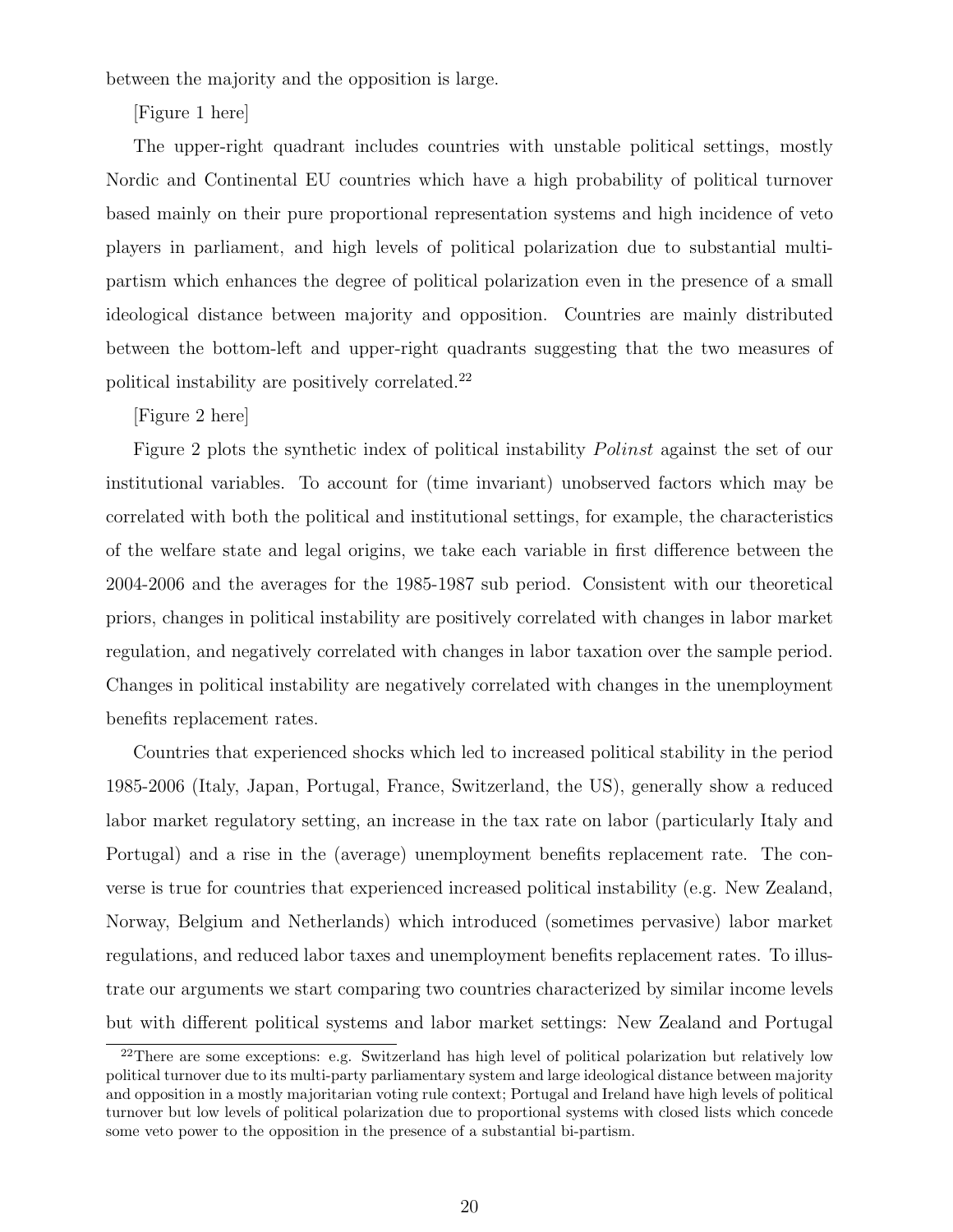(Botero et al. [18]). At the beginning of the 1980s, New Zealand was a parliamentary democracy based on a winner-takes-all voting system and a labor market with low employment protection and a highly corporatist system of collective bargaining which dampened union wage pressures. In the same period, Portugal was a young parliamentary democracy with a constitution that strictly regulated several aspects of employment protection and collective relations laws. These countries experienced completely different political developments in the course of the next three decades. New Zealand experienced a big political shock after the binding referendum in 1993 which paved the way to the electoral reform and a switch from a majoritarian to a proportional electoral system. This reform ensured higher representation of smaller parties in its parliament but prevented the formation of stable coalitions around shared policy platforms.<sup>23</sup> On the policy side, starting in the early 1990s, successive New Zealand governments introduced regulations that increased workers' bargaining power (i.e. they moved towards a fully decentralized and uncoordinated system of collective bargaining, increased labor protection, and introduced a role for state arbitration courts in setting wages; Castels and Mitchell [23]), and reformed the welfare system considerably, reducing both taxation and unemployment benefits (Freeman [32]). The young Portuguese democracy experienced substantial political stabilization and a revision of its Constitution during the sample period.  $24$  This process favored the election of stable, centre-left, progressist government coalitions, able to undertake political reforms which eroded the constitutional rights guaranteed to employed workers and unions while reinforcing economic support of the welfare state and redistribution (Abreu and David [1]).

While New Zealand and Portugal can be considered extreme cases of radical change to the political setting and labor market institutions, the experience of several other countries, such as the UK, France, Italy, Germany, Netherland, Denmark and Spain, provides comparable evidence in terms of reforms in the labor market regulatory setting. In countries characterized by significant political instability over the period considered, such as Belgium, labor market reforms are on hold.

<sup>&</sup>lt;sup>23</sup>The process was driven mainly by increasing political unrest during the 1980s, Labor lost two consecutive elections despite winning more votes overall than the National Party. Following the switch to proportional representation, neither of the two main parties (National or Labor) has had a majority in parliament and they have been forced to form coalitions and rely on external support from minor parties to pass legislation.

 $24$ The first revision in 1982 placed the provisionary military government established after the 1976 revolution under strict civilian control. Further moves towards a stable political setting included accession to the European Union in 1986, and successive constitutional revisions which paved the way to the 1995 parliamentary election.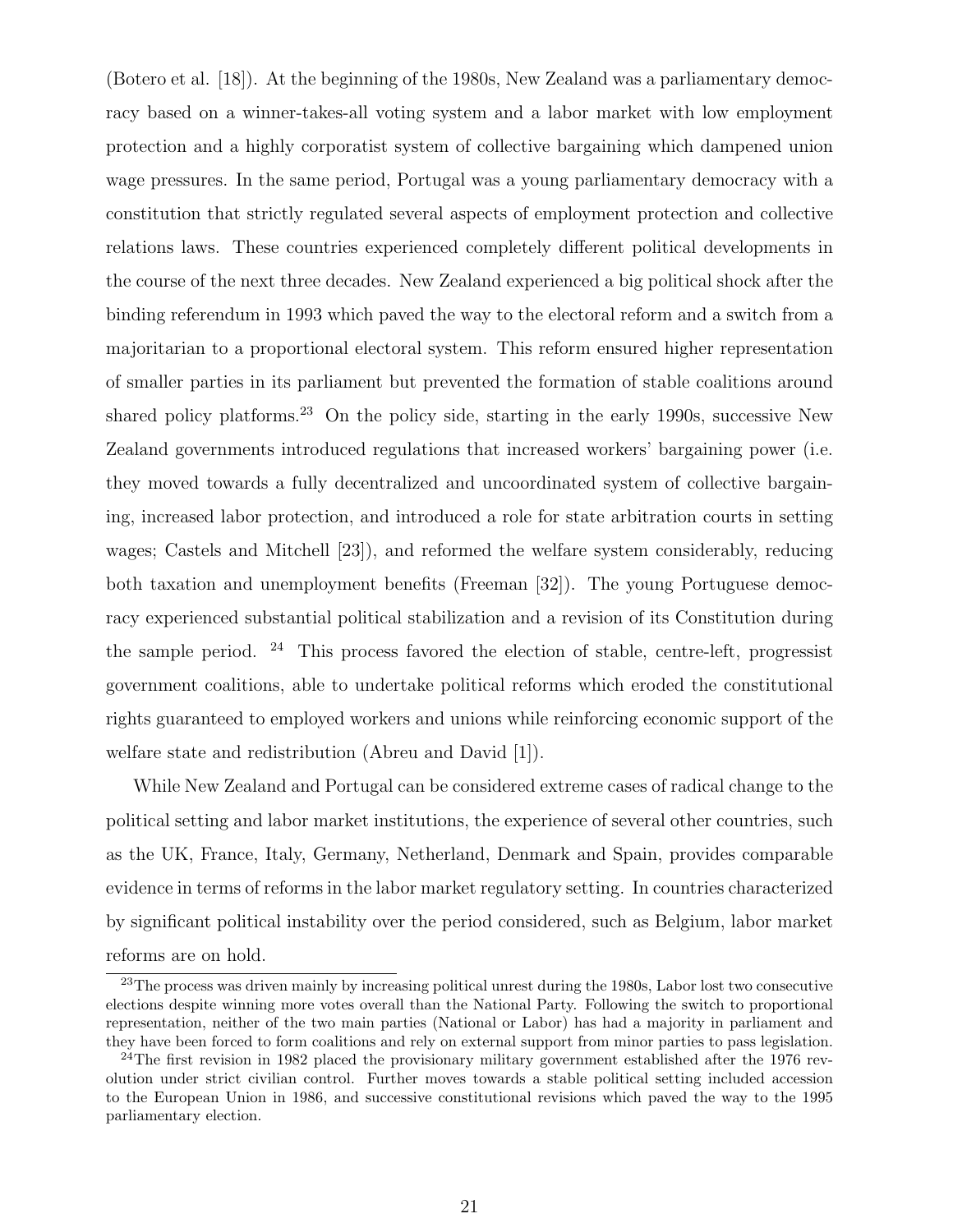## 4 Results

Table 1 presents the results for different specifications of the institutional equations outlined in model (18). All equations are estimated using ordinary least square (OLS) on the pooled sample, and include a number of control variables, for example, dummies for European Union and European Monetary Union, and for economic crisis, plus country and time fixed effects. Coefficients of the political indicators are always statistically significant at the conventional levels. Since the indicators of political instability vary across countries and over time, identification of their effect on labor market institutions is not affected by other sources of cross country variation.

[Table 1 here]

Consistent with our theoretical priors, the results in columns [1] and [2] indicate that a marginal increase in the overall *Polinst* indicator implies a 0.33 standard deviation increase in Lmr and a  $-0.92$  percentage points decrease in Ltax. The estimates in column [3] show that a marginal increase in *Polinst* induces a  $-3.95$  percentage points decrease in Arr. In terms of our theoretical priors, this result points to a relevant role of insiders in shaping the preferences of policymakers in the presence of political instability. While the estimated model implies a common effect of a political shocks – after conditioning on timeinvariant country fixed effects – on labor market institutions across all OECD countries, to get a better understanding of the economic implications of our results, we investigate the predicted outcomes of different political shocks in selected countries (i.e. as described earlier, see section 3.2.). In particular, a one standard deviation in *Polinst* over the sample describes the outcome of a political shock larger than New Zealand's 1993-1996 electoral reform.  $^{\rm 25}$  In terms of the baseline specification, such a significant increase in political instability in New Zealand would be associated with an increase in labor market regulation of 0.41 standard deviations, that is, close to 75 percent of the overall variation in the country's Lmr indicator over the entire period, a decrease of −1.16 percentage points in the labor tax wedge, and a reduction in the unemployment benefits replacement ratio of about −5.01 percentage points, all sizeable changes compared to the variation in the indicators  $(Ltax$  and  $Arr)$  over the entire

 $^{25}$ One standard deviation in *Polinst* over the sample is equal to 1.68 while the 1993-1996 New Zealand electoral reform entailed an increase in *Polinst* of 1.27. In terms of between country variation, a one standard deviation increase in *Polinst* in a country in Southern Europe (e.g. Italy, average political instability  $-0.40$ ) would induce the average degree of political instability of a Nordic country (e.g., Denmark, average  $Polinst$ 1.25); conversely, a one standard deviation decrease in  $Polinst$  would induce in the same country the average degree of political instability of an Anglo-Saxon country (e.g. between New Zealand characterized by average Polinst of  $-1.31$  and Canada characterized by average  $-2.36$ ).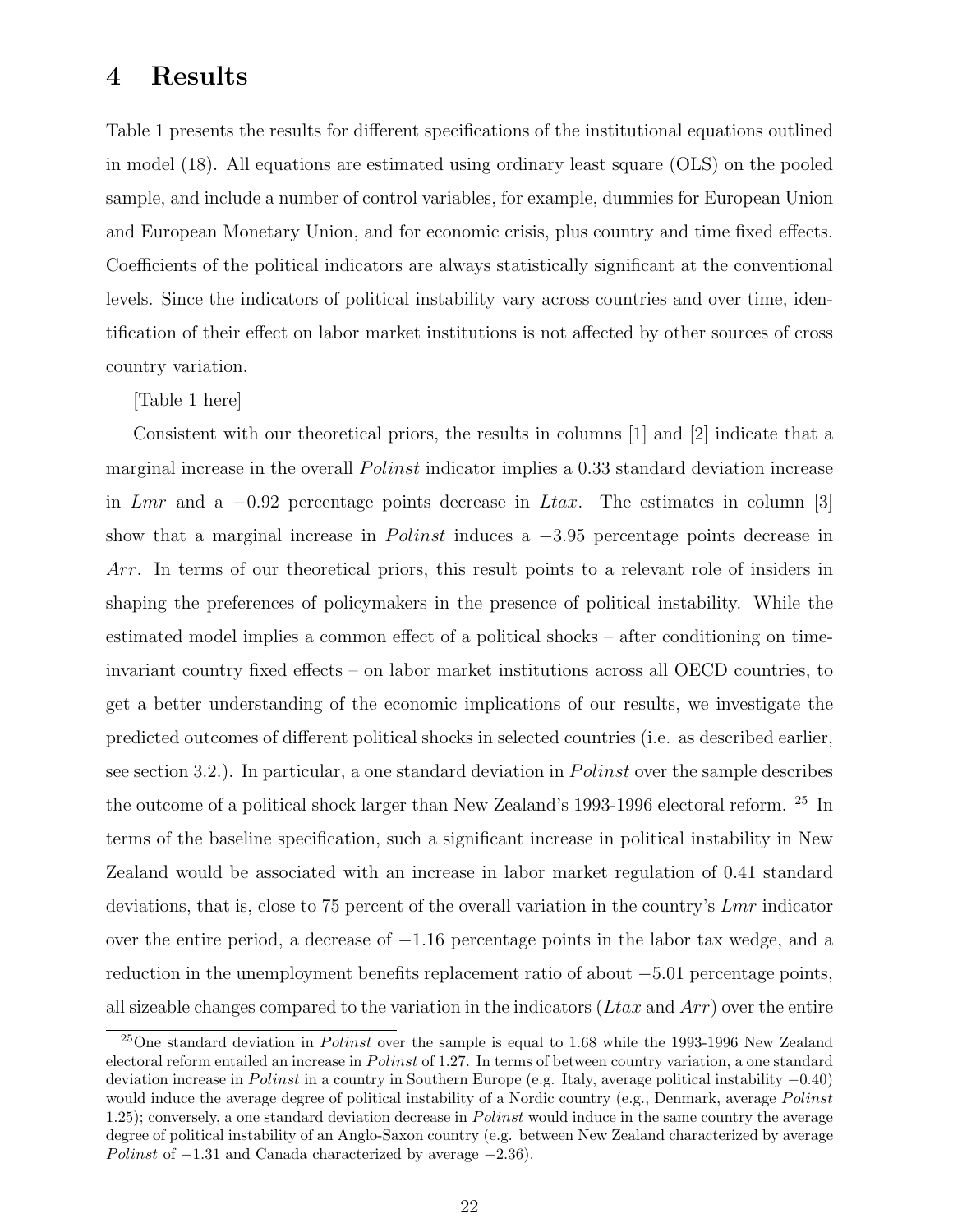period –.

However, the specification on which the above results are based is too restrictive since it does not allow for multiple dimensions of political instability – such as political turnover and polarization – and totally neglects the possibility of complementarities among political variables. In the rest of this section, we relax both these restrictions and estimate more flexible specifications, reported in Table 1 (columns [4] to [9]). We split political instability into political turnover and polarization and analyze their effects separately on: labor market regulation, the tax wedge, and the unemployment benefits replacement ratio. Since Polturn and Polpolar are standardized, the size of their coefficients in Table 1 (columns [4] to  $[6]$ ) is directly comparable.<sup>26</sup> A one standard deviation increase in *Polturn* and Polpolar is associated with a  $0.87 + 0.12 = 0.99$  increase in the labor regulation index, and a  $-(1.48 + 0.71) = -2.19$  and  $-(7.13 + 2.72) = -9.85$  percentage points decrease in the labor tax wedge and the unemployment benefits replacement ratio respectively. To account for complementarities between the political variables, we re-estimate the previous specification augmented with an interaction term ( $Polturn * Pol polar$ ). The interaction terms are always statistically significant and, in line with the complementarity hypothesis, appear to magnify the effect of political instability on labor market institutions (see columns [7] to [9]). The predicted impact of political instability is larger in countries which are already unstable. For example, in an economy with political polarization above the OECD average (i.e.  $Pol polar > 0$ ), the partial effect of political turnover on labor market regulation would be given by  $1.03 + 0.20 \text{Polpolar}$ ; similarly, the effect of political polarization would be  $0.14 + 0.20$ Polturn. The figures for the labor tax wedge and unemployment benefits replacement rate are similar.<sup>27</sup> To get a better idea of the economic magnitude of our results, we can interpret the overall predicted impact of a change in political instability on labor market institutions based on the experience of selected OECD countries. For example, our estimates indicate that the Portuguese process of political stabilization described above, explains about 30 percent of the labor market liberalization that occurred in Portugal over

<sup>&</sup>lt;sup>26</sup>The size of the coefficients of *Polturn* and *Polpolar* in columns [4] to [6] is not directly comparable to the size of the coefficients of Polinst in columns  $[1]$  to  $[3]$ . Polinst is obtained as the sum of Polturn and Polpolar, thus it has a zero mean but no unit standard deviation.

<sup>&</sup>lt;sup>27</sup>The partial effects on the labor tax wedge are, respectively, political turnover  $-(2.09 + 0.78Polpolar)$ and political polarization  $-(0.80 + 0.78$  *Polturn*); for unemployment benefits replacement rates, political turnover is  $-(8.22 + 1.38Pol polar)$  and political polarization  $-(2.88 + 1.38Polturn)$ .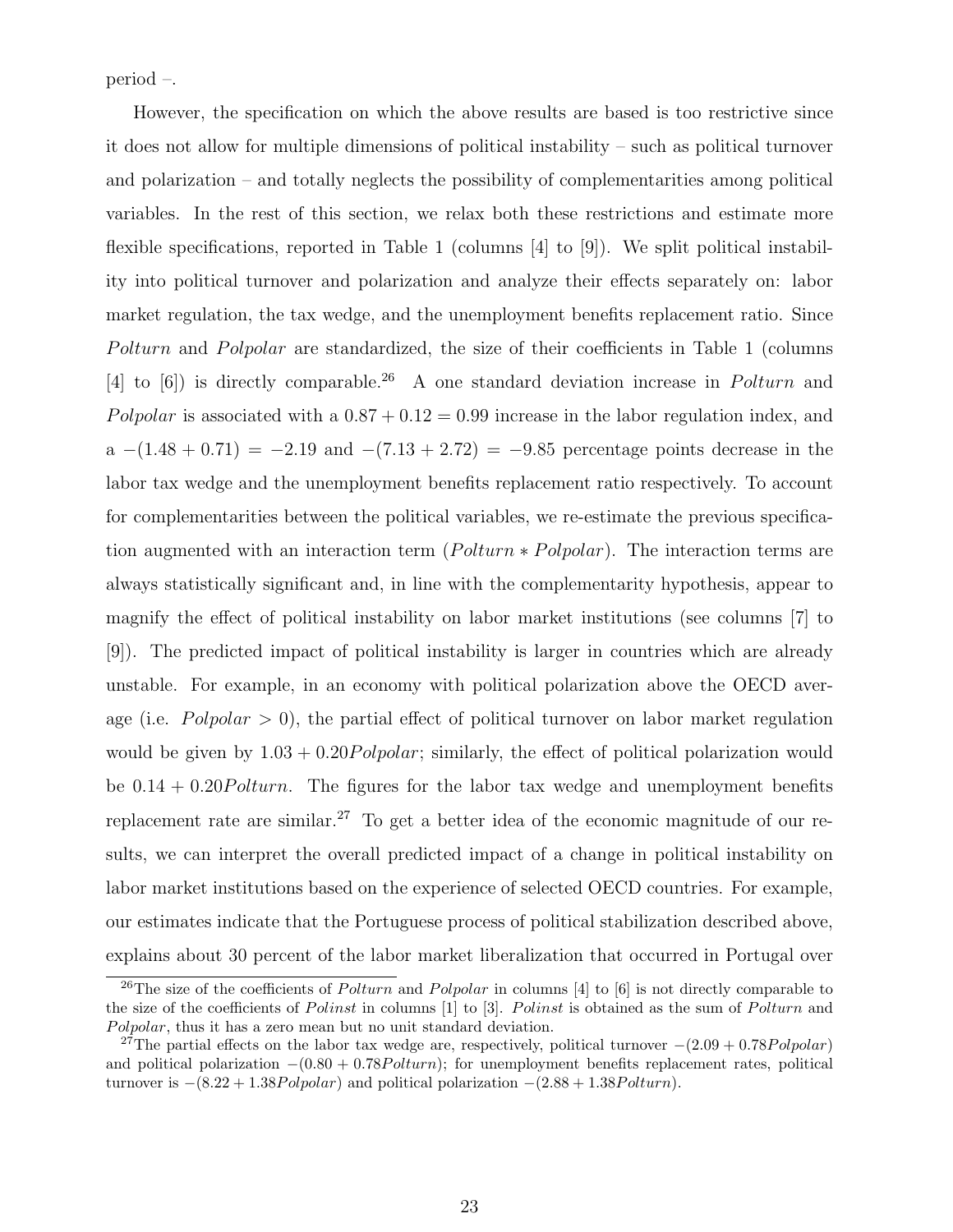the period.28 29

The estimates in Table 1 indicate important 'complementarities' in the political process such that the same political shock (e.g. a one standard deviation increase in  $Polturn$  and  $Polpolar$ ) will have a different impact on the labor market institutions in countries characterized by different degrees of overall political instability. Consider, for example, countries characterized by low levels of political instability, such as a typical Anglo-Saxon country (somewhere between the UK and the US) with *Polturn* and *Polpolar* indicators scoring on average about −1.70 and −0.90, respectively. In such a country a political shock consisting of a one standard deviation increase in *Polturn* and *Polpolar* would increase Lmr by 0.65 points,<sup>30</sup> and reduce Ltax and Arr by  $-0.86$  percentage points and  $-7.51$ , respectively. Conversely, in a highly unstable country, such as a typical Nordic country (something between Sweden and Norway), with *Polturn* and *Polpolar* scoring 1.0 and 0.5, respectively, a one standard deviation increase in *Polturn* and *Polpolar* could be expected to have a bigger impact on labor market institutions: namely 1.47 for  $Lmr$ ,  $-4.1$  for  $Ltax$  and  $-13.2$  for Arr.

While it is reassuring that the magnitude of the above results is comparable to some of the changes that occurred in the political setting and welfare system reform implemented in the 1990s in some OECD countries, we need to know whether our political instability indicators are robust to alternative explanations. To address this, Table 2 presents an augmented baseline specification, with alternative political indicators which, as discussed below, emerge as important features of government's propensity for institutional reform. Note that their omission could bias the estimated impact of political instability on labor market institutions. Columns [1]-[3] include a dummy for a leftwing government coalition ( $Left$ ). The

<sup>&</sup>lt;sup>28</sup>Computed at the Portuguese averages (1.02 for *Polturn* and  $-0.48$  for *Polpolar*) and standard deviations  $(0.09$  for Polturn and 0.40 for Polpolar),the estimated coefficients in Table 1 (columns [7] to [9]) suggest an effect on labor market regulation of about  $-0.22 = 1.03 * (-0.09) + 0.14 * (-0.40) + 0.20 * [(1.02 * (-0.40)) +$  $(-0.48 * (-0.09))]$  – i.e. close to 30 of the overall change in Lmr.

 $^{29}$ The overall increase in political stability that occurred in Italy during the sample period, accounts for roughly half of the subsequent decrease in labor market regulation. The move of the Italian electoral system from proportional to (quasi) majoritarian representation, significantly reduced the turnover of elected governments, and parties' dispersion in parliament. This favored a massive wave of reforms in the late 1990s which liberalized employment contracts, and moderated union power in wage setting. Computed at the Italian averages (0.25 for *Polturn* and  $-0.66$  for *Polpolar*) and standard deviations (0.64 for *Polturn* and 0.44 for Polpolar) over the sample period, the estimated impact on Lmr is  $-0.65 = 1.03 * (-0.64) + 0.14 *$  $(-0.44) + 0.20 * [(0.25 * (-0.44)) + (-0.66 * (-0.64))] - i.e.$  about 53 of the overall change in Lmr in the country.

<sup>30</sup>A one standard deviation increase in political turnover would increase labor market regulation by 0.85 (i.e.  $1.03 + 0.20 * (-0.90)$ ), while the effect of a one standard deviation increase in political polarization would result in an increase of  $-0.20$  (i.e.  $0.14 + 0.20 * (-1.70)$ ). The combined effect of a one standard deviation increase in *Polturn* and *Polpolar* on Lmr would be  $0.65 = (0.85 - 0.20)$ .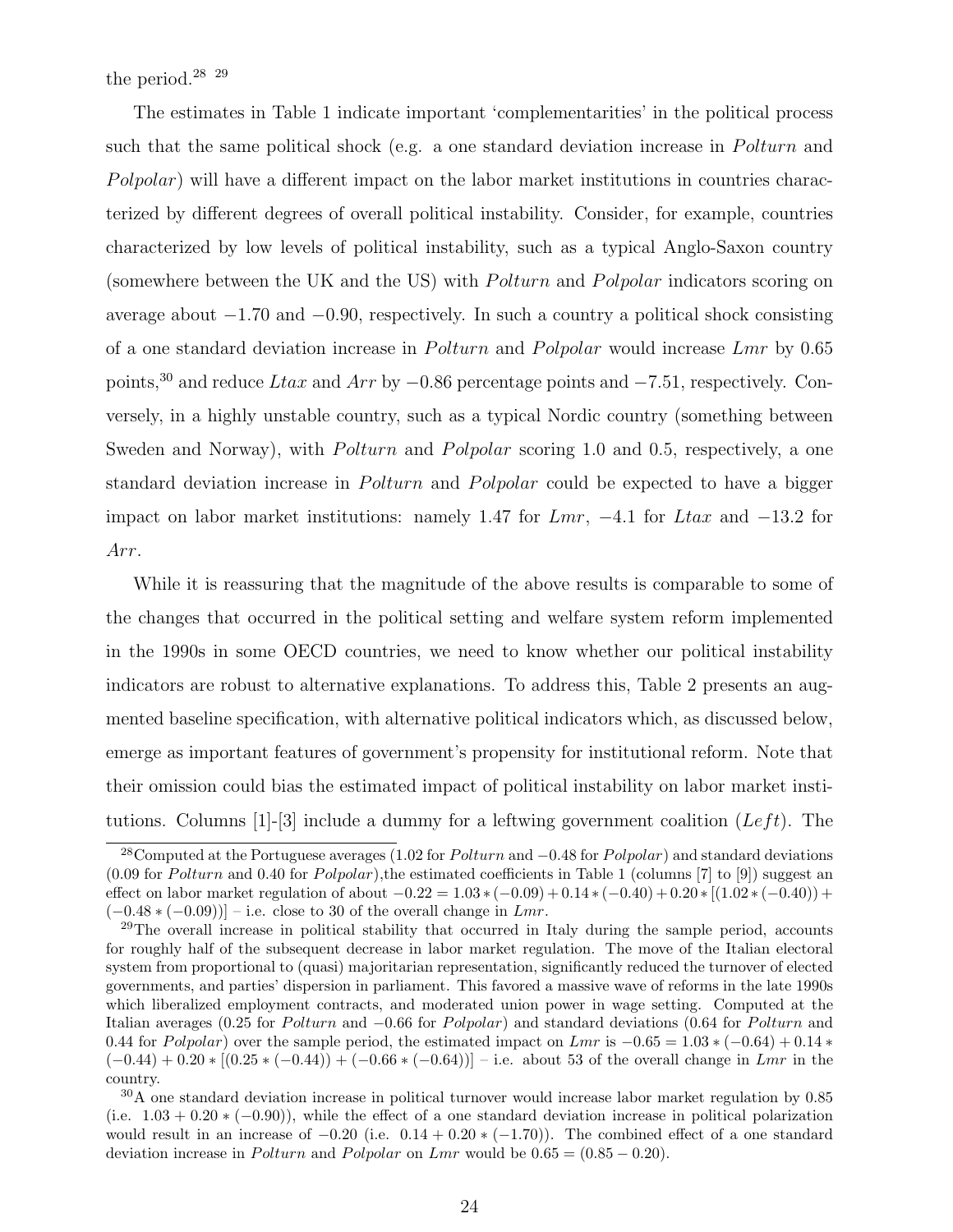political orientation of government has been shown to be an important determinant of the government's stake with respect to the equity versus efficiency trade-off, and government's attitude to labor income and redistribution (see Høj et al. [37]).

[Table 2 here]

Columns [4]-[6] include two dummies for the phase of the legislature: less than two years to the end of the legislature ( $Y^{\prime}$  rcurnt  $\leq$  2) and less than two years in office for the current government ( $Y^{\prime}$  rcurnt  $\leq$  2). It is generally agreed that, towards the end of a legislature, with a general election impending, governments will refrain from implementing structural reform that might entail high short-term costs and long-term deferred benefits. Conversely, newlyelected governments are more likely to implement reforms whose expected gains during the legislature will be substantial (see Høj et al. [37]). Columns [7]-[9] include a measure of party strength, measured as the age of the governing parties  $(Prtyage)$ , to capture the idea that a stronger party system will be more representative of stakeholders' interests regardless of the level of political instability (see Enikolopov and Zhuravskaya [30]). This set of estimates confirms the previous results: the magnitude and significance of our indicators of political instability and their interaction do not change. In particular, the leftwing orientation is never statistically significant; the phase of the legislature shows a weak effect only on labor market regulation, suggesting that *coeteris paribus* regulation might be comparatively higher in legislatures that are coming to an end. Finally, party strength exhibits a (weak) positive association with labor market regulation and a (strong) statistically significant negative effect on the replacement rate, which supports the idea that party systems in modern democracies tend to weigh the interests of insiders more heavily (Saint Paul [43]).

Table 3, columns [1]-[3], check for heterogeneous effects of political instability, investigating the hypothesis that the impact of the political process on labor market institutions may be influenced by a country's legal origins. The idea is that common law countries will rely more heavily on markets, and civil law countries will rely more on regulation (see Glaeser and Shleifer [33], Botero et al. [18]). We interact our political indicators with Civil Law and Common Law dummies which allow for the impact of Polturn and Polpolar to vary according to a country's legal origins. The results are consistent with the hypothesis that political instability may have a larger impact on labor market institutions in civil law countries compared to common law countries. The impact of political turnover on labor regulation and unemployment benefit replacement ratios is larger in civil law countries, while the effect of tax moderation (i.e. on the tax wedge) is not statistically different between the two.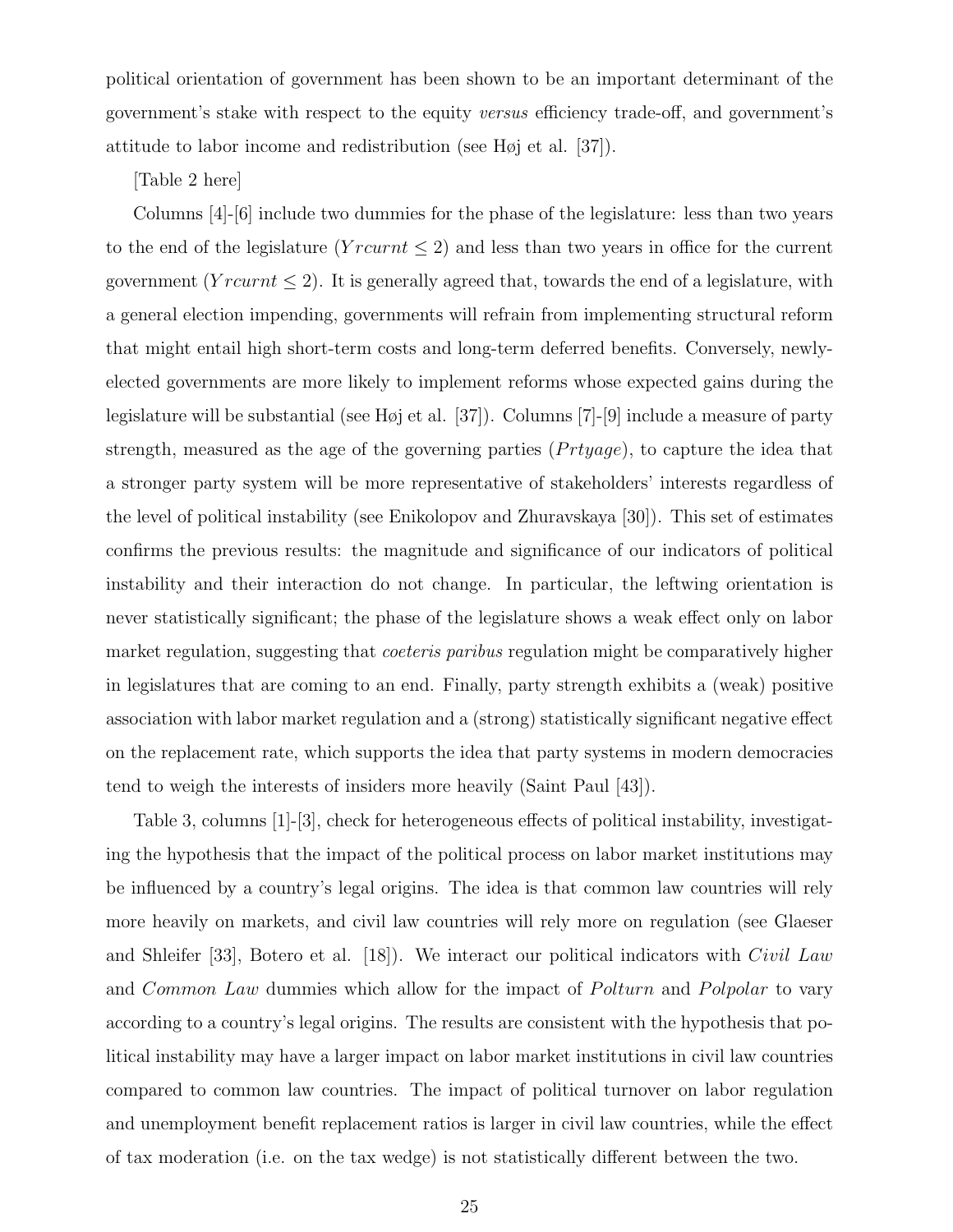#### [Table 3 here]

Political polarization shows a larger (and statistically significant) effect on labor regulation and the tax wedge in civil law compared to common law countries, whilst we find no statistically significant difference between regimes in terms of the unemployment benefit replacement ratios. Finally, we adopt a different measure of political instability, one that is suggested in the literature and is intended to capture movements along the degree of enforcement of democratic institutions (see Alesina and Perotti [8] and Dutt and Mitra [28]). We can measure political instability with an indicator capturing the 'youth' of a democratic institution  $(Ydem)$  (see Table 3columns [4]-[6]). Both the size and statistical significance of Y dem are in line with our theoretical priors and confirm the empirical results, that is, that countries characterized by young democratic institutions present a higher degree of labor market regulation and lower tax wedge and replacement rates compared to more mature democracies.

One cause for concern with respect to the previous estimates is the possibility that the political process might not be exogenous to government choices related to labor regulation, taxation, and unemployment insurance. While it is true that the political process is responsible for setting the agenda, and designing and implementing policy interventions in the labor market, it is true also that political instability – such as the dropping of veto players or the emergence of minority or extremist positions in parliament – might be affected by a (lack of) institutional reforms or, alternatively, that electoral and political reforms are the outcome of social turmoil, which means that institutions are held responsible for dismal economic performance.<sup>31</sup> In this respect, if (reverse) causality also runs from labor market institutions to political instability, OLS estimates are likely to be biased and alternative estimation methods will be needed. Our empirical strategy is based on instrumental variables (IV) and General Method of Moments (GMM) methods, and estimation of a baseline equation instrumenting current political instability (our overall indicator,  $Polinst<sub>t</sub>$ ) with long-run lags of political turnover and polarization and their interaction (we use 10 years lags, i.e.  $Polturn_{t-10}$ ,  $Pol polar_{t-10}$  and  $Polturn_{t-10} * Pol polar_{t-10}$ . Finding instruments for political instability (e.g. political shock or reforms), for the reasons discussed above, is

<sup>&</sup>lt;sup>31</sup>There is some anecdotal evidence supporting this view. E.g. in Sweden, in the 1990s, several governments lost political support and were dismissed when they tried to reform the system of unemployment insurance. In New Zealand, the electoral reform that introduced a proportional system was triggered by workers' discontent following the Labor party's defeat in two consecutive elections. In the aftermath of the financial crisis, reforms to the labor market institutions in several European countries - e.g. Spain, Greece and Italy - have triggered changes in the functioning of the political process.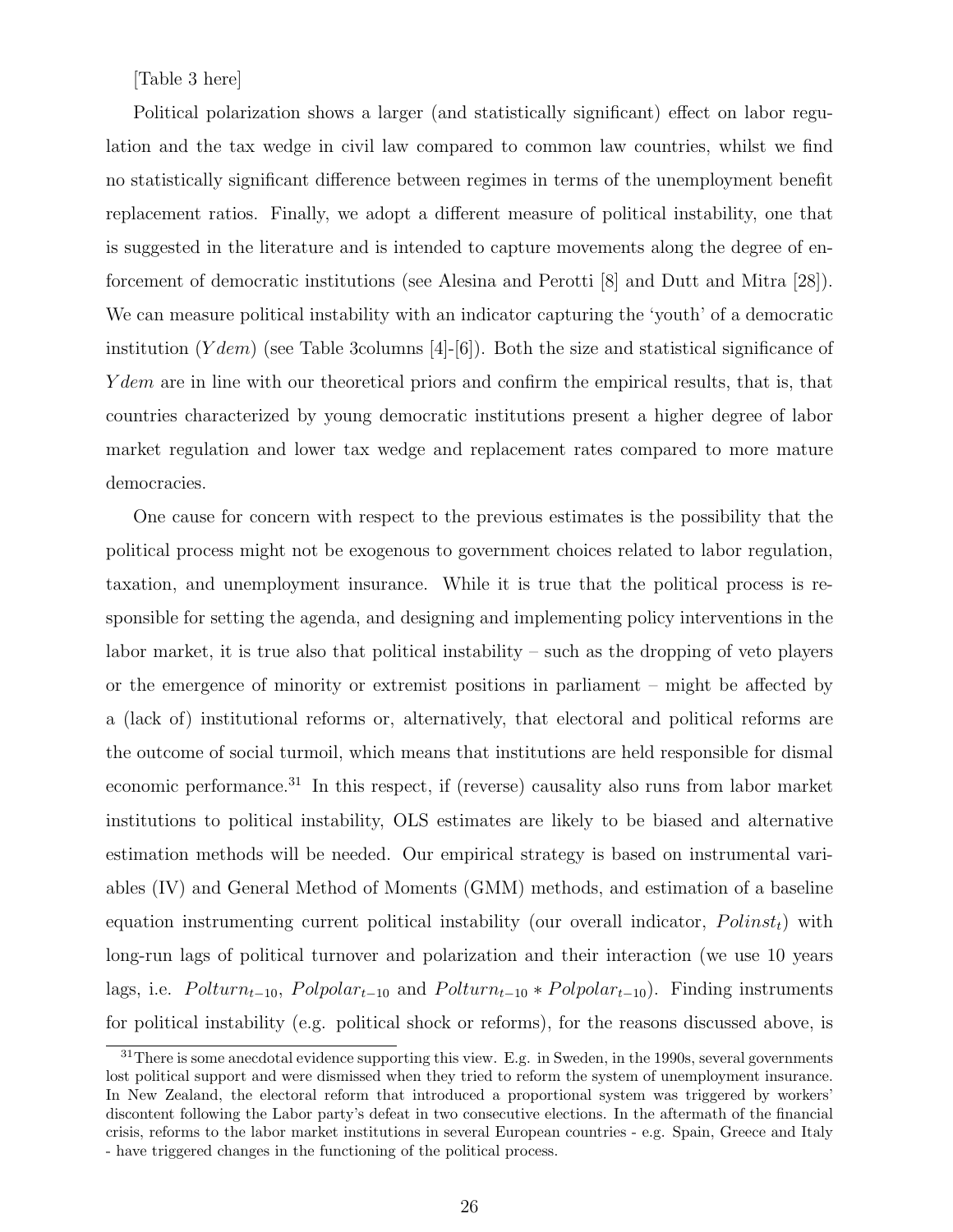not straightforward but we argue that using historical political indicators for past legislatures, that vary across countries and over time, constitutes a reasonable source of exogenous variation to identify the parameter of interest. In practice, we assume that  $Polturn_{t-10}$ ,  $Pol polar_{t-10}$  and  $Polturn_{t-10} * Pol polar_{t-10}$  affect labor market institutions only through their impact on current  $Polinst$ , not directly.<sup>32</sup>

Table 4 reports the main results and the statistical tests: columns [1]-[3] report the IV estimates and columns [4]-[6] report the GMM estimates. The effect of overall political instability on the different indicators of labor market institutions is always statistically significant and has the correct sign. Statistical tests reject the hypotheses that the model is under-identified or that the instruments are weak; the Hansen−J test for over-identification does not reject the hypothesis that the instruments provide valid exclusion restrictions. Comparing the IV estimates with the previous results (columns [1]-[3] in Table 3), identifies a larger effect of political instability, which would suggest that the previous OLS results might have been biased downwards.

#### [Table 4 here]

We conduct several additional sensitivity analyses to check the robustness of our results, for the baseline and for our preferred specification (see Table 5, panels A-C). Columns [1]-[3] provide alternative specifications and estimation methods to control for unobserved country specific shocks and omitted variable bias related to unobservables in the economic and political cycles. In particular, we add country specific time trends (column [1]), then replace the time-fixed effects with a Correlated Common Effect Pooled (CCEP) estimator (Pesaran [41]) which accounts for the presence of cross-section correlated error terms (column [2]).

#### [Table 5 here]

Lastly, we replace the economic crisis dummy with other business cycle variables such as the output gap and the real exchange rate (column [3]). All the estimated coefficients, in each of the labor market institution equations, confirm the previous results suggesting that our results are not driven by unobserved shocks or cyclical factors. In columns [4] and [5] we control for the potentially confounding role of unemployment and government expenditures by adding controls for lagged unemployment rate and lagged government deficit. While these variables (particularly past unemployment rate) have strong explanatory power, the

 $32\text{We generate fitted values of } Polish$  by performing a nonlinear first stage. This identification strategy generates consistent estimates provided that the first stage nonlinear model is correctly specified (see also Angrist and Krueger [10]).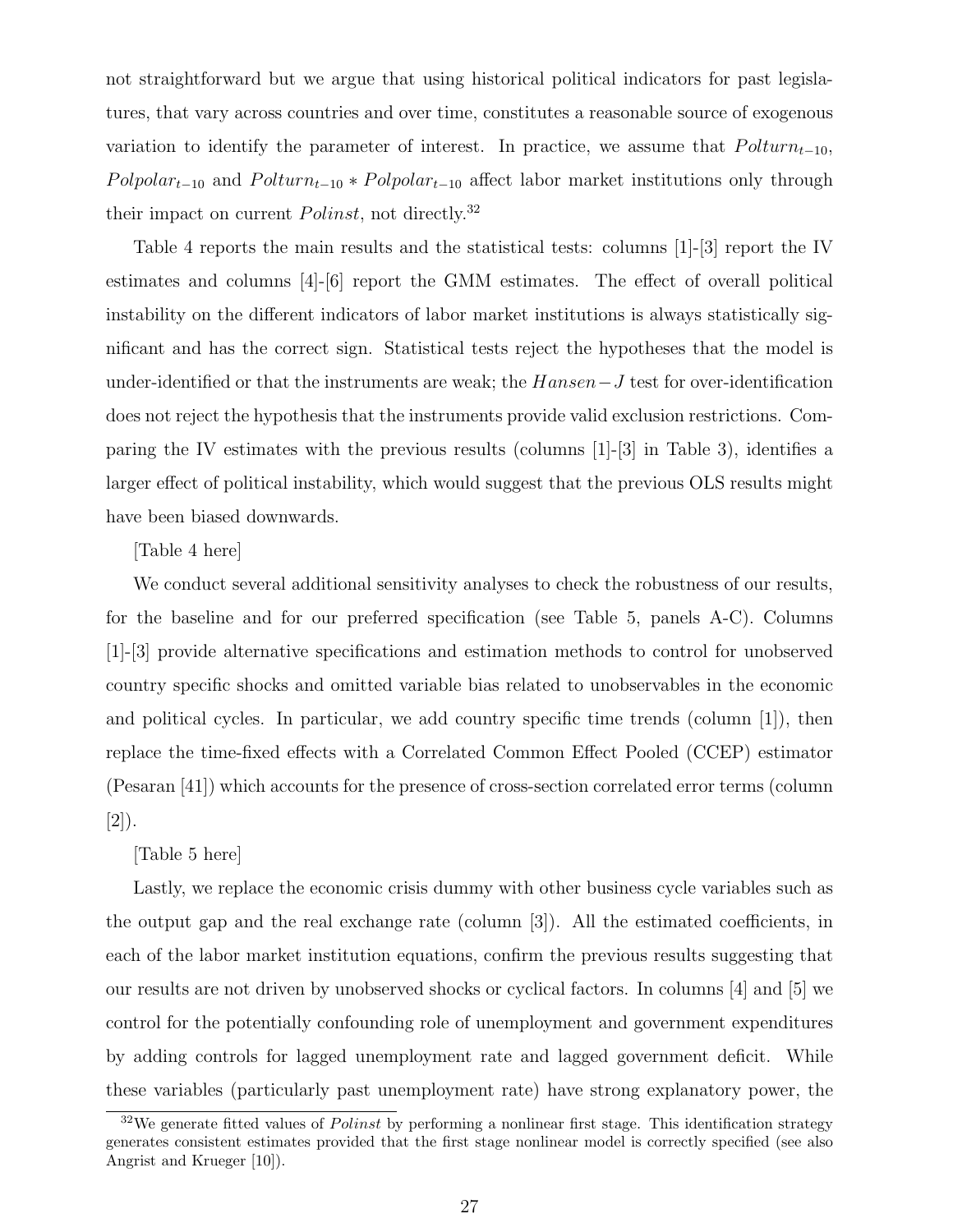estimates of the political instability indicators do not change with the inclusion of these potentially omitted variables. The section on descriptive statistics shows that, during the period considered, some countries exhibit considerable variation in political instability; we need to confirm that our results are not driven by the behavior of these countries. In columns [6]-[8], we check the robustness of the results against the exclusion of selected countries (e.g. New Zealand, Italy and Portugal) characterized by large political shocks. Column [9] excludes the Nordic countries since their peculiar institutional setting may not be characterized by such high political instability as the indicators would imply. The estimates confirm the previous findings suggesting that our results are not affected by potential outliers. Finally, in column [10], to smooth the variation in our data and investigate the medium-run properties of our estimates, we run our regressions using three years averages. No significant changes emerged.

## 5 Concluding remarks

This paper investigated the relationship between political instability and labor market institutions. We argue that some features of the political process are important determinants of policymakers' choices over the regulatory framework of the labor market. We showed that political turnover and political polarization, by reducing the future yields of policy interventions, introduce a negative externality inducing incumbent governments to create rents and divert resources from public good provision and unemployment insurance. We tested these predictions empirically using panel data for 21 OECD countries for the period 1985-2006. We found robust evidence of political turnover and political polarization being associated with higher levels of labor market regulation, lower unemployment benefit replacement rates, and a smaller tax wedge on labor. Also strong complementarities between the different dimensions of political instability are detected: the impact of political turnover on labor market institutions is found to be larger in more polarized political systems, while high political turnover reinforces the effect of political polarization. The analysis was extended to evaluate the robustness of our results to a number of alternative specifications and different definitions of political instability, and to address the potential endogeneity of the political instability variables. The results proved to be robust to most alternative specifications, while OLS estimates were shown to underestimate the effects of political instability on labor market institutions.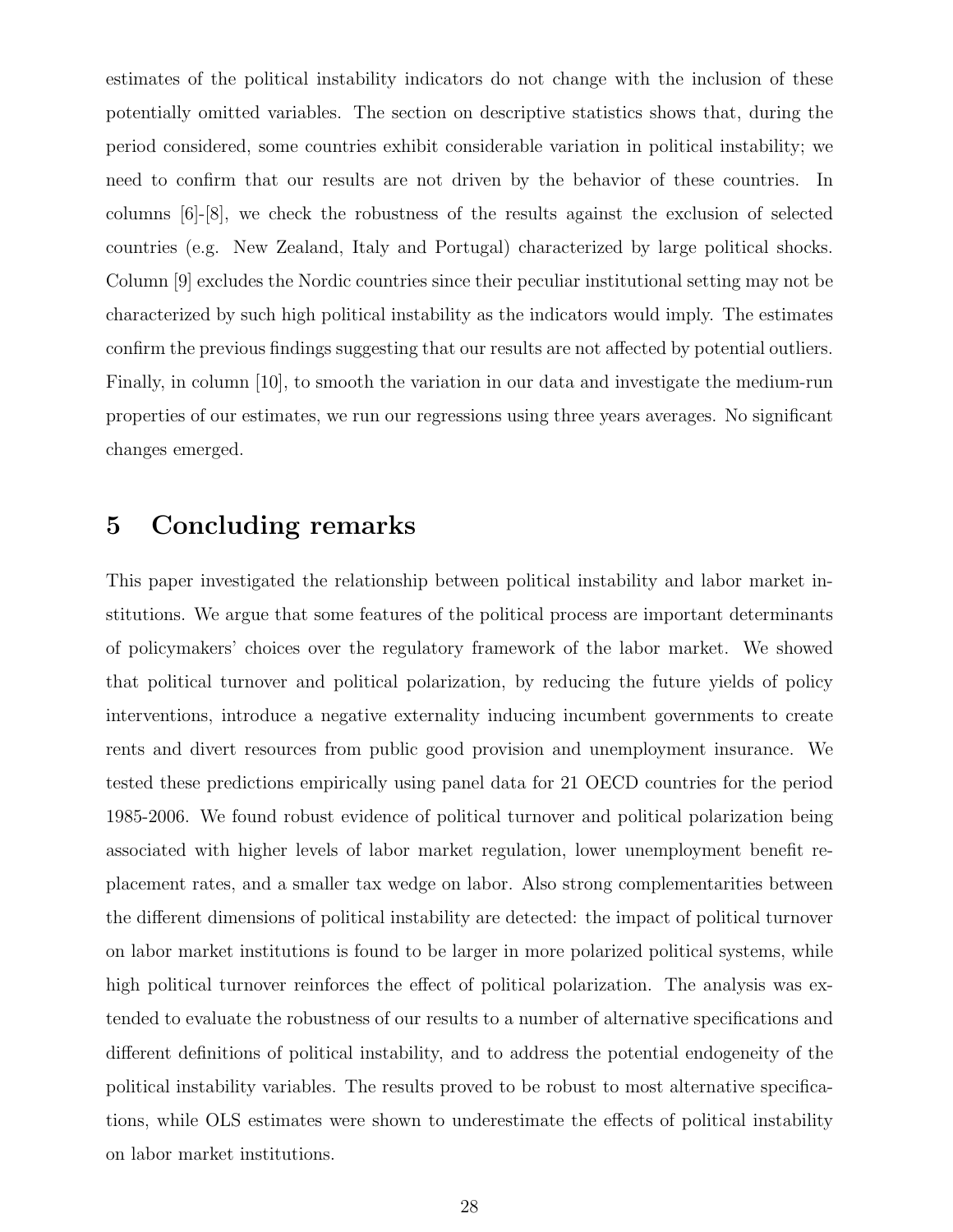An interesting implication of the above results, which so far has not been explored, is the expected effects of political instability - which operates through the optimal choices of government in terms of labor regulation, labor tax wedge and unemployment benefits replacement rates - on unemployment patterns. In this respect, the analysis links the extensive literature on the effects of (exogenous) labor market institutions on unemployment with the political process underlying policy-making decisions. Our analysis suggests that, for the average OECD country, the predicted impact of a one standard deviation increase in political instability is likely to increase unemployment by about 2.3 percentage points.<sup>33</sup> Note that this is a sizeable effect, which is able to explain up to 58 percent of the total variation in the unemployment rate in our sample. Moreover, as discussed above, complementarities among the different dimensions of the political process amplify and differentiate the effects of political instability between high and low political instability countries. In practice, we find that a shock equal to one standard deviation increase in political turnover and polarization would imply an increase in the unemployment rate of about 3.1 percentage points in a high instability country (e.g. above the OECD average, such as Continental European or Nordic countries), while the effect on unemployment in a low instability country (e.g. below the OECD average, such as the Anglo-Saxon countries) would be less than 0.9 percentage points.

These findings have some interesting policy implications. For example, the attempts made by international organizations to urge governments to reform their labor market institutions should take account of the stability of the particular political systems. More unstable and more polarized systems are likely to experience greater resistance to reform of their labor market institutions. This explains why reforms that minimize opposition from social groups with vested interests, such as two-tier reforms, tend to be more successful. The experience of some countries shows also that when the political setting changes, either as the result of a constitutional reform or a change in the electoral rules, the effects on labor market institutions and unemployment can be significant and persistent. Finally, any measure taken to reduce the ability of the political system to create rents, such as increasing market competition or reducing bargaining power, will benefit workers in terms of both lower unemployment probability as well as higher public good provision.

<sup>33</sup>Our results (not reported here, but available on request) are based on a model that estimates the impact of political instability on unemployment, via the effect on labor market institutions. Using IV and GMM we estimated an unemployment equation jointly with three equations for different labor market institutions. In line with the literature, we controlled for a wide range of factors that may affect unemployment, such as aggregate demand and supply, economic cycle, trade openness, occurrence of macroeconomic shocks, and country and time fixed effects. A battery of tests confirmed the validity of our estimation method.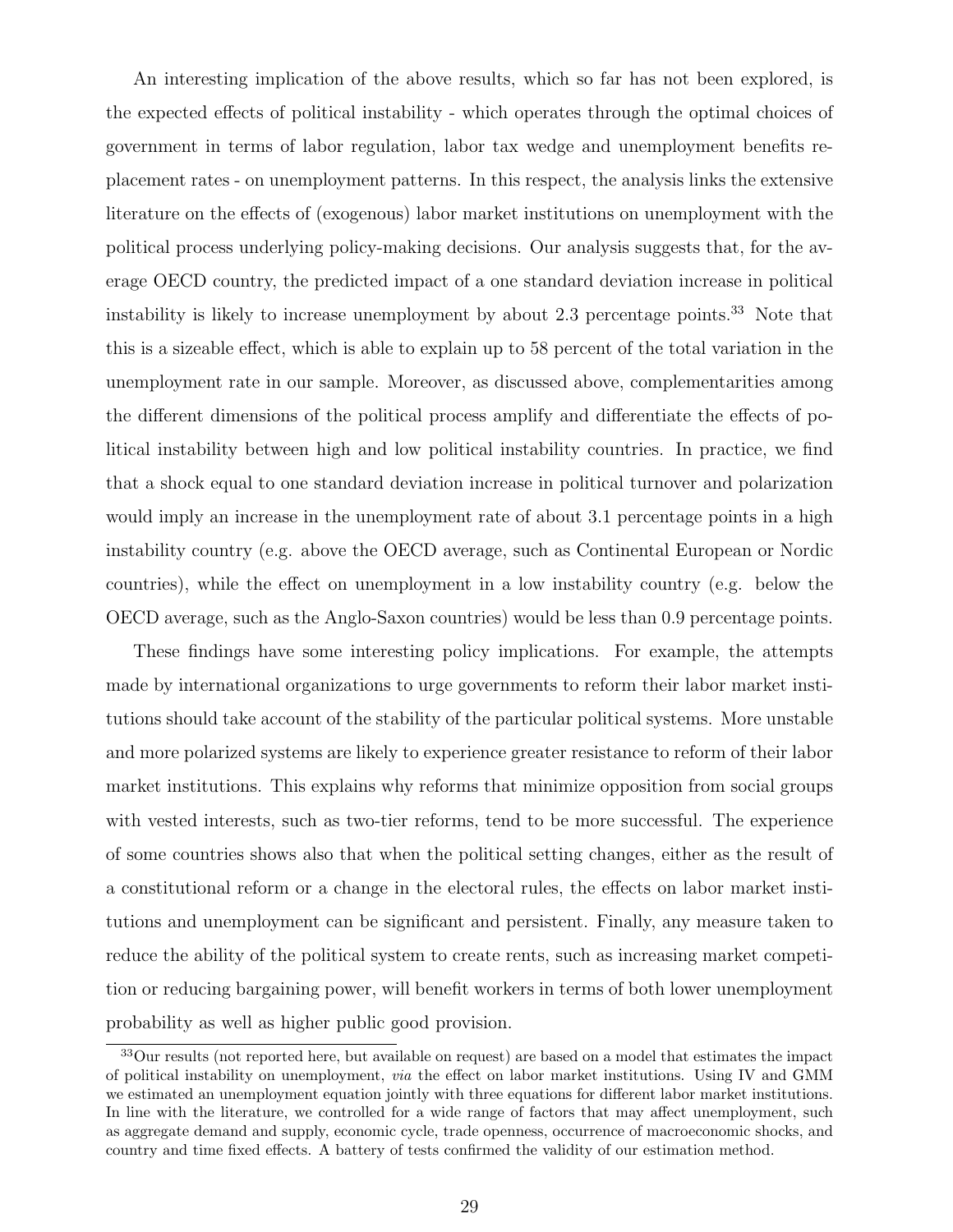

Figure 1: Patterns of political turnover and political polarization

#### Sources: World Bank DPI.

Notes: country averages over the period 1985/2006.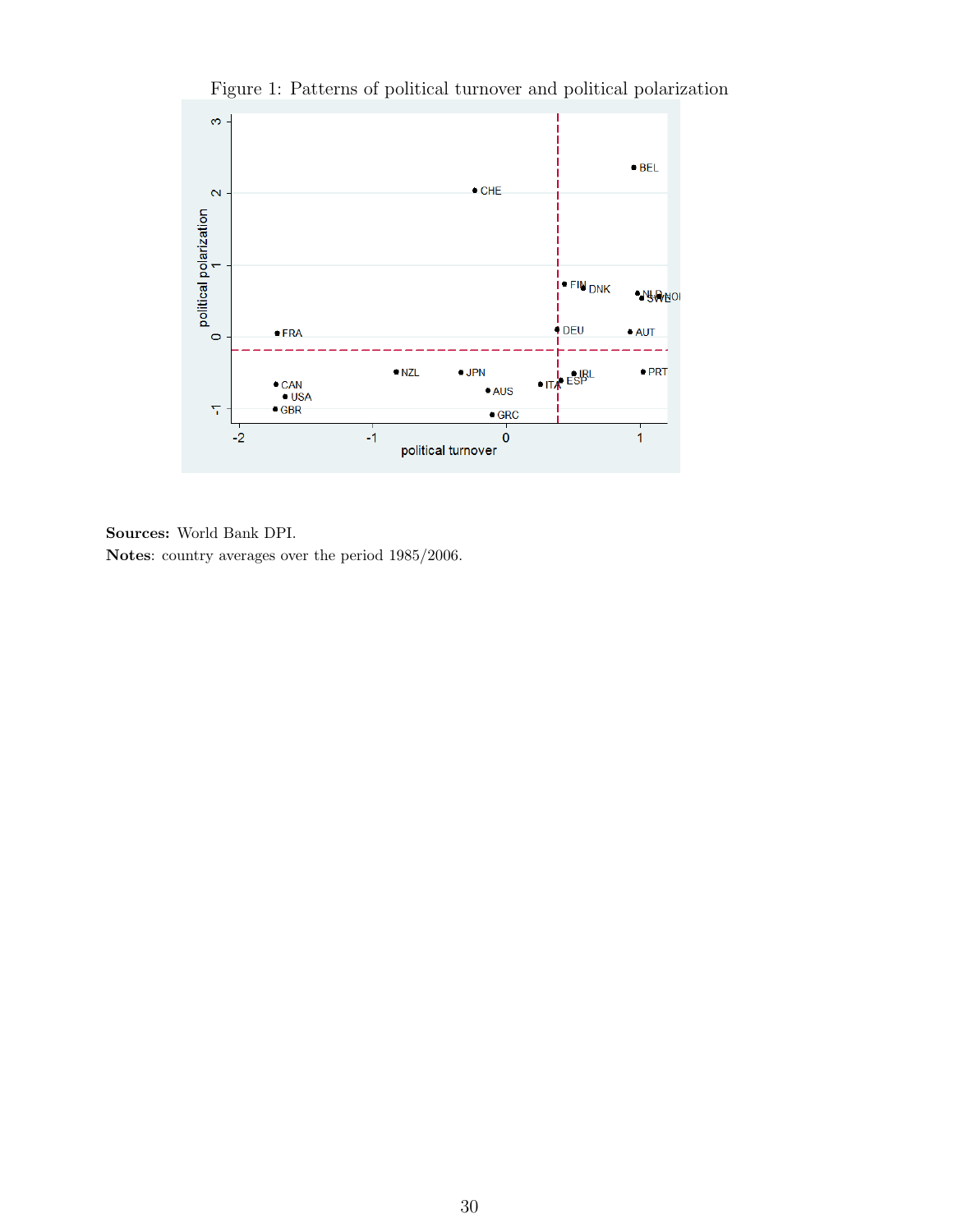

Figure 2: Political instability and labor market institutions

Notes: differences in averages over the sub periods 2004/06 and 1985/87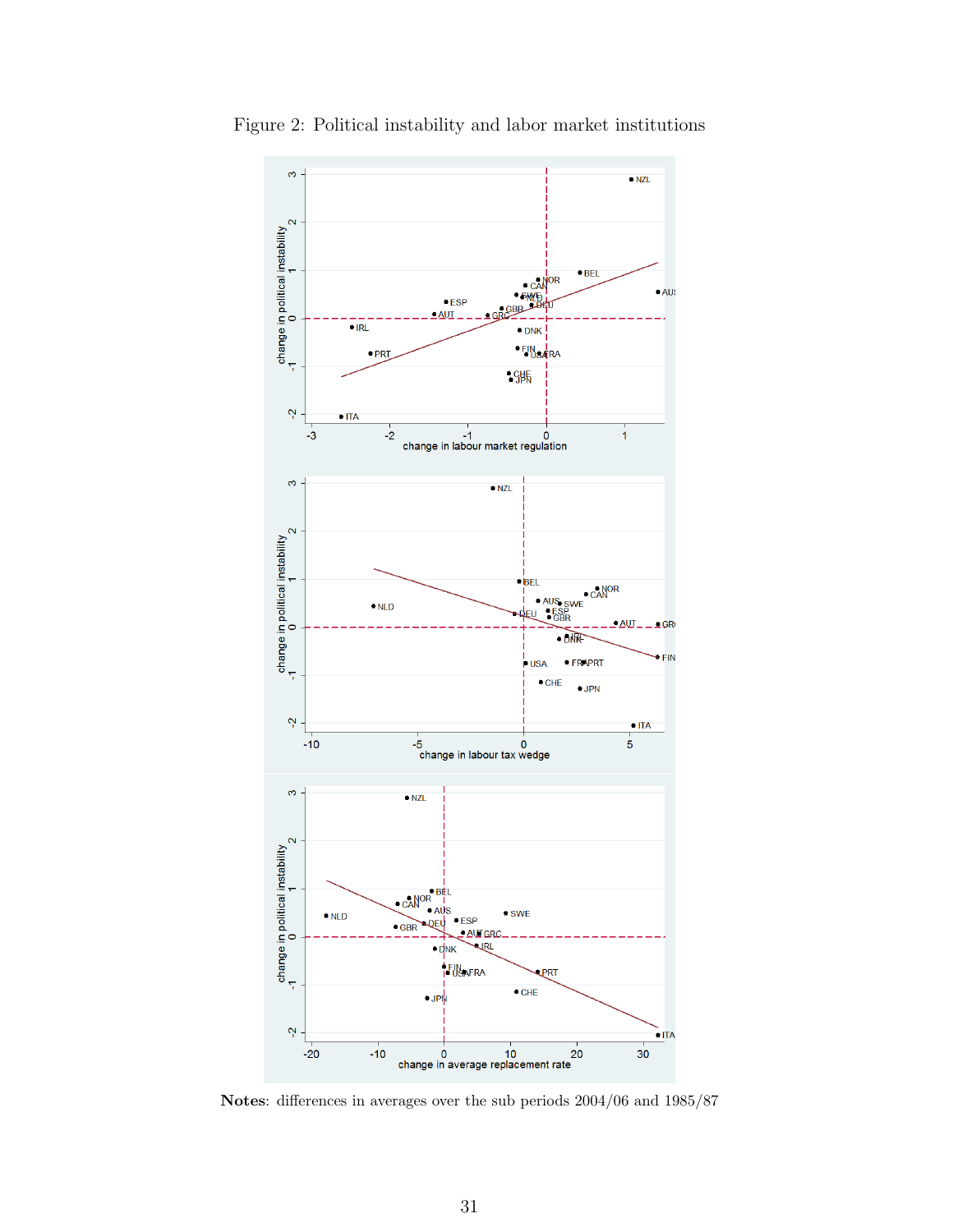|                  |                  | $\begin{array}{c} \boxed{2} \\ \text{Ltax} \end{array}$ |            |                     | $\overline{5}$       |            |                     |                        |            |
|------------------|------------------|---------------------------------------------------------|------------|---------------------|----------------------|------------|---------------------|------------------------|------------|
|                  | L <sub>max</sub> |                                                         | Arr        | Lmr                 | Ltax                 | $\rm{Arr}$ | mr                  | Ltax                   | Arr        |
| Polinst          | $0.33***$        | $-0.92***$                                              | $-3.95***$ |                     |                      |            |                     |                        |            |
|                  | (0.05)           | (0.12)                                                  | (0.44)     |                     |                      |            |                     |                        |            |
| $_{\rm Polturn}$ |                  |                                                         |            | $0.87***$           | $-1.48***$           | $-7.13***$ | $1.03***$           | $-2.09***$             | $-8.22***$ |
|                  |                  |                                                         |            | $(0.12)$<br>0.12*** |                      | (1.39)     |                     |                        | (1.41)     |
| Polpolar         |                  |                                                         |            |                     | $(0.32)$<br>-0.71*** | $-2.72***$ | $(0.12)$<br>0.14*** | $(0.34)$<br>$-0.80***$ | $-2.88***$ |
|                  |                  |                                                         |            | (0.04)              | (0.17)               | (0.37)     | $(0.04)$<br>0.20*** | $(0.17)$<br>0.78***    | (0.37)     |
| Polturn*Polpolar |                  |                                                         |            |                     |                      |            |                     |                        | $1.38***$  |
|                  |                  |                                                         |            |                     |                      |            | (0.04)              | (0.16)                 | (0.39)     |
| R sq.            | 0.92             | 0.95                                                    | 0.93       | 0.93                | 0.95                 | 0.93       | 0.93                | 0.95                   | 0.93       |
|                  | 456              | 456                                                     | 456        | 456                 | 456                  | 456        | 456                 | 456                    | 456        |

| Table 1: Political instability and labor market institutions: main specifical |
|-------------------------------------------------------------------------------|
|                                                                               |
|                                                                               |
|                                                                               |
|                                                                               |
|                                                                               |
|                                                                               |

| .<br>4                                 | $\frac{1}{2}$ | $\frac{1}{2}$ | י<br>ג | $\frac{1}{2}$                                                                                             | $\frac{1}{2}$ | $\frac{1}{2}$ | $\frac{1}{2}$ | $\frac{2}{3}$ | $\frac{1}{2}$ |
|----------------------------------------|---------------|---------------|--------|-----------------------------------------------------------------------------------------------------------|---------------|---------------|---------------|---------------|---------------|
| <b>Notes:</b> $Polinst$ is obtained as |               |               |        | the sum of $Polturn$ and $Polpolar$ as these are standardized measures with mean 0 and standard deviation |               |               |               |               |               |
| 1. OLS estimates with robust st        |               |               |        | standard errors in parentheses. All specifications include dummies EU, Euro and Crisis plus country and   |               |               |               |               |               |
| time fixed effects. Significance       |               |               |        |                                                                                                           |               |               |               |               |               |
|                                        |               |               |        |                                                                                                           |               |               |               |               |               |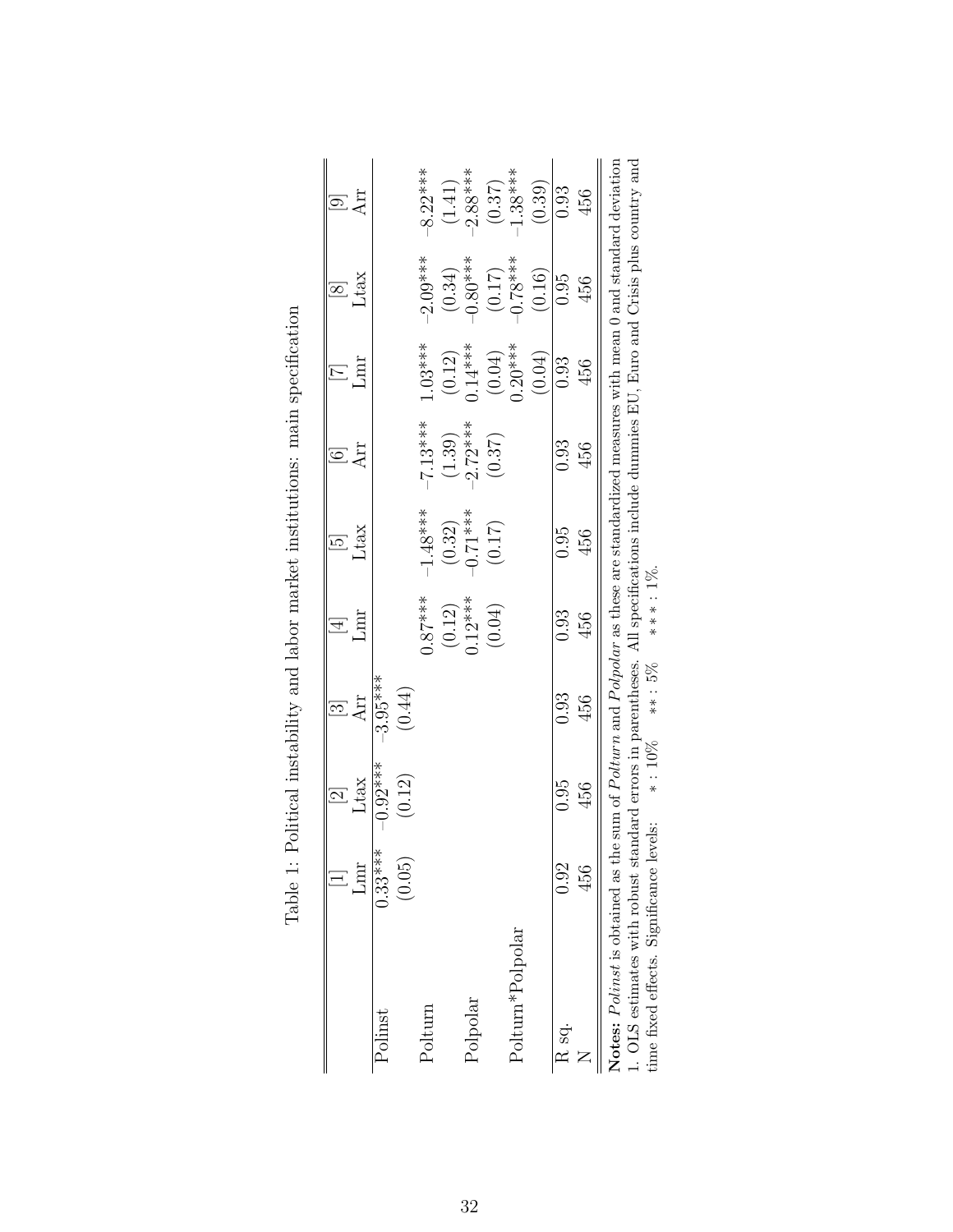|                                                                                                                |           | Political orientation            |                                                                                    |                     |                                                              | Phase of the legislature |                     | Party strength       |                     |
|----------------------------------------------------------------------------------------------------------------|-----------|----------------------------------|------------------------------------------------------------------------------------|---------------------|--------------------------------------------------------------|--------------------------|---------------------|----------------------|---------------------|
|                                                                                                                |           | $\frac{\text{[2]}}{\text{Ltax}}$ | $\Xi$                                                                              | $\frac{1}{2}$       | $\begin{array}{c} \mathrm{[5]} \\ \mathrm{Ltax} \end{array}$ | $\odot$                  |                     | $\boxed{8}$          |                     |
|                                                                                                                | Lmr       |                                  | Arr                                                                                |                     |                                                              | Arr                      | Lnur                | Ltax                 | Arr                 |
| Polturn                                                                                                        | $1.03***$ | $2.08***$                        | $8.27***$                                                                          | $1.04***$           | $-2.08***$                                                   | $-8.20***$               | $0.96***$           | $-2.05***$           | $-6.50$ ***         |
|                                                                                                                | (0.13)    | (0.34)                           | (1.41)                                                                             | (0.12)              | (0.34)                                                       | (1.40)                   | $\left(0.12\right)$ | (0.39)               | (1.08)              |
| Polpolar                                                                                                       | $0.14***$ | $0.81***$                        | $2.83***$                                                                          | $0.14***$           | $-0.79***$                                                   | $-2.82***$               | $0.14***$           | $-0.80***$           | $2.76***$           |
|                                                                                                                | (0.04)    | (0.17)                           | (0.37)                                                                             |                     | $(0.17)$<br>-0.76***                                         | (0.37)                   |                     | $(0.17)$<br>-0.77*** |                     |
| Polt*Polp                                                                                                      | $0.20***$ | $0.78***$                        | $1.37***$                                                                          | $(0.04)$<br>0.21*** |                                                              | $1.29***$                | $(0.04)$<br>0.19*** |                      | $(0.36)$<br>1.10*** |
|                                                                                                                | (0.04)    | (0.16)                           | (0.39)                                                                             | (0.04)              | (0.16)                                                       | (0.39)                   | (0.03)              | (0.16)               | (0.33)              |
| Left                                                                                                           | $-0.00$   | 0.08                             | $-0.36$                                                                            |                     |                                                              |                          |                     |                      |                     |
|                                                                                                                | (0.05)    | (0.17)                           | (0.39)                                                                             |                     |                                                              |                          |                     |                      |                     |
| Yrcurnt $\leq 2$                                                                                               |           |                                  |                                                                                    | $0.06*$             | 0.00                                                         | $-0.34$                  |                     |                      |                     |
|                                                                                                                |           |                                  |                                                                                    | (0.03)              | $(0.17)$<br>-0.12                                            | $(0.41)$<br>-0.66        |                     |                      |                     |
| Yrsoffc $\leq 2$                                                                                               |           |                                  |                                                                                    | $-0.01$             |                                                              |                          |                     |                      |                     |
|                                                                                                                |           |                                  |                                                                                    | (0.04)              | (0.16)                                                       | (0.44)                   |                     |                      |                     |
| Prtyage                                                                                                        |           |                                  |                                                                                    |                     |                                                              |                          | $0.10*$             | $-0.06$              | $-2.47***$          |
|                                                                                                                |           |                                  |                                                                                    |                     |                                                              |                          | (0.05)              | (0.23)               | (0.61)              |
| R <sub>sq</sub> .                                                                                              | 0.93      | 0.95                             | 0.93                                                                               | 0.93                | 0.95                                                         | 0.93                     | 0.93                | 0.95                 | 0.93                |
| $\geq$                                                                                                         | 456       | 456                              | 456                                                                                | 456                 | 456                                                          | 456                      | 456                 | 456                  | 456                 |
| Notes: Polturn and Polpolar are standardized measures with mean 0 and standard deviation 1. OLS estimates with |           |                                  |                                                                                    |                     |                                                              |                          |                     |                      |                     |
| robust standard errors in parentheses.                                                                         |           |                                  | All specifications also include controls as in Table 1 plus country and time fixed |                     |                                                              |                          |                     |                      |                     |
| effects. Significance levels:                                                                                  |           | $*: 10\%$                        | $***:5\%$                                                                          | ****: 1%.           |                                                              |                          |                     |                      |                     |

effects. Significance levels: ∗ : 10% ∗∗ : 5% ∗ ∗ ∗ : 1%.

Table 2: Political instability and labor market institutions: additional political controls Table 2: Political instability and labor market institutions: additional political controls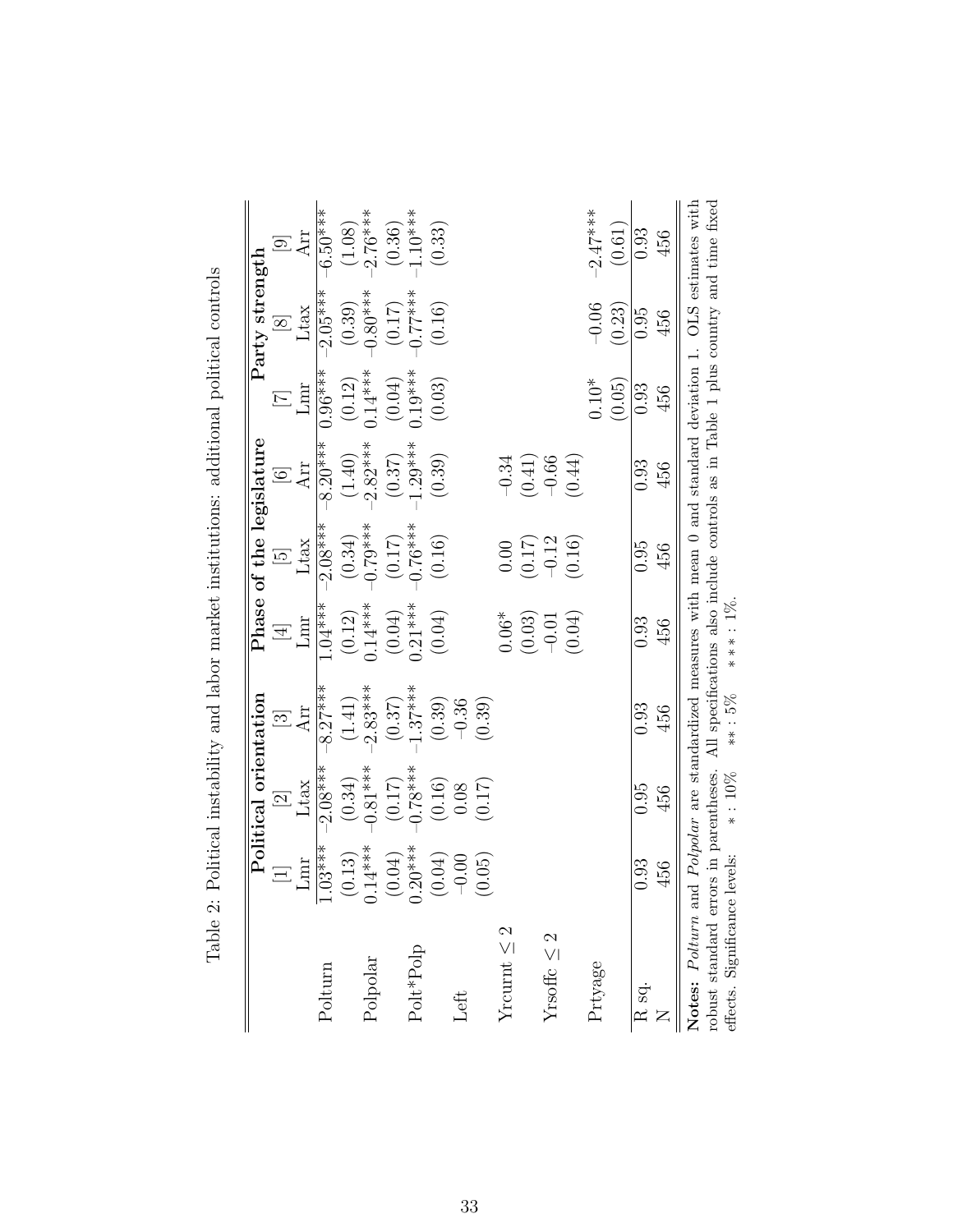|                             |                     | Legal origins                                 |                |           | Youth of democracy  |           |
|-----------------------------|---------------------|-----------------------------------------------|----------------|-----------|---------------------|-----------|
|                             |                     | $\overline{\mathcal{C}}$                      | $\overline{3}$ | $\equiv$  | $\overline{\omega}$ |           |
|                             | Lmr                 | Ltax                                          | Arr            | mr        | Ltax                | Arr       |
| Polturn*Civil               | $4**16*$            | $-1.56***$                                    | $-13.50***$    |           |                     |           |
|                             | (0.18)              |                                               | (1.82)         |           |                     |           |
| Polturn*Common              | $0.59***$           | $(0.43)$<br>-2.05***                          | $-0.54$        |           |                     |           |
|                             |                     | (0.67)                                        | (0.93)         |           |                     |           |
| Polpolar <sup>*</sup> Civil | $(0.19)$<br>0.13*** | $0.86***$                                     | $-2.88***$     |           |                     |           |
|                             | (0.04)              |                                               | (0.42)         |           |                     |           |
| Polpolar*Common             | 0.11                | $\begin{array}{c} (0.19) \\ 0.21 \end{array}$ | $3.08***$      |           |                     |           |
|                             | (0.13)              | (0.52)                                        | (0.85)         |           |                     |           |
| Ydem                        |                     |                                               |                | $0.51***$ | $-1.82***$          | $-2.83**$ |
|                             |                     |                                               |                | (0.10)    | (0.36)              | (1.13)    |
| R <sub>sq</sub> .           | 0.93                | 0.95                                          | 0.94           | 0.91      | 0.95                | 0.90      |
|                             | 456                 | 456                                           | 456            | 456       | 456                 | 456       |

Table 3: Political instability and labour market institutions: alternative specifications Table 3: Political instability and labour market institutions: alternative specifications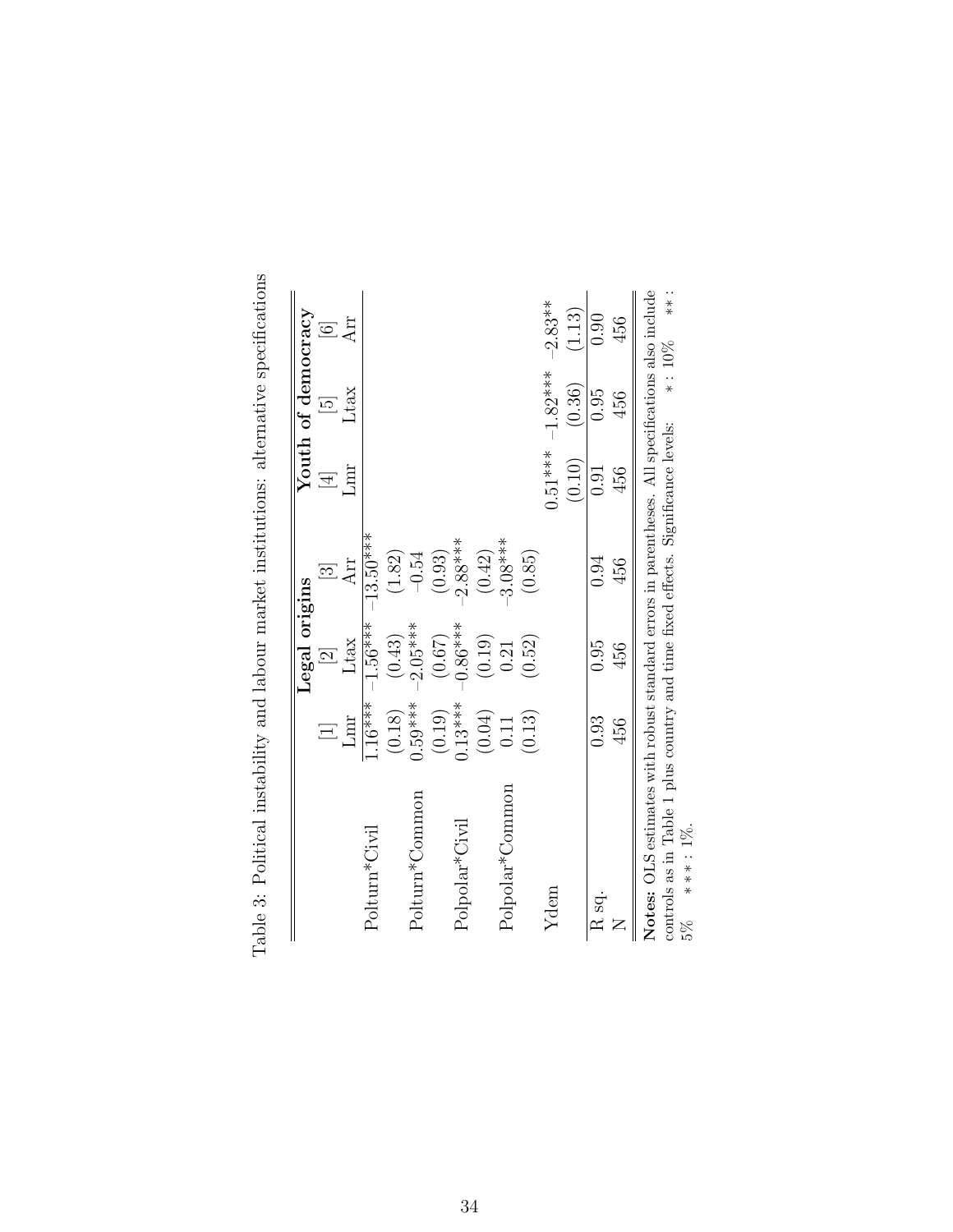|                                                                                                                                                                                                                                              |            |                           |           |                | <b>GNM</b>          |            |
|----------------------------------------------------------------------------------------------------------------------------------------------------------------------------------------------------------------------------------------------|------------|---------------------------|-----------|----------------|---------------------|------------|
|                                                                                                                                                                                                                                              | $\Xi$      | $\overline{\mathfrak{D}}$ | $\Xi$     | $\overline{4}$ | $\overline{\omega}$ |            |
|                                                                                                                                                                                                                                              | Lmr        | Ltax                      | Arr       | Lmr            | Ltax                | Arr        |
| Polinst                                                                                                                                                                                                                                      | $-1.75***$ | $-1.67***$                | $-6.35**$ | $0.62***$      | $-1.62***$          | $-6.99***$ |
|                                                                                                                                                                                                                                              | (0.20)     | (0.47)                    | (2.77)    | (0.19)         | (0.46)              | (2.56)     |
| R sq.                                                                                                                                                                                                                                        | 0.90       | 0.95                      | 0.92      | 0.91           | 0.95                | 0.91       |
|                                                                                                                                                                                                                                              | 451        | 451                       | 451       | 451            | 451                 | 451        |
| $K-P$ Underidentification test (p-value)                                                                                                                                                                                                     | 0.051      | 0.051                     | 0.051     | 0.051          | 0.051               | 0.051      |
| $K-P$ Weak identification test (F statistic)                                                                                                                                                                                                 | 5.775      | 5.775                     | 5.775     | 5.775          | 5.775               | 5.775      |
| Hansen J Overidentification test $(p$ -value)                                                                                                                                                                                                | 0.131      | 0.479                     | 0.768     | $0.131\,$      | 0.479               | 0.768      |
| Notes: Heteroskedasticity and autocorrelation-consistent (HAC). Instruments are Polturn-10, Polpolar-10,<br>$Poltur_{n-i} \times Polfnolar_{-i}$ . All specifications include controls as in Table 1 plus country and time fixed effects. K- |            |                           |           |                |                     |            |

| いっしょく                                                                                                         |
|---------------------------------------------------------------------------------------------------------------|
|                                                                                                               |
| l                                                                                                             |
|                                                                                                               |
|                                                                                                               |
| $\sim$ . The same of $\sim$                                                                                   |
|                                                                                                               |
| - 2001 - 2002 - 2003 - 2004 - 2003 - 2014 - 2015 - 2016 - 2017 - 2018 - 2018 - 2018 - 2018 - 2018 - 2018 - 20 |
| $\frac{1}{2}$ . $\frac{1}{2}$ . $\frac{1}{2}$ . $\frac{1}{2}$ . $\frac{1}{2}$                                 |
| .<br>.<br>.                                                                                                   |

−10. All specifications include controls as in Table 1 plus country and time fixed effects. K-Notes: Heteroskedasticity and autocorrelation-consistent (HAC). Instruments are Polturn *F outurn*-10 \* *F oupour* -10. An specifications include controls as in Table 1 plus country and refers to the Kleibergen-Paap tests. Significance levels: \*:  $10\%$  \*\*:  $5\%$  \*\*\*:  $1\%$ . P refers to the Kleibergen-Paap tests. Significance levels: ∗ : 10% ∗∗ : 5% ∗ ∗ ∗: 1%.  $-10 * Polyolar$  $\mathbb{R}$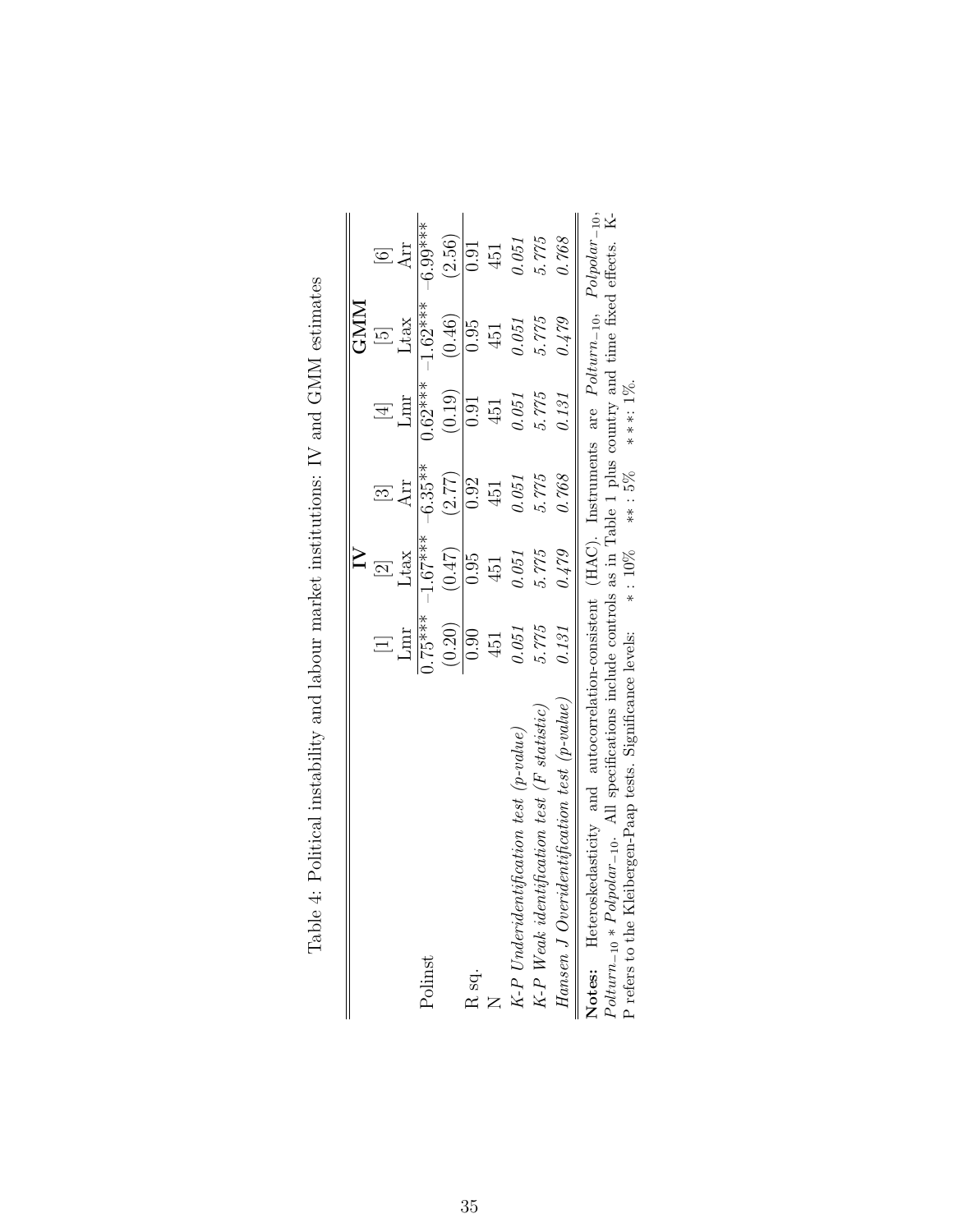|                                                                                                                                                        | country spec.<br>time trends | estimator<br>$\frac{2}{\text{CEP}}$              | economic<br>cycle<br>$\overline{\mathbb{S}}$ | unemployment<br>$\overline{4}$                             | government<br>deficit<br><u>ত্র</u> | NZL<br>excl<br>$\Xi$     | EÃ<br>excl                                             | PRT<br>excl<br>$\boxed{8}$                       | Nordic<br>excl.<br>$\Xi$                         | average<br>3 years<br>$\boxed{10}$ |
|--------------------------------------------------------------------------------------------------------------------------------------------------------|------------------------------|--------------------------------------------------|----------------------------------------------|------------------------------------------------------------|-------------------------------------|--------------------------|--------------------------------------------------------|--------------------------------------------------|--------------------------------------------------|------------------------------------|
| - labour market regulation (Lmr)<br>Panel                                                                                                              |                              |                                                  |                                              |                                                            |                                     |                          |                                                        |                                                  |                                                  |                                    |
| Political instability - Polinst                                                                                                                        | $0.11**$                     | $0.32***$                                        | $0.33***$                                    | $0.33***$                                                  | $0.31***$                           | $0.33***$                | $0.19***$                                              | $\frac{1}{0.32}$ ***                             | $0.34***$                                        | $0.39***$                          |
|                                                                                                                                                        | (0.05)                       | (0.05)                                           | (0.05)                                       | (0.05)                                                     | (0.05)                              | (0.06)                   | (0.04)                                                 | (0.05)                                           | (0.05)                                           | (0.08)                             |
| Political instability - turnover and polarizat                                                                                                         | $i$ on                       |                                                  |                                              |                                                            |                                     |                          |                                                        |                                                  |                                                  |                                    |
| Polturn                                                                                                                                                | $0.60***$                    | $1.01***$                                        | $1.03***$                                    | $0.97***$                                                  | $0.95***$                           | $1.18***$                | $0.64***$                                              | $1.03***$                                        | $1.09***$                                        | $1.11***$                          |
|                                                                                                                                                        | (0.19)                       |                                                  |                                              | $\begin{array}{c} (0.14) \\ 0.18*** \end{array}$           | $(0.15)$<br>0.16***                 |                          | $\begin{array}{c} (0.14) \\ 0.14*** \end{array}$       | $\begin{array}{c} (0.13) \\ 0.14*** \end{array}$ |                                                  |                                    |
| Polpolar                                                                                                                                               | 0.02                         | $\begin{array}{c} (0.12) \\ 0.14*** \end{array}$ | $(0.14)$<br>0.15***                          |                                                            |                                     | $(0.18)$<br>0.16***      |                                                        |                                                  | $\begin{array}{c} (0.12) \\ 0.14*** \end{array}$ | $(0.16)$<br>0.19**                 |
|                                                                                                                                                        | (0.04)                       | $(0.04)$<br>0.20***                              | $(0.04)$<br>0.22***                          | $(0.04)$<br>0.22***                                        | $(0.04)$<br>0.22***                 | $(0.04)$<br>0.17***      | $\begin{array}{c} (0.04) \\ 0.13*** \end{array}$       | $(0.04)$<br>0.20***<br>(0.04)                    | $(0.04)$<br>0.21***                              | $(0.07)$<br>0.25***                |
| Polturn*Polpolar                                                                                                                                       | $0.07**$                     |                                                  |                                              |                                                            |                                     |                          |                                                        |                                                  |                                                  |                                    |
|                                                                                                                                                        | (0.03)                       | (0.04)                                           | (0.04)                                       | (0.04)                                                     | (0.04)                              | (0.04)                   | (0.03)                                                 |                                                  | (0.04)                                           | (0.07)                             |
| Panel B - labour tax wedge                                                                                                                             | $[$ L $\tan$                 |                                                  |                                              |                                                            |                                     |                          |                                                        |                                                  |                                                  |                                    |
| Political instability - Polinst                                                                                                                        | $-0.57***$                   | $-0.88***$                                       | $-0.94***$                                   | $-0.90***$                                                 | $-0.89***$                          | $-0.84***$               | $-0.76***$                                             | $-0.99***$                                       | $-0.92***$                                       | $-1.03***$                         |
|                                                                                                                                                        | (0.14)                       | (0.12)                                           | (0.13)                                       | (0.12)                                                     | (0.12)                              | (0.15)                   | (0.13)                                                 | (0.13)                                           | (0.12)                                           | (0.22)                             |
| Political instability - Polturn, Polpolar                                                                                                              |                              |                                                  |                                              |                                                            |                                     |                          |                                                        |                                                  |                                                  |                                    |
| Polturn                                                                                                                                                | $-0.78*$                     | $-1.96***$                                       | $2.26***$                                    | $-2.30***$                                                 | $-1.81***$                          | $-1.81***$               | $-2.17***$                                             | $-2.26***$                                       | $2.22***$                                        | $-2.41***$                         |
|                                                                                                                                                        | (0.47)                       | (0.32)                                           | (0.34)                                       | (0.33)                                                     |                                     | (0.43)                   | $(0.47)$<br>-0.74***                                   | (0.35)                                           | (0.34)                                           |                                    |
| Polpolar                                                                                                                                               | $-0.62***$                   | $-0.80***$                                       | $0.75***$                                    | $-0.69***$                                                 | $(0.31)$<br>$-0.82***$              | $-0.74***$               |                                                        | $0.95***$                                        | $-0.85***$                                       | $(0.51)$<br>-0.82**                |
|                                                                                                                                                        | (0.15)                       | (0.17)                                           | $(0.17)$<br>-0.75***                         | $(0.16)$<br>-0.79***                                       | $(0.18)$<br>-0.71***                | $(0.17)$                 | $(0.16)$<br>-0.77***                                   | (0.19)                                           | (0.18)                                           | $(0.32)$<br>$-0.88***$             |
| Polturn*Polpolar                                                                                                                                       | $-0.40***$                   | $-0.81***$                                       |                                              |                                                            |                                     | $-0.89***$               |                                                        | $-0.93***$                                       | $0.92***$                                        |                                    |
|                                                                                                                                                        | (0.12)                       | (0.17)                                           | (0.17)                                       | (0.16)                                                     | (0.16)                              | (0.17)                   | (0.16)                                                 | (0.18)                                           | (0.18)                                           | (0.33)                             |
| Panel C - dependent variable: unemploym                                                                                                                | nent                         | benefits                                         | eplacemen                                    | (Arr                                                       |                                     |                          |                                                        |                                                  |                                                  |                                    |
| Political instability - Polinst                                                                                                                        | $-1.08***$                   | $-3.92***$                                       | $-3.97***$                                   | $-3.90***$                                                 | $-4.03***$                          | $-4.94***$               | $-2.34***$                                             | $-4.06***$                                       | $-4.01***$                                       | $-4.59***$                         |
|                                                                                                                                                        | (0.32)                       | (0.44)                                           | (0.43)                                       | (0.44)                                                     | (0.44)                              | (0.54)                   | (0.26)                                                 | (0.47)                                           | (0.45)                                           | (0.86)                             |
| Political instability - Polturn,                                                                                                                       | Polpolar                     |                                                  |                                              |                                                            |                                     |                          |                                                        |                                                  |                                                  |                                    |
| Polturn                                                                                                                                                | $-2.36**$                    | $-8.08***$                                       | $-8.28***$                                   | $-8.48***$                                                 | $-8.35***$                          | $-13.20***$              | $-1.01$                                                | $-8.56***$                                       | $-8.49***$                                       | $-9.03***$                         |
|                                                                                                                                                        | (1.01)                       | (1.48)                                           | (1.40)                                       | (1.42)                                                     | $(1.47)$<br>$-2.92***$              | $(1.79)$<br>$-3.09***$   | $(0.74)$<br>2.68***                                    | $(1.47)$<br>-3.09***                             | (1.44)                                           | $(2.50)$<br>-3.53***               |
| Polpolar                                                                                                                                               | $-0.74**$                    | $2.88***$                                        | $2.89***$                                    | $2.73***$                                                  |                                     |                          |                                                        |                                                  | $3.04***$                                        |                                    |
|                                                                                                                                                        | (0.33)                       | $\left( 0.37\right)$                             | $(0.37)$                                     | (0.36)                                                     | $(0.37)$<br>-1.26***                | (0.40)                   | (0.35)                                                 | $(0.38)$<br>-1.63***                             | $(0.39)$<br>1.68***                              | $(0.68)$<br>-1.97**                |
| Polturn*Polpolar                                                                                                                                       | 0.25                         | $-1.37***$                                       | $-1.38***$                                   | $-1.50***$                                                 |                                     | $-0.21$                  | $-0.03$                                                |                                                  |                                                  |                                    |
|                                                                                                                                                        | (0.30)                       | (0.40)                                           | (0.39)                                       | (0.39)                                                     | (0.38)                              | (0.37)                   | (0.30)                                                 | (0.44)                                           | (0.43)                                           | (0.81)                             |
| taken in one year lag. OLS estimates with robust standard errors in parentheses. Significance levels:<br>Notes: All specifications include controls as |                              |                                                  |                                              | in Table 1 plus country and time fixed effects. In columns | $\overline{4}$                      | <br>**<br>and [5]<br>10% | the unemployment rate and government deficit are<br>5% | ***: 1%                                          |                                                  |                                    |

Table 5: Political instability and labour market institutions: sensitivity analysis Table 5: Political instability and labour market institutions: sensitivity analysis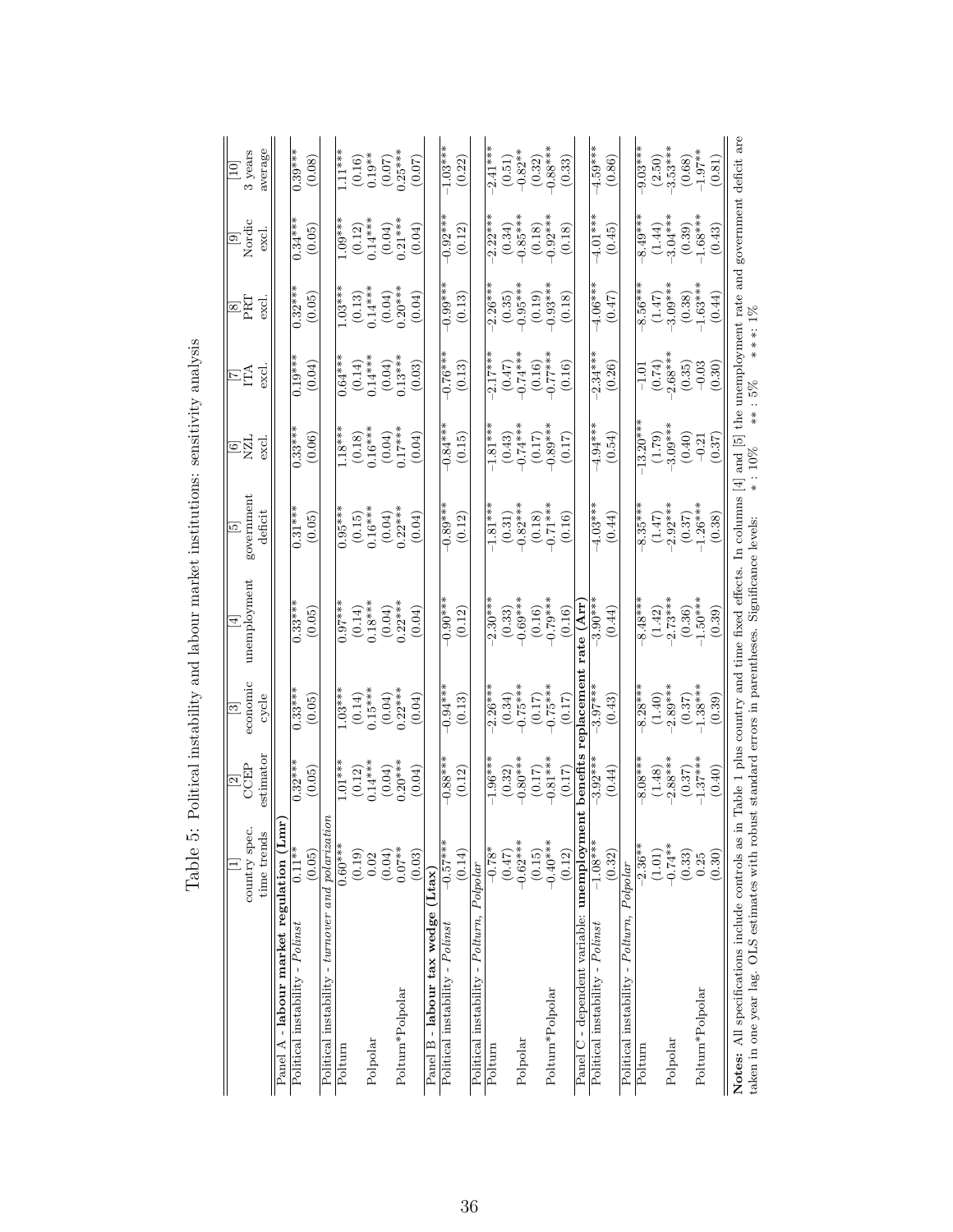## References

- [1] Abreu, R. and F. David (2010), "Socially responsible behaviour: labour market in Portugal", Polytechnical Studies Review, Vol. VIII (13), 103-127.
- [2] Aghion P., A. Alesina and F. Trebbi (2004), "Endogenous political institutions", Quarterly Journal of Economics, 119 (1): 565-611.
- [3] Aghion, P., Algan, Y. Cahuc, P. and A. Shleifer (2010), "Regulation and distrust", Quarterly Journal of Economics, 125(3), 1015-49.
- [4] Alesina A., Ozler S., Roubini N., and P. Swagel (1996), "Political Instability and Economic Growth", Journal of Economic Growth, 1, 189-211.
- [5] Alesina A., Ardagna, S. and F. Trebbi (2006), "Who adjust and when? On the political economy of reforms", NBER Working Paper, No. 12049.
- [6] Alesina, A. Ardagna, S., Nicoletti G. and Schiantarelli F. (2005), "Regulation and Investment", Journal of the European EconomicAssociation 3(4), 791–825.
- [7] Alesina, A. and A. Drazen (1991), "Why are stabilization delayed?", American Economic Review, 81, 1170-88.
- [8] Alesina A. and R. Perotti (1993), "Income distribution, political instability and investments", European Economic Review, Vol. 40(6), 1203-1228.
- [9] Anesi, V. and P. De Donder (2009), "Party formation and minority ideological positions", The Economic Journal 119 (October), 1303–1323.
- [10] Angrist, J.D. and A.B. Krueger (2002), "Instrumental Variables and the Search for Identification: From Supply and Demand to Natural Experiments", Journal of Economic Perspectives 15:4, pp. 69-85.
- [11] Arpaia A. and Mourre G., (2010), "Institutions and performance in European labour markets: taking a fresh look at evidence", *Journal of Economic Surveys*, 2-48.
- [12] Azzimonti, M. (2011), "Barriers to Investment in Polarized Societies", American Economic Review, 101, 2182-2204.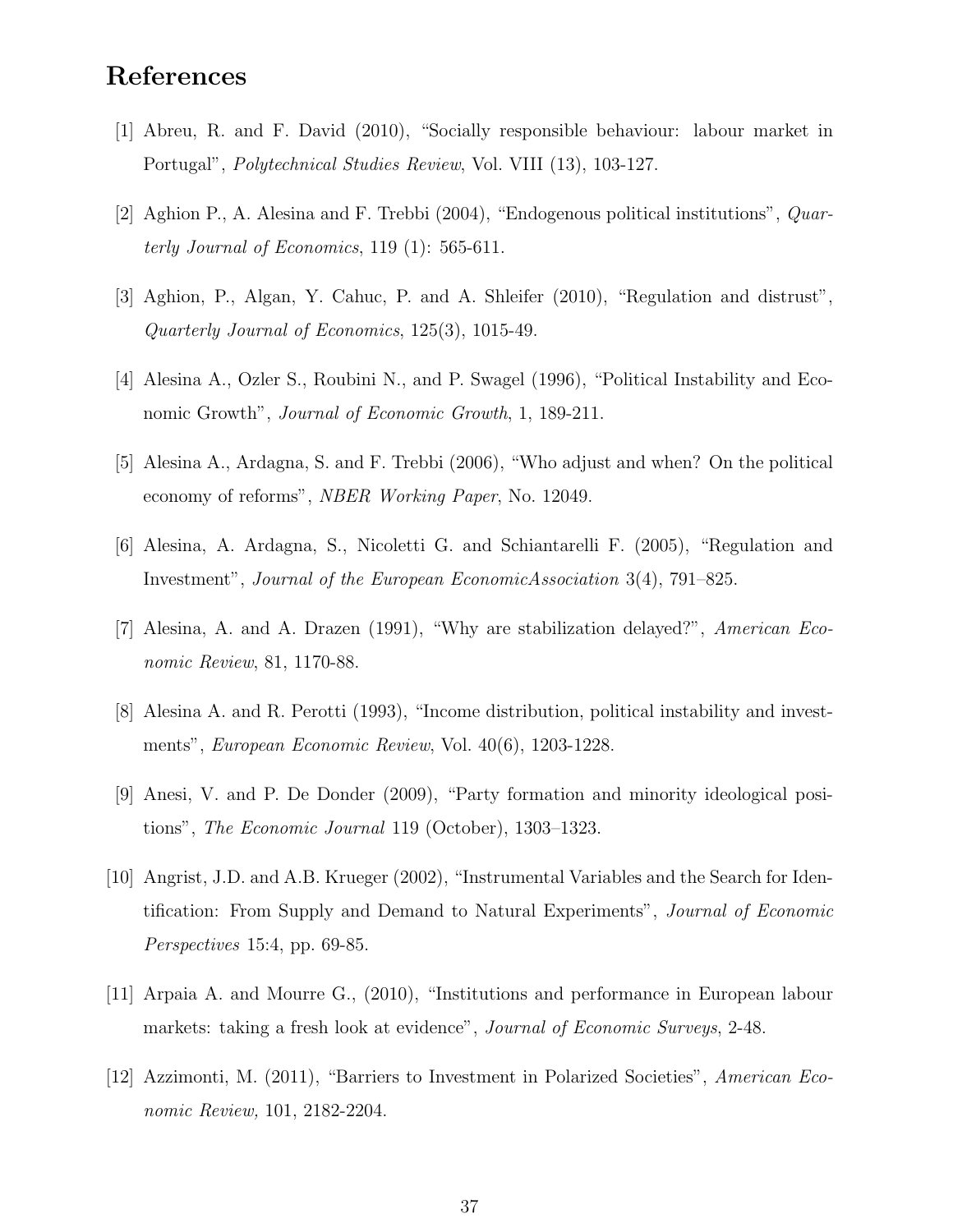- [13] Barro, R.J. (1991), "Economic Growth in a Cross Section of Countries", Quarterly Journal of Economics, 106 (2), 407-443.
- [14] Bassanini A. and R. Duval (2009), "Unemployment, institutions and reform complementarities: re-assessing the aggregate evidence for OECD countries", Oxford Review of Economic Policy, 25 (1).
- [15] Beck, T., G. Clarke, A. Groff, P. Keefer, and P. Walsh (2001), "New Tools in comparative political economy: The Database of Political Institutions", World Bank Economic Review 15. 165-176.
- [16] Blanchard, O. and L. Summers (1986), "Hysteresis and the European Unemployment Problem", NBER, Working Paper No. 1950.
- [17] Blanchard, O. and J. Wolfers (2000), "The role of shocks and institutions in the rise of European unemployment: the aggregate evidence", Economic Journal 110/ 462: C1-C33.
- [18] Botero J., Djankov S., La Porta R., Lopez-de-Silanes F. and Shleifer A. (2004), "The Regulation of Labor", Quarterly Journal of Economics, 119(4), 1339-1382.
- [19] Brügemann, B. (2006), "Does Employment Protection Create Its Own Political Support?", IZA Discussion Paper No. 2286, September.
- [20] Buti, M., Turrini A., Van den Noord, P. and P. Biroli (2008), "Defying the Juncker Curse: can reformist governments be re-elected?", European Economy Economic Papers No. 324, May.
- [21] Carey, D. and J. Rabesona (2002), "Tax ratios on labour and capital income and on consumption", OECD Economic Studies No. 35, 2002/2.
- [22] Carmignani, F. (2003), "Political instability, uncertainty and economics", Journal of Economic Surveys, 17, 1-54.
- [23] Castles, F.G. and Mitchell, D. (1993), "Worlds of welfare and families of nations", in F. G. Castles (Ed.), Families of Nations: Patterns of Public Policy in Western Democracies, Aldershot: Dartmouth.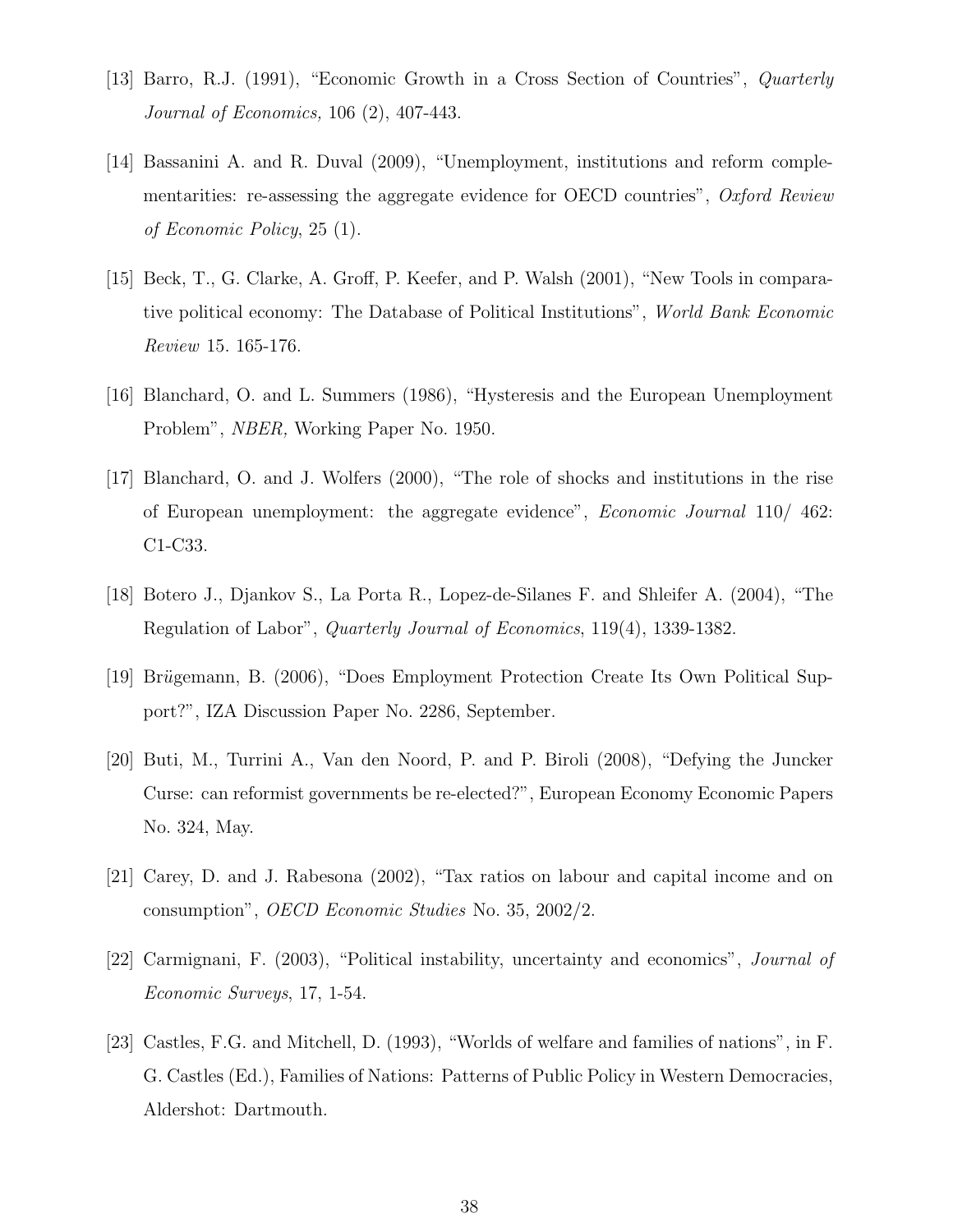- [24] Coe, D. T., and Snower, D. J. (1997), "Policy Complementarities: The Case for Fundamental Labour Market Reform", IMF Staff Papers, 44(1), 1-35.
- [25] Cukierman, A., Edwards, S. and G. Tabellini (1992), "Seigniorage and political instability", American Economic Review 82, 537-556.
- [26] Diermeier, D. and R. T. Stevenson (1999), "Cabinet survival and competing risks", American Journal of Political Sciences, 43, 1051-1068.
- [27] Devereux, M. and J.F. Wen (1998), "Political instability, capital taxation and growth", European Economic Review 42, 1635-1651.
- [28] Dutt, P. and D. Mitra (2008), "Inequality and the Instability of Polity and Policy", Economic Journal, 118, 1285-1314.
- [29] Duval, R. (2008), "Is there a role for macroeconomic policy in fostering structural reforms? Panel evidence from OECD countries over the past two decades", European Journal of Political Economy 24, pp. 491-502.
- [30] Enikolopov, R. and E. Zhuravskaya (2007), "Decentralization and political institutions", Journal of Public Economics 91, pp. 2261-2290.
- [31] Fabrizio, S. and A. Mody (2006), "Can budget institutions counteract political indiscipline?", Economic Policy, Vol. 21 (48), pp. 689-739.
- [32] Freeman, R.B. (2008), "Labor Market Institutions Around the World", LSE-CEP Discussion Paper No 844.
- [33] Glaeser, E. and Shleifer, A. (2002), "Legal Origins", *Quarterly Journal of Economics*, 117, 1193-1230.
- [34] Griffith, R., Harrison R. and G. Macartney (2007), "Product market reforms, labour market institutions and unemployment", The Economic Journal 117, C142-C166.
- [35] Grofman B. and Van Roozendaal P., (1997), "Modelling Cabinet Durability and Termination", British Journal of Political Science, 27 (3), 419-451.
- [36] Hibbs, D. (1973), "Mass political violence: a cross-sectional analysis", Wiley and Sons, New York.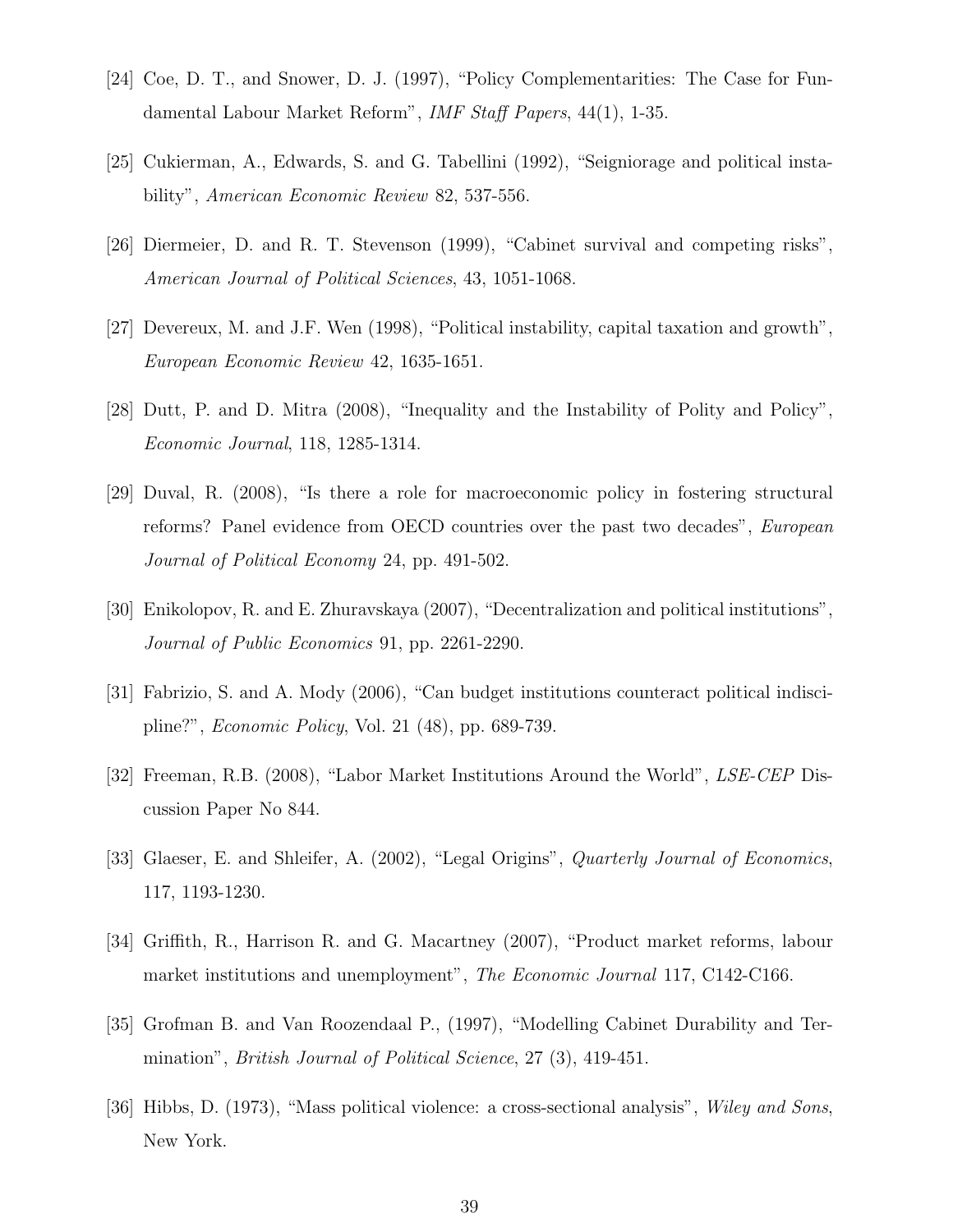- [37] Høj, J., Galasso, V., G. Nicoletti and T. Dang (2006), "The Political Economy of Structural Reforms: Empirical Evidence from OECD countries", OECD Economics Department Working Paper, No. 501, OECD.
- [38] Milesi-Ferretti, G.M., Perotti, R. and M. Rostagno (2002), "Electoral Systems And Public Spending", Quarterly Journal of Economics, 117(2), 609-657.
- [39] Pagano, M., and P. Volpin (2006), "The Political Economy of Corporate Governance", American Economic Review", 95(4), 1005-1030.
- [40] Persson, T. and L.E.O. Svensson, (1989), "Why a Stubborn Conservative would Run a Deficit: Policy with Time-Inconsistent Preferences", Quarterly Journal of Economics, 104 (2) 325-345.
- [41] Pesaran, M.H., (2006), "Estimation and Inference in large heterogeneous panels with a multi-factor error structure", Econometrica, 74 (1) 967-1012.
- [42] Saint-Paul G., (1996), "Exploring the Political Economy of Labour Market Institutions", Economic Policy 23, 265-315.
- [43] Saint-Paul G., (2002), "The Political Economy of Employment Protection", The Journal of Political Economy, Vol. 110, No. 3, (June) pp. 672-704.
- [44] Stern, N. (1987), "The Effects of Taxation, Price Control and Government Contracts in Oligopoly and Monopolistic Competition", Journal of Public Economics 32: 133-158.
- [45] Svensson L.E.O. (1998), "Investment, property rights and political instability: Theory and evidence", European Economic Review, 42 (1998) 1317-1341.
- [46] Tsebelis G. and E. Chang (2004), "Veto Players and the Structure of Budgets in Advanced Industrialized Countries", European Journal of Political Research, 43(3), 449- 476.
- [47] Vindigni A. (2008), "Uncertainty and the politics of employment protection", IZA Discussion Paper No. 3509.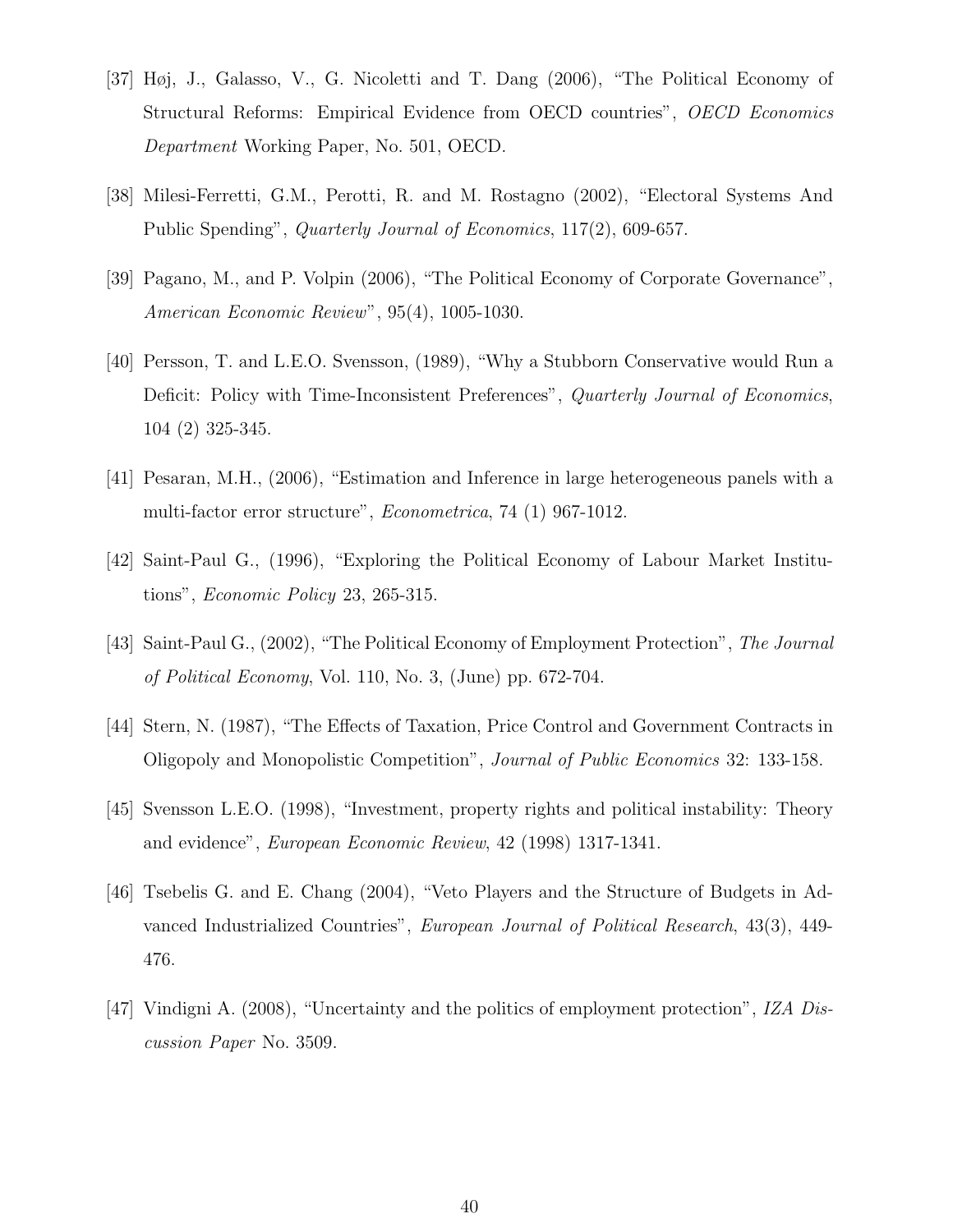## Appendix A Theoretical model

#### Appendix A.1 Proof of Lemma

In period 1, government chooses its fiscal policy taking as given the labor market policy set one period earlier. From  $(6)$  the composition of the public good preferred by party a is obtained as a solution of the following:

$$
\gamma g_{1a} = (1 - \gamma) g_{2a}.\tag{A-1}
$$

Condition (A-1), given total public expenditure  $z = g_1+g_2$ , leads to the optimal allocation  $(8)$ . If we substitute  $(8)$  in  $(6)$  we obtain party a's utility from public consumption when party a can itself implement its preferred composition of the public good:

$$
G_a^a(g_{1a}, g_{2a}) = z.
$$
\n(A-2)

We now turn to the choice of the optimal labour tax rate. As in period 1, party a faces a probability  $p = 0$  to be removed and replaced by its competitor. From equation (5) and (A-2) it holds  $E[G^a] = G^a_a = z$ . From (4) party a's maximization problem can be written as follows:

$$
\max_{\tau} V_1 \equiv E[I] + \delta z,\tag{A-3}
$$

where workers' welfare is given by (3) and subject to the budget constraint (7). The first order condition is:

$$
\delta l + \left[ w - v + \delta(\tau + v) \right] l'_c = 0. \tag{A-4}
$$

The second order condition for the concavity of the welfare function is: $34$ 

 $34$ For notational simplicity, in the welfare analysis below we omit the subscript 1 and denote welfare in period 1 simply by  $V$ .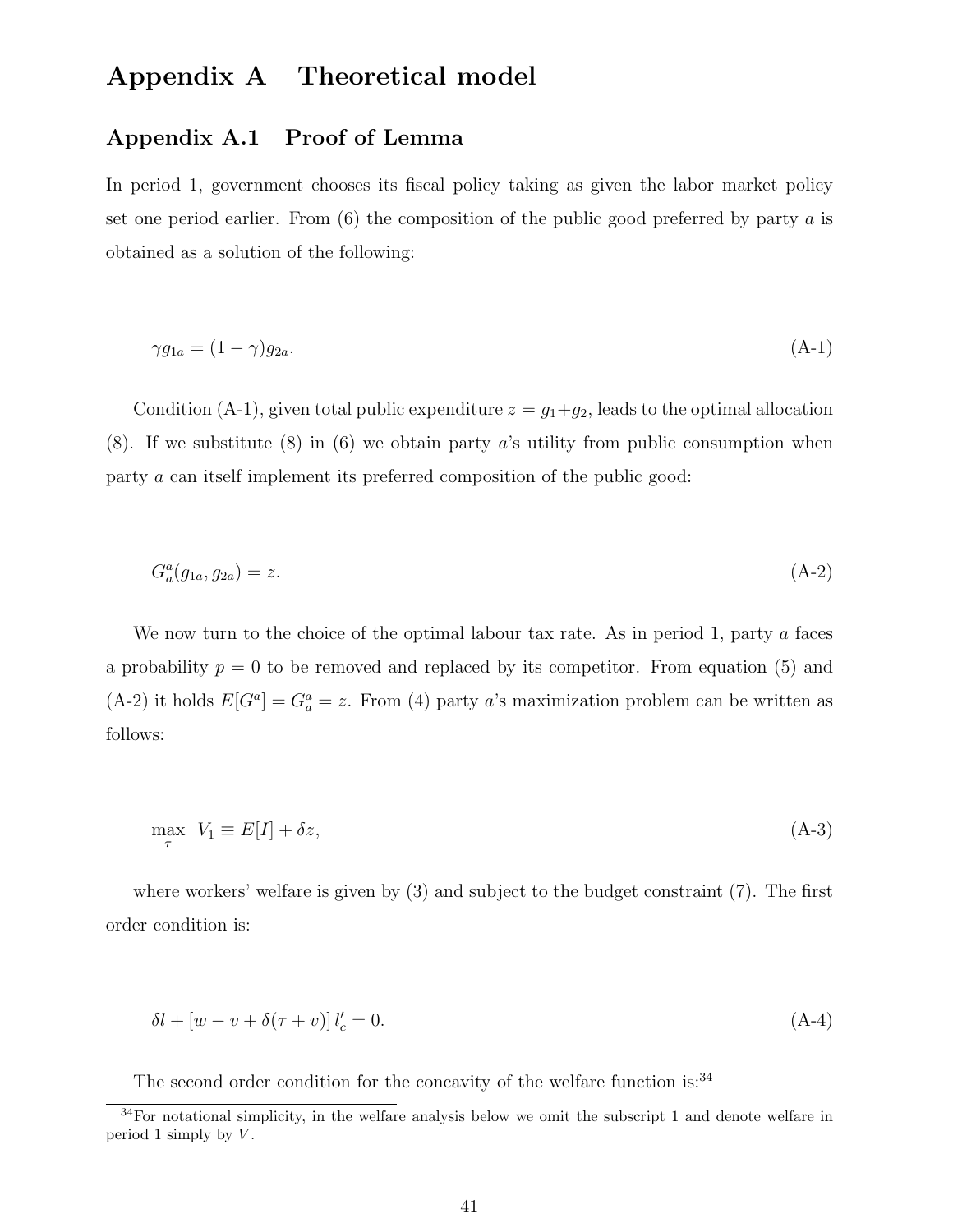$$
V''_{\tau\tau} = 2\delta l_c' + [w - v + \delta(\tau + v)] l''_{cc} < 0.
$$
\n(A-5)

The negative second order derivative confirms that  $V$  is strictly concave in the labor tax thus  $V'_\tau$  is invertible. Let  $T := (V'_\tau)^{-1}$  be defined in a contour of  $\tilde{\mu} > 0$  and  $\tilde{v} > \overline{v}$  such that  $V'_{\tau} = 0$  i.e. the maximization problem (A-3) admits an interior solution  $\tau^* = T(\mu, v)$  for any  $\mu > \widetilde{\mu}$  and  $v > \widetilde{v}$ .

To observe the impact of labor market policy on the equilibrium labor tax it is useful to derive the optimal tax rule in the presence of a perfectly competitive labor market (i.e. when  $\mu = 0$  and  $v = \overline{v}$ :

$$
\delta l + \delta(\tau + \overline{v})l_c' = 0\tag{A-6}
$$

This implicitly defines the optimal labor tax in the presence of a perfectly competitive labor market  $\tau^{max}$  as in statement (i) of the Lemma. From (A-6),  $\epsilon_{lc}^{\tau^{max}} = -l'_{c}(\tau + \overline{v})/l = 1$ which implies that any tax increase evaluated at  $l(\tau^{max} + \overline{v})$  will be revenue neutral. From (A-4) it can be easily seen that, when  $\mu > 0$  and  $v > \overline{v}$ , at the tax equilibrium the elasticity of labor demand is  $\epsilon_{\tau^*}^{lc} = -l'_c(\tau^* + w)/l = 1 - (\delta - 1)(w - v)l'_c > \epsilon_{lc}^{\tau^{max}}$ , which implies that  $\tau^* < \tau^{max}$ , as in statement (ii) of the Lemma. We can finally apply the implicit function theorem:

$$
T'_{\mu} = -\frac{\partial V''_{\tau\mu}}{\partial V''_{\tau\tau}} = -w'_{\mu} \frac{(\delta + 1)l'_{c} + [w - v + \delta(\tau + v)] l''_{cc}}{2\delta l'_{c} + [w - v + \delta(\tau + v)] l''_{cc}} = \frac{-w'_{\mu}[(\delta + 1) + \Omega]}{2\delta + \Omega} < 0, \quad (A-7)
$$
  

$$
T'_{v} = -\frac{\partial V''_{\tau v}}{\partial V''_{\tau\tau}} = -\frac{w'_{v}[(\delta + 1)l'_{c} + (w - v + \delta(\tau + v)) l''_{cc}] - (\delta - 1)l'_{c}}{2\delta l'_{c} + [w - v + \delta(\tau + v)] l''_{cc}} = \frac{w'_{v}}{w'_{\mu}} T'_{\mu} - \frac{\delta - 1}{2\delta + \Omega} < 0,
$$
  
(A-8)

where  $\Omega = \left[w - v + \delta(\tau + v)\right] \frac{l_{cc}^{\prime\prime}}{l_c} > 0$ . From (A-7) we can derive statement (iii) in the Lemma. As  $\epsilon_{lc}^{\tau^*} > 1$  any labor market policy that increases the cost of labor imposes a tax penalty on aggregate employment; thus government may increase the tax revenue by keeping the labour tax low.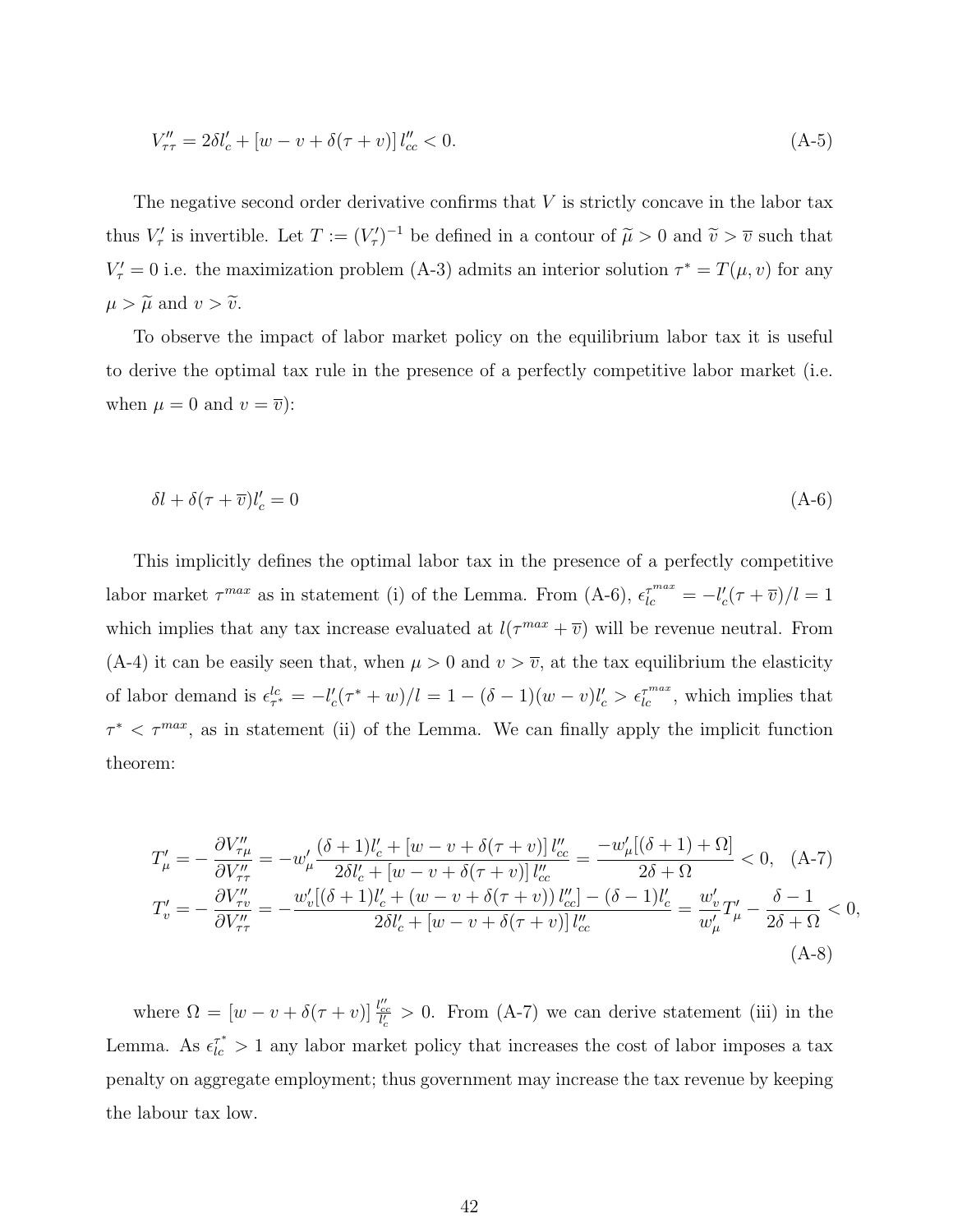### Appendix A.2 Expected utility from public good provision

Party b in period 1 will derive its optimal composition of the public good from the  $G_i^b$ function, obtained symmetrically by replacing  $1-\gamma$  to  $\gamma$  in (6):

$$
g_{1b} = \gamma z, \qquad g_{2b} = (1 - \gamma)z. \tag{A-9}
$$

By plugging (A-9) into (6) we obtain the utility from public good consumption which accrues to party a, based on the combination of public good provision chosen by party b:

$$
G_b^a = \left(\frac{1}{\gamma(1-\gamma)}\right) \min[\gamma^2 z, (1-\gamma)^2 z] = \frac{\gamma}{1-\gamma} z,
$$
\n(A-10)

where  $\gamma \in (1/2, 1)$ . If we substitute (A-2) and (A-10) in (5) we obtain the expected utility from the public good provision of party  $a$ :

$$
E[G^{a}] = \phi(p,\gamma)z \quad where \quad \phi(p,\gamma) = 1 - \frac{p}{\gamma}(2\gamma - 1). \tag{A-11}
$$

Plug  $(A-11)$  and  $(3)$  into  $(4)$  to obtain  $(10)$  in the main text. We can thus derive the 'effective' marginal utility from public good provision:

$$
\omega(\delta, p, \gamma) = \delta\phi(p, \gamma) = \delta\left[1 - \frac{p}{\gamma}(2\gamma - 1)\right].
$$
\n(A-12)

It readily follows:

$$
\omega'_{p} = -\frac{\delta(2\gamma - 1)}{\gamma} < 0, \qquad \omega'_{\gamma} = -\frac{\delta p}{\gamma^{2}} < 0
$$
\n
$$
\lim_{\substack{\gamma \to 1 \\ p \to 0}} \delta \left[ 1 - \frac{p}{\gamma} (2\gamma - 1) \right] = 0; \tag{A-13}
$$
\n
$$
\lim_{p \to 0} \delta \left[ 1 - \frac{p}{\gamma} (2\gamma - 1) \right] = \lim_{\gamma \to 1/2} \delta \left[ 1 - \frac{p}{\gamma} (2\gamma - 1) \right] = \delta;
$$

which proves statement (i)-(iii) in  $(11)$ .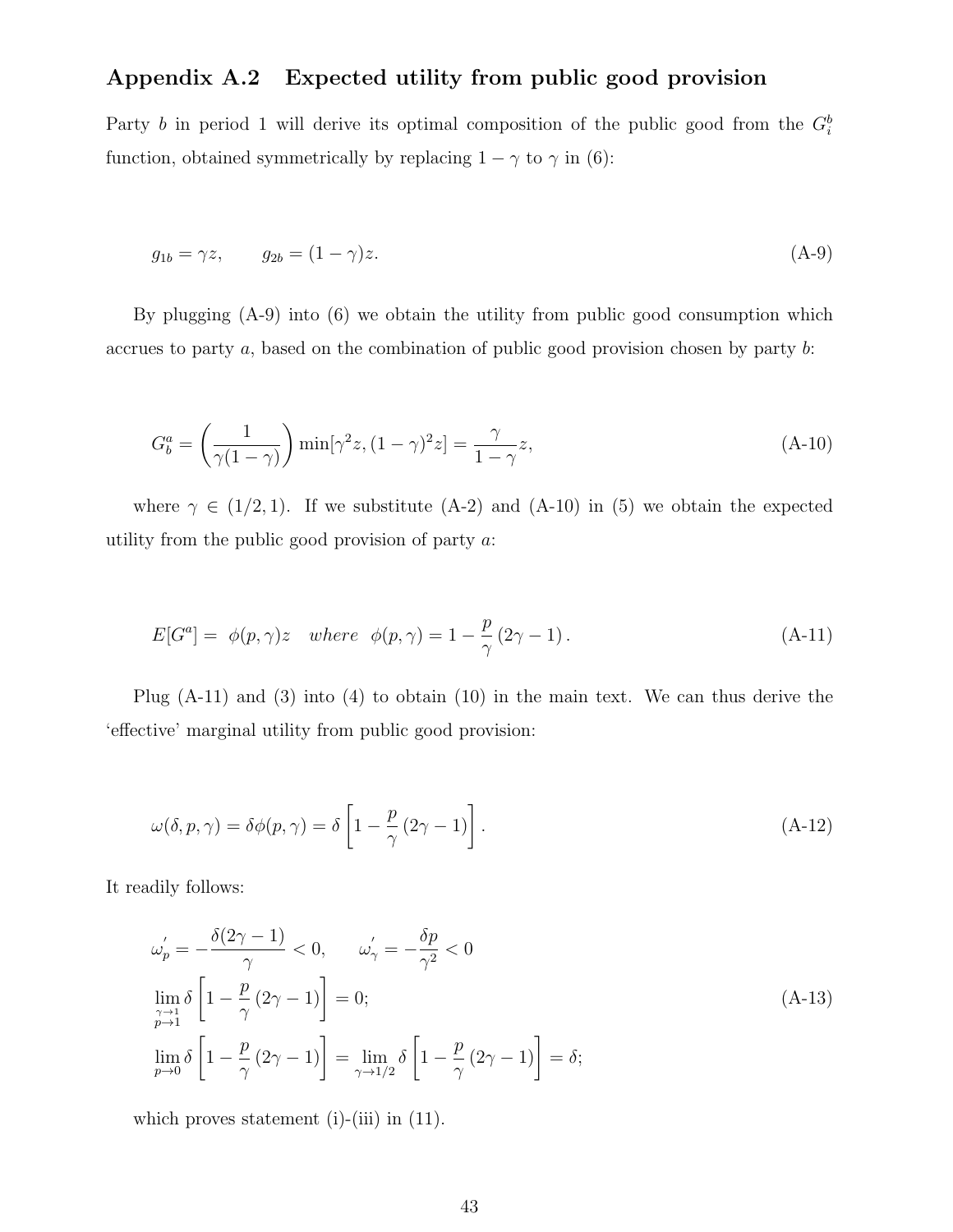### Appendix A.3 Proof of proposition 1

In period 0,  $v = \overline{v}$  and government chooses  $\mu$  to maximize (10) subject to the budget constraint  $Z(\mu, \overline{v})$  and the incentive compatibility constraints  $T(\mu, \overline{v})$ :

$$
\max_{\mu} E[V] \equiv \overline{V}_0 + \eta[\overline{v} + (w - \overline{v})L(\mu, \overline{v}) + \omega(\delta, p, \gamma)Z(\mu, \overline{v})]
$$
(A-14)

where

$$
L(\mu, \overline{v}) = l(w + T(\mu, \overline{v}))
$$
  
\n
$$
Z(\mu, \overline{v}) = T(\mu, \overline{v})L(\mu, \overline{v}) - [1 - L(\mu, \overline{v})]\overline{v}
$$
\n(A-15)

The first order condition is:

$$
V'_{\mu} = W'_{\mu}L + (w - \overline{v})L'_{\mu} + \omega(\delta, p, \gamma)Z'_{\mu}
$$
\n(A-16)

From (A-15), the impact of the labour market regulation on employment and public good provision in period 1, are respectively:

$$
L'_{\mu} = l'_{c} \left[ W'_{\mu} + T'_{\mu} \right] < 0,
$$
\n
$$
Z'_{\mu} = T'_{\mu} L(\mu, v) + [T(\mu, v) + v] L'_{\mu} < 0.
$$
\n(A-17)

Plug (A-17) and (A-7) in (A-16), and evaluate it at the employment level determined by the optimal tax rule in period 1 (A-4). After some simplification we obtain the first order derivative:

$$
V'_{\mu} = \frac{(w-\overline{v})(\delta-1)l'_{c}}{\delta} + [\omega(\delta, p, \gamma) - 1](\tau^* + \overline{v})l'_{c} - [1-\phi(p, \gamma)]\frac{(w-\overline{v})[(\delta+1)+\Omega]}{(2\delta+\Omega)}.
$$
\n(A-18)

We next turn to the proof of statements (i)-(iii) in Proposition 1. In the case  $\phi(p, \gamma) = 1$ ,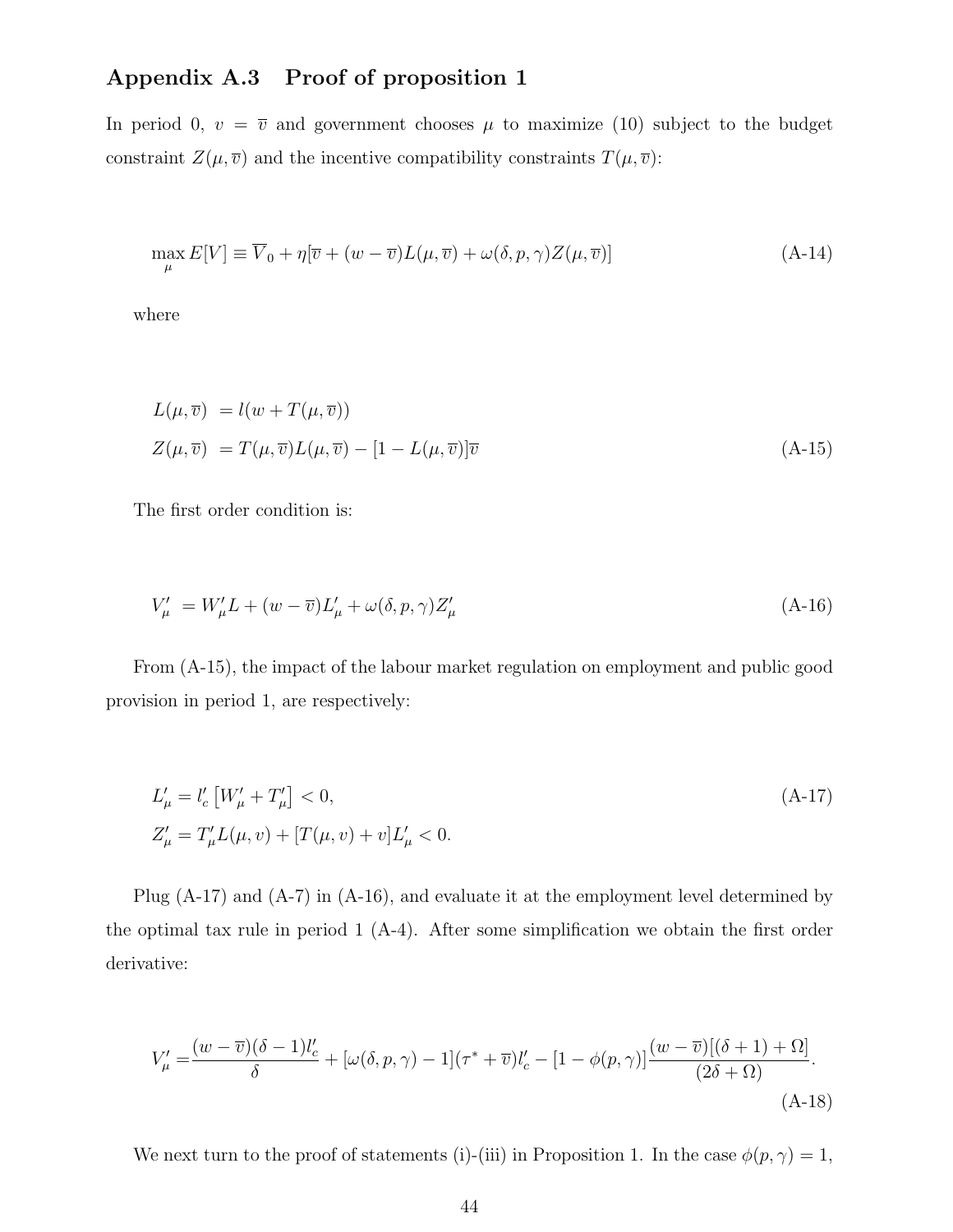which corresponds to full political stability the first order condition becomes:

$$
V'_{\mu} = \frac{(w - \overline{v})(\delta - 1)l'_{c}}{\delta} + (\delta - 1)(T + \overline{v})l'_{c} < 0;
$$
 (A-19)

that is, labor market regulation has a negative impact on welfare, thus government chooses the corner solution  $\mu^* = 0$  which proves statement (i) in Proposition 2. In the more general case of  $\phi(p, \gamma)$  < 1, provided that the second order condition is satisfied (i.e.  $V''_{\mu\mu}$  < 0),  $V'_\mu$  is invertible. Thus a function  $M := (V'_\mu)^{-1}$  exists in a contour of  $\bar{p}$  < 1,  $\bar{\gamma}$  < 1 such that  $V'_\mu = 0$ , that is, the maximization problem (A-14) admits an interior solution  $\mu^* > 0$  for any  $p > \bar{p}$  and  $\gamma > \bar{\gamma}$ . This proves statement (ii). Apply the implicit function theorem to obtain:

$$
M'_{k} = -\frac{V_{\mu j}''}{V_{\mu \mu}''} = -\frac{\left[\omega'_{j}(\tau^* + \overline{v}) - \phi'_{j}\frac{(w - \overline{v})T'_{\mu}}{w'_{\mu}}\right]l'_{c}}{V_{\mu \mu}''} > 0, \quad k = p, \gamma.
$$
 (A-20)

This proves statement (iii) of Proposition 1.

#### Appendix A.4 Proof of proposition 2

Rewrite the optimal tax rule when  $v = \rho w$ :

$$
\delta l + \left[w(1-\rho) + \delta(\tau+\rho\ w)\right]l_c' = 0
$$

which defines the equilibrium labor tax as a function of  $\mu$  and  $\rho$ :

$$
\begin{aligned} T'_\mu=&\frac{-\Psi'_\mu[(\delta+1)+\rho(\delta-1)\Omega]}{2\delta+\Omega}<0,\\ T'_\rho=&\frac{\Psi'_\rho}{\Psi'_\mu}T'_\mu-\frac{w(\delta-1)}{2\delta+\Omega}<0. \end{aligned}
$$

The government in period 0 chooses  $\mu$  and  $\rho$  to maximize (16) subject to its budget constraint and the optimal tax rule in period 1. After some simplifications, we obtain the first order derivatives: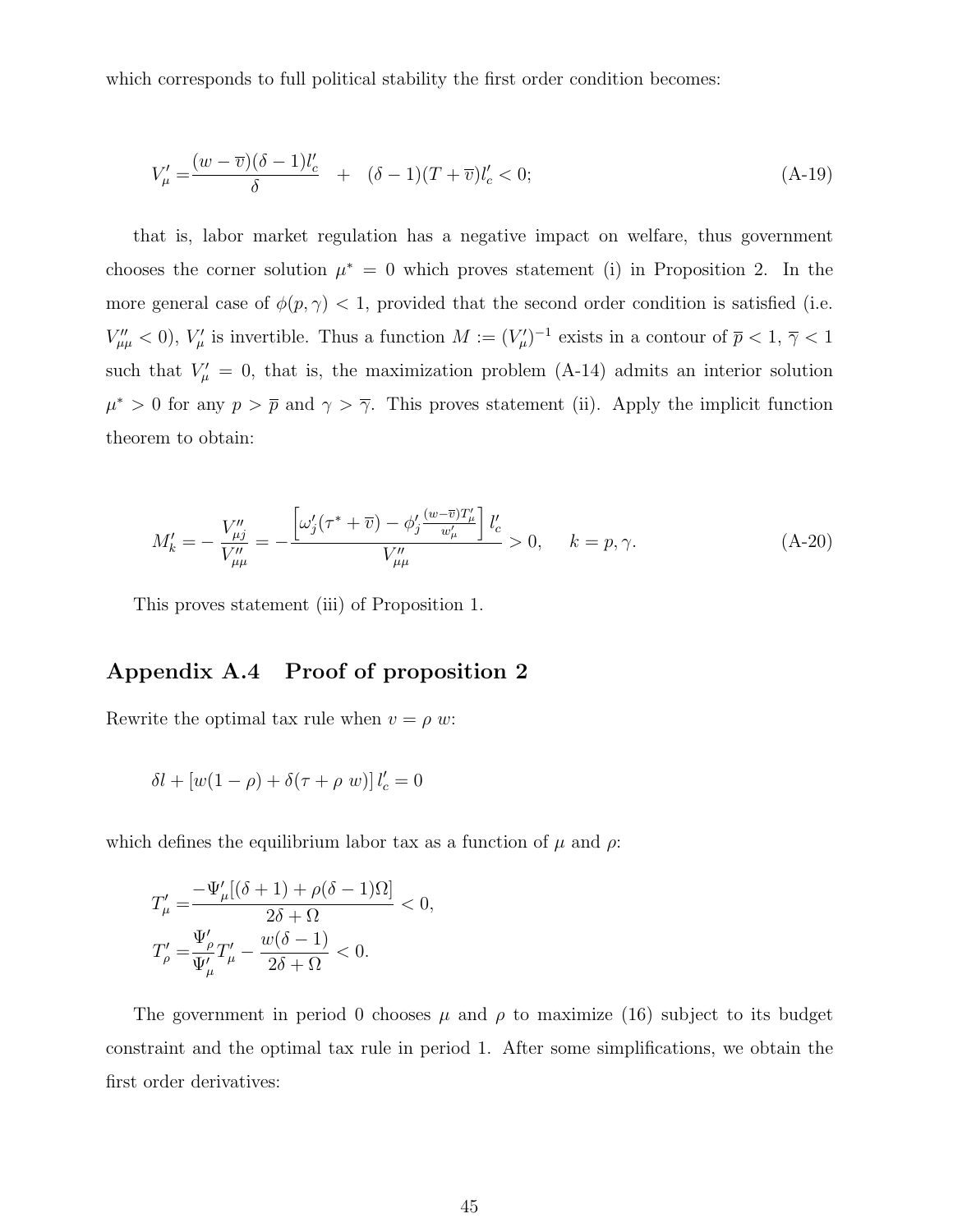$$
V'_{I\mu} = \frac{(1-\omega)\rho}{1-\rho} + \alpha l_0 + (1-\alpha-\rho\phi)wl'_{c} - \frac{(1-\alpha)(1-\rho)wl'_{c}}{\delta} +
$$
  
 
$$
- (1-\alpha-\omega)(\tau^*+\rho w)l'_{c} + (1-\alpha-\phi)\frac{wT'_{\mu}l'_{c}}{\Psi'_{\mu}};
$$
 (A-21)

$$
V'_{I\rho} = \Psi'_{\rho} V'_{I\mu} - \frac{(\omega - 1)(1 - L)w}{1 - \rho} + (1 - \alpha - \phi)w \hat{T}'_{\rho} l'_{c} - \frac{\alpha w(l_{0} - L)}{1 - \rho}.
$$
 (A-22)

where  $\hat{T}'_{\rho} = T'_{\rho} - \frac{\Psi'_{\rho}}{\Psi'_{\mu}} T'_{\mu} = -\frac{w(\delta-1)}{2\delta+\Omega}$ . Provided that the second order conditions are satisfied (i.e.  $V''_{\mu\mu} < 0$  and  $V''_{\rho\rho} < 0$ ), in the presence of political instability, that is, when  $\phi(p, \gamma) < 1$ , the first order condition  $V'_{I\mu} = 0$  identifies an interior solution and the first term in (A-22) disappears. This implies that government targets  $\mu$  to set wages at the desired level and  $\rho$ to provide workers with the optimal level of unemployment insurance. We thus obtain (17) in the main text. As  $V''_{\rho\rho} < 0$ ,  $V'_{\rho}$  is invertible and a function  $\Upsilon := (V'_{\rho})^{-1}$  exists in a contour of  $\bar{p} < 1$ ,  $\bar{\gamma} < 1$  such that  $V'_{\rho}|_{\mu^*} = 0$ . Apply the implicit function theorem to obtain:

$$
\Upsilon'_{k} = -\frac{V''_{\rho k}}{V''_{\rho \rho}} = -\frac{w}{V''_{\rho \rho}} \left\{ \phi'_{k} \left[ -\frac{\delta(1-L)}{1-\rho} + \frac{w(\delta-1)l'_{c}}{2\delta+\Omega} \right] + \alpha'_{k} \left[ \frac{w(\delta-1)l'_{c}}{2\delta+\Omega} - \frac{(l_{0}-L)}{1-\rho} \right] \right\}, \quad k=p, \gamma.
$$

It readily follows that:

$$
\Upsilon_k'<0 \ \ if \ \ \alpha_k'>\phi_k'\Theta \quad where \quad \Theta=\frac{-\delta(1-L)(2\delta+\Omega)+(1-\rho)w(\delta-1)l_c'}{-(l_0-L)(2\delta+\Omega)+(1-\rho)w(\delta-1)l_c'}<0,
$$

which proves Proposition 2.

## Appendix B Data Appendix

The dataset draws mainly on (i) The World Bank Database of Political Institutions (DPI) (Beck et al. [15]) and (ii) the OECD Labour Market Institutions Database (LMID), see Bassanini and Duval [14]). Since the information drawn from LMID stops in 2003, we updated the relevant time series to 2006 using original OECD data sources.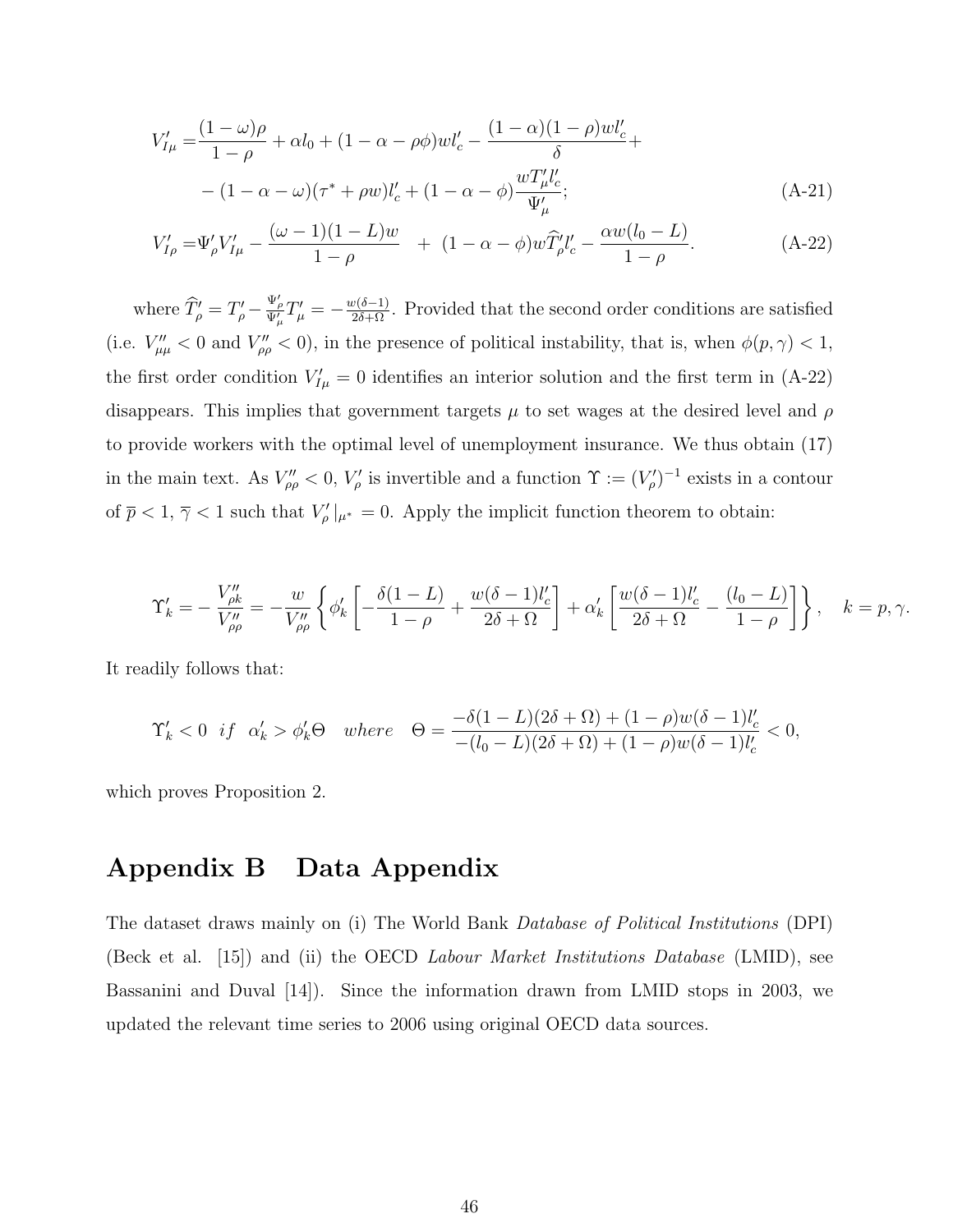#### Appendix B.1 Political variables

The political variables are drawn from the World Bank DPI (Beck et al. [15]). To construct the political indicators used in the empirical analysis, we performed a principal component analysis on different sets of variables. The variable *Polturn* conveys the idea that adoption of a proportional electoral system, closed lists, election of minimal-winning (or even minority) governments, and a high incidence of veto power groups in parliament are more likely to be associated with a higher propensity for a government change (i.e. political turnover). The following variables were used in the principal component analysis (capital letters denote the original variables in the DPI. See Beck et al. [15] for more details):

**Pr**: dummy equal to 1 if a system of proportional representation is adopted  $(HOUS ESYS =$ 0).

**Propmaj:** dummy equal to 1 if a mixed plurality and proportional system is adopted but the majority of seats in the House and the Senate are proportional  $(HOUS ESYS = 0$  and  $SENSYS = 0$ .

CL: dummy equal to 1 if closed lists are used.

**Nowtal:** dummy equal to 1 if a winner-takes-all system is not adopted  $(PLURALITY = 0)$ . Invmaj: inverse margin of majority of the executive over the opposition in parliament  $(1/MAJ)$ .

**STABS**: percentage of veto players who drop the government in a given year.

Applying principal component analysis to these variables and extracting the score of the first component, that is, the eigenvector associated with the first eigenvalue (i.e. 43% of the total variance is explained by the first component), leads to the following index of political turnover:

$$
Polturn = 0.55*Pr+0.54*Propmaj+0.39*CL+0.48*Now tal+0.12*Invmaj+0.04*STABS,
$$
\n(B-23)

The variable *Polpolar* captures the idea that a large ideological distance between majority and opposition and giving a voice to minority ideological and possibly extremist positions, may increase political unrest and polarization in parliament. The variables used in the principal component analysis are:

**Maxpolar:** dummy equal to 1 if there is maximum ideological distance between the exec-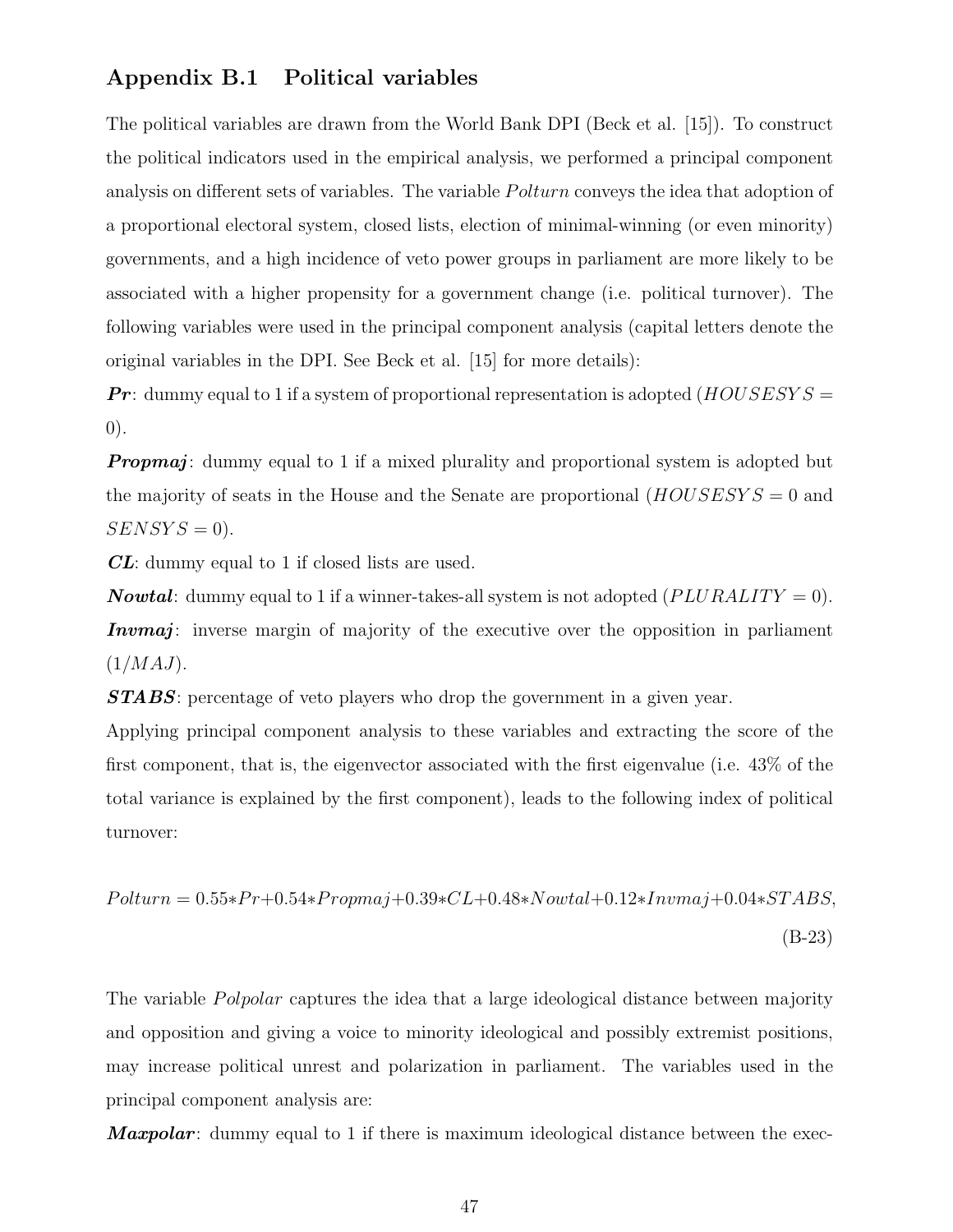utive party and the four main parties in the legislature  $(POLARIZ = 2)$ 

Godisp, Opdisp: reciprocal of the Herfindal index of government and opposition, that is, the inverse of the sum of the squared seat shares of all the parties in government and the opposition, respectively  $(1/HERFGOV, 1/HERFOPP)$ .

 $GOVFRAC$ , **OPPFRAC**: probability that two deputies picked at random from among the parties in parliament will be from different parties in the government and opposition, respectively.

The score drawn out of the first component (i.e. accounting for 57% of the total variance) leads to the following index of political polarization:

$$
Polpolar = 0.22 * Maxpolar + 0.52 * Godisp + 0.46 * Opdisp + 0.51 * GOV FRAC + 0.45 * OPFRAC,
$$
\n(B-24)

Consistent with our theoretical expectations, all variables enter with a positive sign in (B-23) and (B-23) that is, all single variables are associated with greater political instability. Both variables were rescaled to have zero mean and unit standard deviation:

$$
X_{std} = \frac{X - \overline{X}}{\sigma_X} \tag{B-25}
$$

where  $\overline{X}$  and  $\sigma_X$  are respectively the average and standard deviation of the variable  $X =$ Polturn, Polpolar over the sample including the 21 OECD countries for the period 1975-2006. Note that the length of sample period used for the normalization is motivated by the use of lagged variables throughout the analysis and ensures the unit of measure used for the political variables is fully consistent with the institutional variables (see below).

Ydem: categorical variable for the youth of the democratic institutions. Equal to 3 if the democracy has been in place for less than 20 years  $(TENSYS < 20)$ ; equal to 2 if the democracy has been in place for 20-40 years (20  $\leq$  TENSYS  $\lt$  40); equal to 1 if the democracy has been in place for more than 40 years  $(TENSYS \geq 40)$ .

**Prtyage:** categorical variable for the age of the parties in parliament, equal to 1 if  $PARTYAGE <$ 20; equal to 2 if  $20 \leq PARTYAGE < 40$ ; equal to 3 if  $PARTYAGE \geq 40$ .

Yrcurnt, Yrsoffic: respectively years remaining of the current legislature and years of office of the current government.